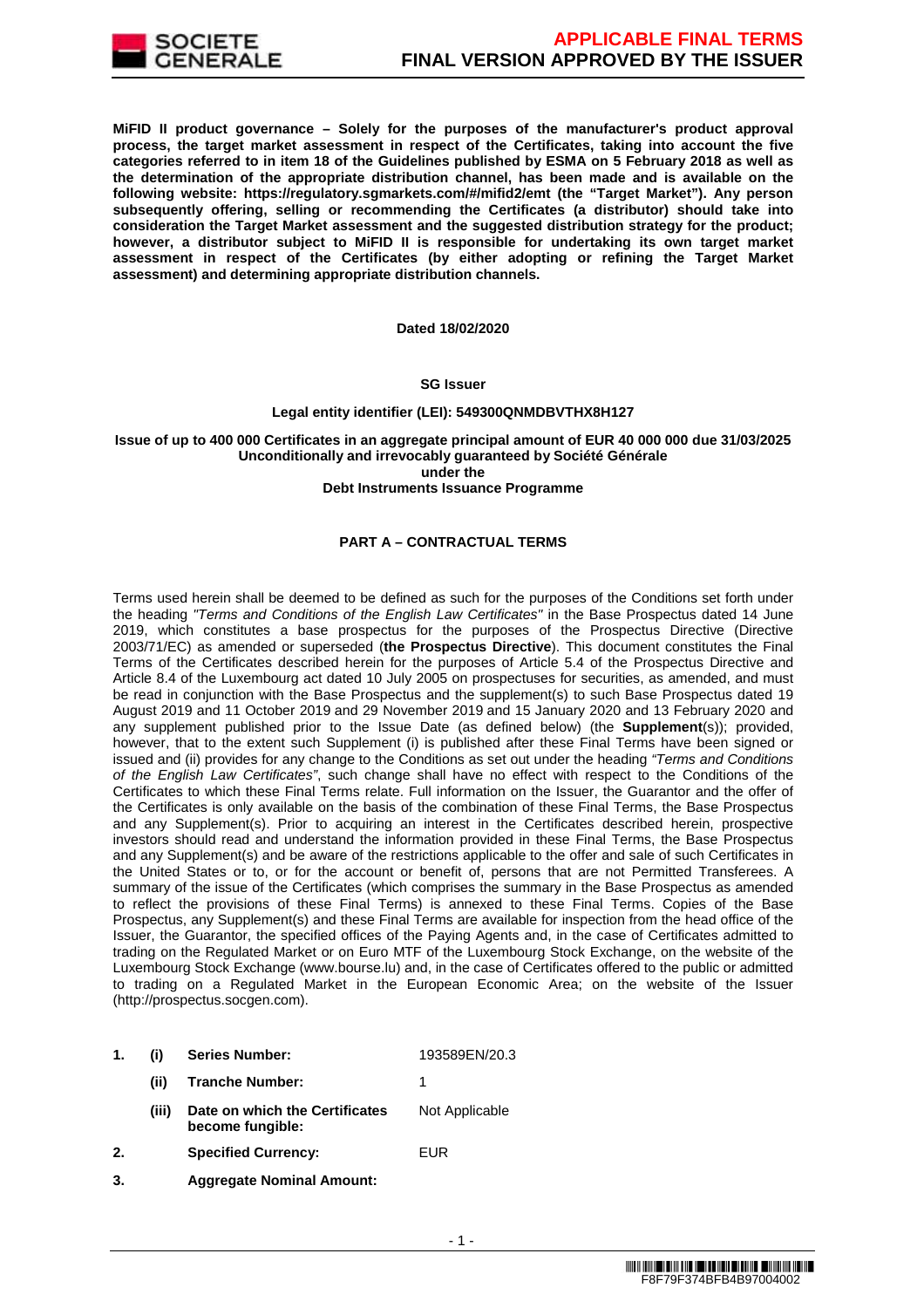

|     | (i)   | - Tranche:                                                                              | Up to 400 000 Certificates in an aggregate principal amount<br>of EUR 40 000 000                                                                                                                |  |  |
|-----|-------|-----------------------------------------------------------------------------------------|-------------------------------------------------------------------------------------------------------------------------------------------------------------------------------------------------|--|--|
|     | (ii)  | - Series:                                                                               | Up to 400 000 Certificates in an aggregate principal amount<br>of EUR 40 000 000                                                                                                                |  |  |
| 4.  |       | <b>Issue Price:</b>                                                                     | Certificate<br><b>EUR</b><br>100<br>of EUR<br>100<br>Specified<br>per<br>Denomination                                                                                                           |  |  |
| 5.  |       | <b>Specified Denomination(s):</b>                                                       | <b>EUR 100</b>                                                                                                                                                                                  |  |  |
| 6.  | (i)   | <b>Issue Date:</b><br>(DD/MM/YYYY)                                                      | 25/03/2020                                                                                                                                                                                      |  |  |
|     | (ii)  | <b>Interest Commencement Date:</b>                                                      | Not Applicable                                                                                                                                                                                  |  |  |
| 7.  |       | <b>Final Exercise Date:</b><br>(DD/MM/YYYY)                                             | 31/03/2025                                                                                                                                                                                      |  |  |
| 8.  |       | <b>Governing law:</b>                                                                   | English law                                                                                                                                                                                     |  |  |
| 9.  | (i)   | <b>Status of the Certificates:</b>                                                      | Unsecured                                                                                                                                                                                       |  |  |
|     | (ii)  | Date of corporate authorisation<br>obtained for the issuance of<br><b>Certificates:</b> | Not Applicable                                                                                                                                                                                  |  |  |
|     | (iii) | <b>Type of Structured Certificates:</b>                                                 | <b>Share Linked Certificates</b>                                                                                                                                                                |  |  |
|     |       |                                                                                         | The provisions of the following Additional Terms and<br>Conditions apply:<br>Additional Terms<br>and Conditions for Share<br>Linked<br>Certificates and Depositary Receipts Linked Certificates |  |  |
|     | (iv)  | <b>Reference of the Product</b>                                                         | 3.3.4 with Option 4 applicable as described in the Additional<br>Terms and Conditions relating to Formulae                                                                                      |  |  |
| 10. |       | <b>Interest Basis:</b>                                                                  | See section "PROVISIONS RELATING TO INTEREST (IF<br>ANY) PAYABLE" below.                                                                                                                        |  |  |
| 11. |       | <b>Redemption/Payment Basis:</b>                                                        | See section "PROVISIONS RELATING TO REDEMPTION"<br>below.                                                                                                                                       |  |  |
| 12. |       | Issuer's/Certificateholders'<br>redemption option:                                      | See section "PROVISIONS RELATING TO REDEMPTION"<br>below.                                                                                                                                       |  |  |

## **PROVISIONS RELATING TO INTEREST (IF ANY) PAYABLE**

| 13. | <b>Fixed Rate Certificate</b><br><b>Provisions:</b>          | Not Applicable |
|-----|--------------------------------------------------------------|----------------|
| 14. | <b>Floating Rate Certificate</b><br><b>Provisions:</b>       | Not Applicable |
| 15. | <b>Structured Interest Certificate</b><br><b>Provisions:</b> | Not Applicable |
| 16. | <b>Zero Coupon Certificate</b><br><b>Provisions:</b>         | Not Applicable |
|     | PROVISIONS RELATING TO REDEMPTION                            |                |
| 17. | Redemption at the option of the<br><b>Issuer:</b>            | Not Applicable |
| 18. | Redemption at the option of the<br>Certificateholders:       | Not Applicable |

**19. Automatic Early Redemption:** Applicable as per Condition 5.10 of the General Terms and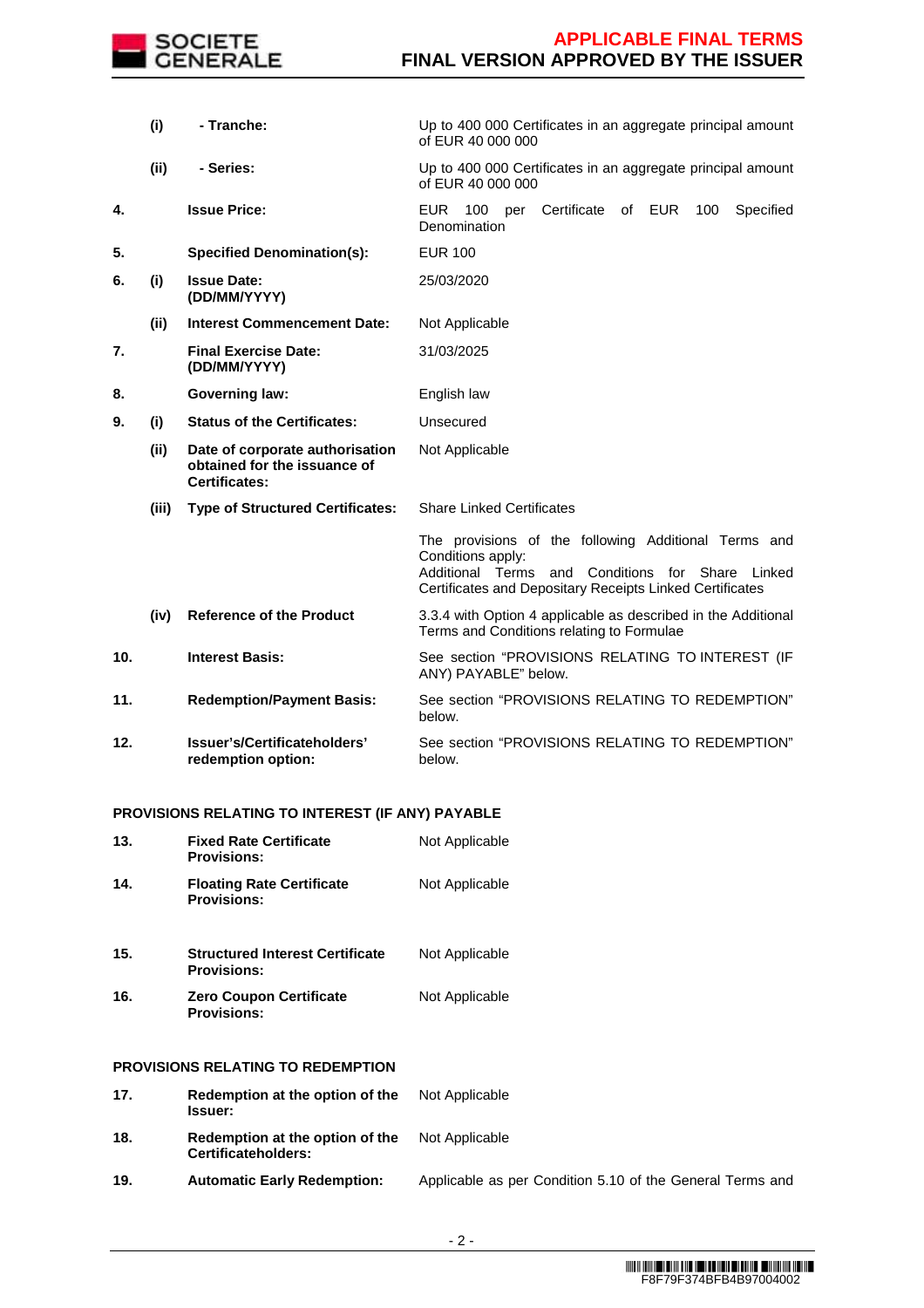

## **Conditions**

|     | (i)   | <b>Automatic Early Redemption</b><br>Amount(s):                                                                                                                                                                                  | Unless previously redeemed, if an Automatic Early<br>Redemption Event has occurred, then the Issuer shall<br>redeem early the Certificates on Automatic<br>Early<br>Redemption Date(i) (i from 1 to 4) in accordance with the<br>following provisions in respect of each Certificate: |
|-----|-------|----------------------------------------------------------------------------------------------------------------------------------------------------------------------------------------------------------------------------------|---------------------------------------------------------------------------------------------------------------------------------------------------------------------------------------------------------------------------------------------------------------------------------------|
|     |       |                                                                                                                                                                                                                                  | Automatic Early Redemption Amount(i) = Specified<br>Denomination x $(100% + i x 11.0%)$                                                                                                                                                                                               |
|     |       |                                                                                                                                                                                                                                  | Definitions relating to the Automatic Early Redemption<br>Amount are set out in paragraph 27(ii) "Definitions relating<br>to the Product".                                                                                                                                            |
|     | (ii)  | <b>Automatic Early Redemption</b><br>Date(s):<br>(DD/MM/YYYY)                                                                                                                                                                    | Automatic Early Redemption Date(i)<br>(i from 1 to<br>4): 31/03/2021; 31/03/2022; 31/03/2023; 01/04/2024                                                                                                                                                                              |
|     | (iii) | <b>Automatic Early Redemption</b><br>Event:                                                                                                                                                                                      | is deemed to have occurred, as determined by the<br>Calculation Agent, if on a Valuation Date(i) (i from 1 to 4),<br>Performance(i) is higher than or equal to 0%                                                                                                                     |
| 20. |       | <b>Final Exercise Amount:</b>                                                                                                                                                                                                    | Unless previously redeemed, the Issuer shall redeem the<br>Certificates on the Final Exercise Date, in accordance with<br>the following provisions in respect of each Certificate:                                                                                                    |
|     |       |                                                                                                                                                                                                                                  | Scenario 1:                                                                                                                                                                                                                                                                           |
|     |       |                                                                                                                                                                                                                                  | If on Valuation Date(5), Performance(5) is higher than or<br>equal to 0%, then:                                                                                                                                                                                                       |
|     |       |                                                                                                                                                                                                                                  | Final Exercise Amount = Specified Denomination $x$ [(100%<br>$+5 \times 11.0\%)$                                                                                                                                                                                                      |
|     |       |                                                                                                                                                                                                                                  | Scenario 2:                                                                                                                                                                                                                                                                           |
|     |       |                                                                                                                                                                                                                                  | If on Valuation Date(5), Performance(5) is lower than 0%<br>and Performance(5) is higher than or equal to -40.0%, then:                                                                                                                                                               |
|     |       |                                                                                                                                                                                                                                  | Final Exercise Amount = Specified Denomination x [100%]                                                                                                                                                                                                                               |
|     |       |                                                                                                                                                                                                                                  | Scenario 3:                                                                                                                                                                                                                                                                           |
|     |       |                                                                                                                                                                                                                                  | If on Valuation Date(5), Performance(5) is lower than -<br>40.0%, then:                                                                                                                                                                                                               |
|     |       |                                                                                                                                                                                                                                  | Final Exercise Amount = Specified Denomination x (100% +<br>Performance(5))                                                                                                                                                                                                           |
|     |       |                                                                                                                                                                                                                                  | Definitions relating to the Final Exercise Amount are set out<br>in paragraph 27(ii) "Definitions relating to the Product".                                                                                                                                                           |
| 21. |       | <b>Physical Delivery Certificates</b><br><b>Provisions:</b>                                                                                                                                                                      | Not Applicable                                                                                                                                                                                                                                                                        |
| 22. |       | <b>Credit Linked Certificates</b><br><b>Provisions:</b>                                                                                                                                                                          | Not Applicable                                                                                                                                                                                                                                                                        |
| 23. |       | <b>Bond Linked Certificates</b><br><b>Provisions:</b>                                                                                                                                                                            | Not Applicable                                                                                                                                                                                                                                                                        |
| 24. |       | Trigger redemption at the option<br>of the Issuer:                                                                                                                                                                               | Not Applicable                                                                                                                                                                                                                                                                        |
| 25. |       | <b>Early Redemption for tax</b><br>reasons, special tax reasons,<br>regulatory reasons, Force<br>Majeure Event, Event of Default,<br>or at the option of the<br><b>Calculation Agent pursuant to</b><br>the Additional Terms and | Early Redemption Amount: Market Value                                                                                                                                                                                                                                                 |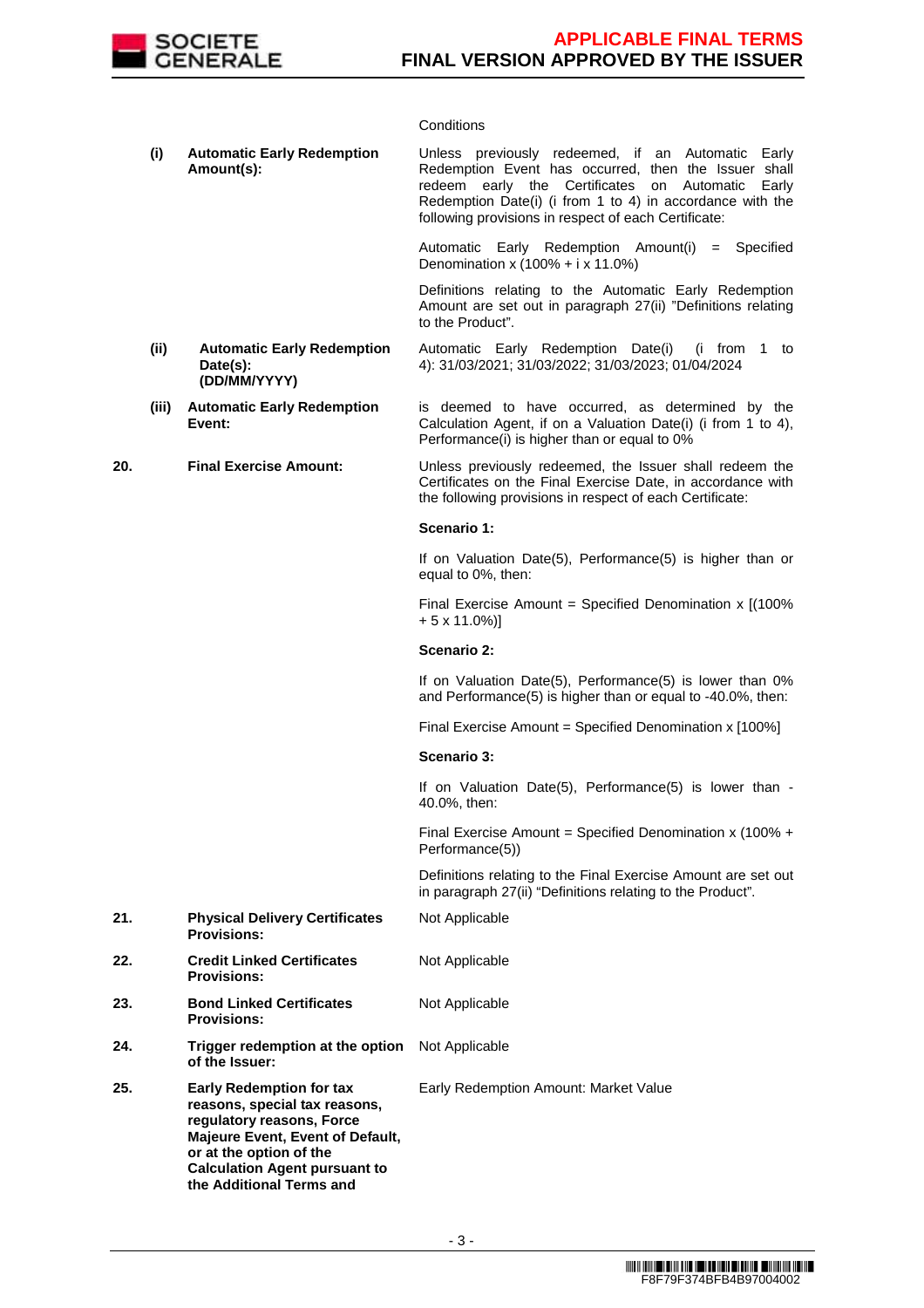

**Conditions:**

## **PROVISIONS APPLICABLE TO THE UNDERLYING(S) IF ANY**

**26. (i) Underlying(s):** The following Share as defined below:

|       | Company            | <b>Bloomberg Ticker</b>                                                                                                                                                                                     |            | <b>Exchange</b>                                                                                                                                                                                                                                                                                        | Website    |
|-------|--------------------|-------------------------------------------------------------------------------------------------------------------------------------------------------------------------------------------------------------|------------|--------------------------------------------------------------------------------------------------------------------------------------------------------------------------------------------------------------------------------------------------------------------------------------------------------|------------|
|       | Eni SpA            | ENI IM                                                                                                                                                                                                      |            | BORSA ITALIANA S.P.A.                                                                                                                                                                                                                                                                                  | www.eni.it |
| (ii)  |                    | Information relating to the past<br>and future performances of the<br>Underlying(s) and volatility:                                                                                                         |            | The information relating to the past and future performances<br>of the Underlying(s) and volatility are available on the<br>source specified in the table above.                                                                                                                                       |            |
| (iii) | and Conditions:    | Provisions relating, amongst<br>others, to the Market Disruption<br>Event(s) and/or Extraordinary<br>Event(s) and/or any additional<br>disruption event(s) as described<br>in the relevant Additional Terms | Additional | The provisions of the following Additional Terms and<br>Conditions apply:<br>Conditions for Share<br>Terms and<br>Certificates and Depositary Receipts Linked Certificates                                                                                                                             | Linked     |
| (iv)  | the Underlying(s): | Other information relating to                                                                                                                                                                               |            | Information or summaries of information included herein<br>with respect to the Underlying(s), has been extracted from<br>general databases released publicly or by any other<br>available information.                                                                                                 |            |
|       |                    |                                                                                                                                                                                                             |            | Each of the Issuer and the Guarantor confirms that such<br>information has been accurately reproduced and that, so far<br>as it is aware and is able to ascertain from information<br>published, no facts have been omitted which would render<br>the reproduced information inaccurate or misleading. |            |

## **DEFINITIONS APPLICABLE TO INTEREST (IF ANY), REDEMPTION AND THE UNDERLYING(S) IF ANY**

| 27. | $\mathbf{u}$ | Definitions relating to date(s):                  | Applicable                    |                                                                                                                     |             |             |
|-----|--------------|---------------------------------------------------|-------------------------------|---------------------------------------------------------------------------------------------------------------------|-------------|-------------|
|     |              | <b>Valuation Date(0):</b><br>(DD/MM/YYYY)         | 24/03/2020                    |                                                                                                                     |             |             |
|     |              | Valuation Date(i) (i from 1 to 5)<br>(DD/MM/YYYY) | 24/03/2021;<br>24/03/2025     | 24/03/2022:                                                                                                         | 24/03/2023: | 25/03/2024: |
|     | (ii)         | Definitions relating to the<br>Product:           |                               | Applicable, subject to the provisions of Condition 4 of the<br>Additional Terms and Conditions relating to Formulae |             |             |
|     |              | Performance(i)<br>(i from 1 to 5)                 | means $(S(i) / S(0)) - 100\%$ |                                                                                                                     |             |             |
|     |              |                                                   |                               |                                                                                                                     |             |             |

 **S(i) (i from 0 to 5)**  means in respect of any Valuation Date(i) the Closing Price of the Underlying

## **PROVISIONS RELATING TO SECURED CERTIFICATES**

**28. Secured Certificates Provisions:** Not Applicable

## **GENERAL PROVISIONS APPLICABLE TO THE CERTIFICATES**

**29. Provisions applicable to payment date(s):**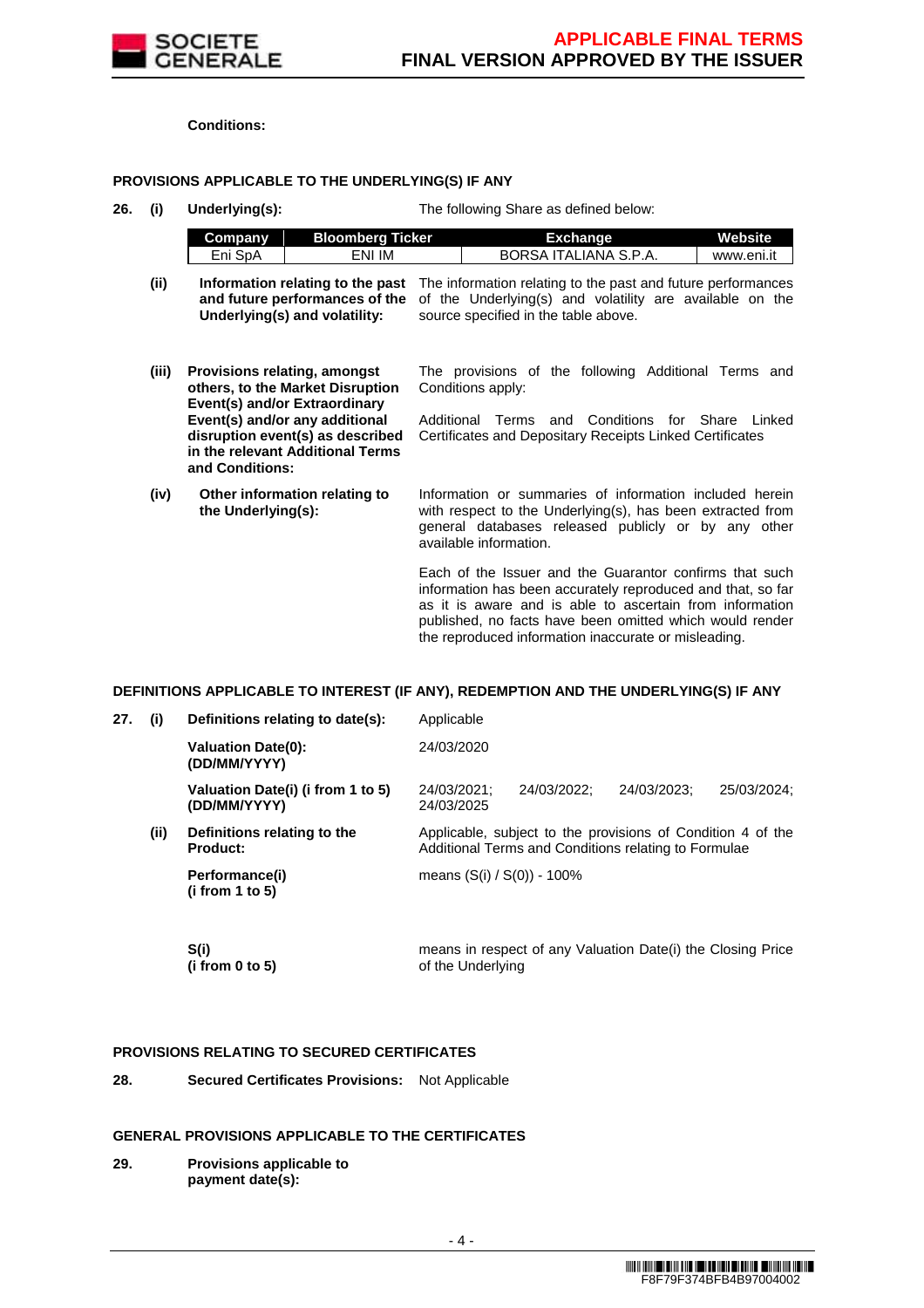

**for Italian Certificates:**

**Redemption Amount switch at the option of the Issuer:**

**38. Interest Amount and/or the** 

**39. Portfolio Linked Certificates Provisions:**

 **- Payment Business Day:** Following Payment Business Day **- Financial Centre(s):** Not Applicable **30. Form of the Certificates: (i) Form:** Non-US Registered Global Note registered in the name of a nominee for a common depositary for Euroclear and Clearstream **(ii) New Global Note (NGN – bearer**  No **notes) / New Safekeeping Structure (NSS – registered notes): 31. Redenomination:** Not Applicable **32. Consolidation:** Applicable as per Condition 14.2 of the General Terms and **Conditions Consolidation:** Not Applicable **33. Partly Paid Certificates Provisions:** Not Applicable **34. Instalment Certificates Provisions:** Not Applicable **35. Masse: Masse:** Not Applicable **36. Dual Currency Certificate Provisions:** Not Applicable **37. Additional Amount Provisions**  Not Applicable

Not Applicable

Not Applicable

F8F79F374BFB4B97004002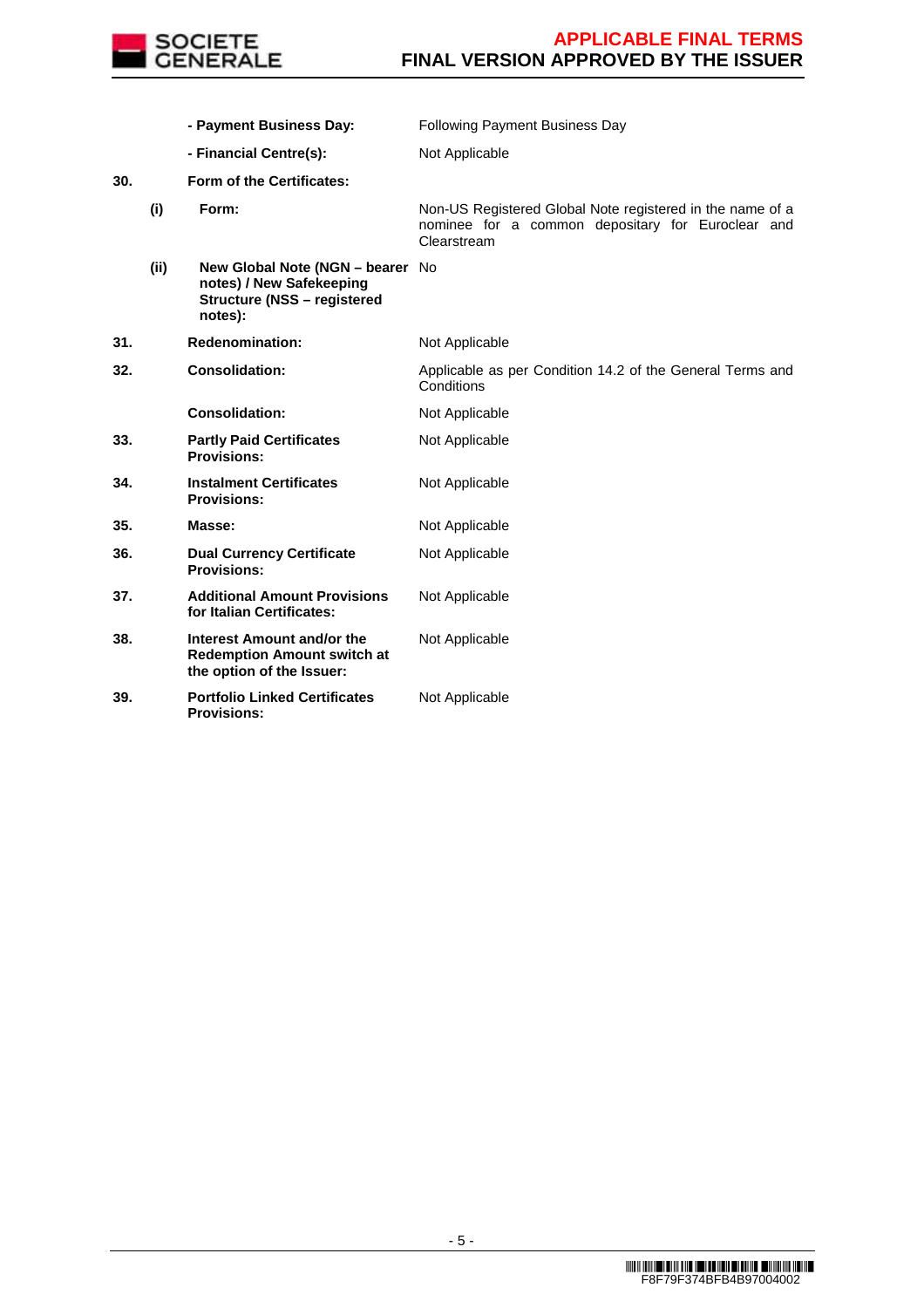

### **PART B – OTHER INFORMATION**

#### **1. LISTING AND ADMISSION TO TRADING**

- **(i) Listing:** None
- **(ii) Admission to trading:** Application shall be made for the Certificates to be admitted to trading on the Multilateral Trading Facility ("MTF") named EuroTLX organized and managed by Borsa Italiana S.p.A. with effect from or as soon as practicable after the Issue Date. Société Générale, directly or through a third party appointed by it, will act as specialist for the Certificates, in accordance with the rules and regulations of EuroTLX.

 **There can be no assurance that the listing and trading of the Certificates will be approved with effect on the Issue Date or at all, provided that if Borsa Italiana S.p.A. does not release its decision of admission to trading within the day immediately preceding the Issue Date, Section 10 – paragraph "Conditions to which the offer is subject" of these Final Terms shall apply.**

**(iii) Estimate of total expenses related to admission to trading:** Not Applicable **(iv) Information required for Certificates to be listed on SIX Swiss Exchange:** Not Applicable

### **2. RATINGS**

The Certificates to be issued have not been rated.

#### **3. INTERESTS OF NATURAL AND LEGAL PERSONS INVOLVED IN THE ISSUE/OFFER**

 Save for fees, if any, payable to the Dealer, and so far as the Issuer is aware, no person involved in the issue of the Certificates has an interest material to the offer.

The Dealer and its affiliates have engaged, and may in the future engage, in investment banking and/or commercial banking transactions with, and may perform other services for, the Issuer and its affiliates in the ordinary course of business.

 Société Générale will ensure the roles of provider of hedging instruments to the Issuer of the Certificates and Calculation Agent of the Certificates.

 The possibility of conflicts of interest between the different roles of Société Générale on one hand, and between those of Société Générale in these roles and those of the Certificateholders on the other hand cannot be excluded.

 Furthermore, given the banking activities of Société Générale, conflicts may arise between the interests of Société Générale acting in these capacities (including business relationship with the issuers of the financial instruments being underlyings of the Certificates or possession of non public information in relation with them) and those of the Certificateholders. Finally, the activities of Société Générale on the underlying financial instrument(s), on its proprietary account or on behalf of its customers, or the establishment of hedging transactions, may also have an impact on the price of these instruments and their liquidity, and thus may be in conflict with the interests of the Certificateholders.

## **4. REASONS FOR THE OFFER AND USE OF PROCEEDS**

**(i) Reasons for the offer and use of proceeds:**

The net proceeds from each issue of Certificates will be applied for the general financing purposes of the Société Générale Group, which include making a profit.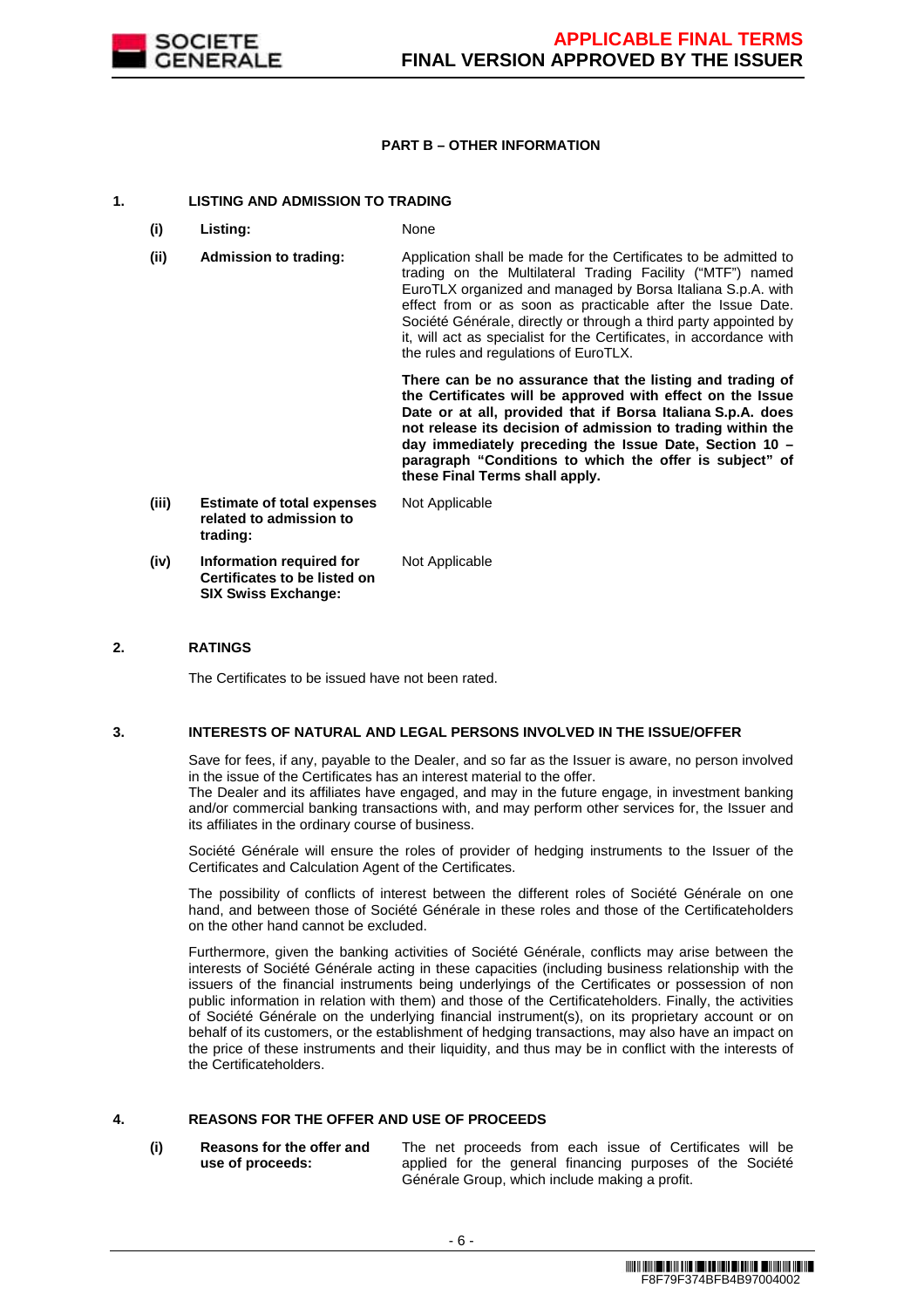

- **(ii) Estimated net proceeds:** Not Applicable
- **(iii) Estimated total expenses:** Not Applicable
- **5. INDICATION OF YIELD** (Fixed Rate Certificates only) Not Applicable
- **6. HISTORIC INTEREST RATES** (Floating Rate Certificates only)

Not Applicable

## **7. PERFORMANCE AND EFFECT ON VALUE OF INVESTMENT**

#### **(i) PERFORMANCE OF FORMULA, EXPLANATION OF EFFECT ON VALUE OF INVESTMENT**  (Structured Certificates only)

 The value of the Certificates, the payment of an automatic early redemption amount on a relevant automatic early redemption date, and the payment of a redemption amount to a Certificateholder on the final exercise date will depend on the performance of the underlying asset(s), on the relevant valuation date(s).

 The value of the Certificates is linked to the positive or negative performance of the underlying instrument. The amount(s) to be paid is/are determined on the basis of the condition which is satisfied (or not) if the performance of the underlying instrument is higher than or equal to a predefined barrier performance.

 The Certificates may provide for an automatic early redemption linked to a specific event. Therefore, this may prevent the Certificateholders from benefitting from the performance of the underlying instrument(s) over the whole period initially envisaged.

 The terms and conditions of the Certificates may include provisions under which upon the occurrence of certain market disruptions delays in the settlement of the Certificates may be incurred or certain modifications be made. Moreover, in case of occurrence of events affecting the underlying instrument(s), the terms and conditions of the Certificates allow the Issuer to substitute the underlying instrument(s) by new underlying instrument(s), cease the exposure to the underlying asset(s) and apply a reference rate to the proceeds so obtained until the final exercise date of the Certificates, postpone the final exercise date of the Certificates, early redeem the Certificates on the basis of the market value of these Certificates, or deduct from any due amount the increased cost of hedging, and in each case without the consent of the Certificateholders.

Payments (whether in respect of principal and/or interest and whether at final exercise or otherwise) on the Certificates are calculated by reference to certain underlying(s), the return of the Certificates is based on changes in the value of the underlying(s), which may fluctuate. Prospective investors should be aware that these Certificates may be volatile and that they may receive no interest and may lose all or a substantial portion of their principal.

 During the lifetime of the Certificates, the market value of these Certificates may be lower than the invested capital. Furthermore, an insolvency of the Issuer and/or the Guarantor may cause a total loss of the invested capital.

**The attention of the investors is drawn to the fact that they could sustain an entire or a partial loss of their investment.**

#### **(ii) PERFORMANCE OF RATE(S) OF EXCHANGE AND EXPLANATION OF EFFECT ON VALUE OF INVESTMENT** (Dual Currency Certificates only)

Not Applicable

#### **8. OPERATIONAL INFORMATION**

**(i) Security identification code(s):**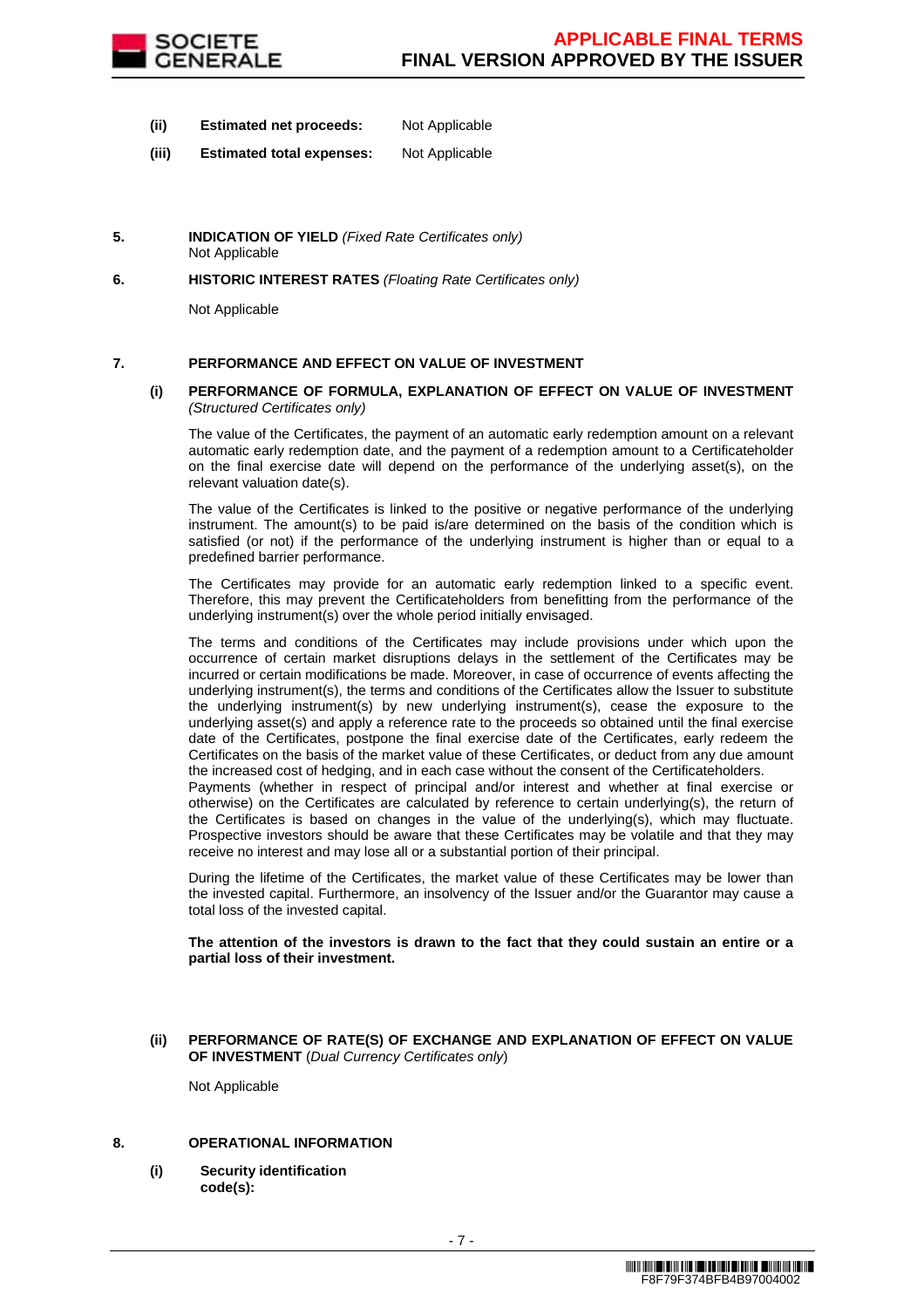

|    |       | - ISIN code:                                                                                                                           | XS2108312823                                                                                                                                                                                                                                                                                                                                                                                                                                                                                                                                                                                                                                                                                                                                                        |
|----|-------|----------------------------------------------------------------------------------------------------------------------------------------|---------------------------------------------------------------------------------------------------------------------------------------------------------------------------------------------------------------------------------------------------------------------------------------------------------------------------------------------------------------------------------------------------------------------------------------------------------------------------------------------------------------------------------------------------------------------------------------------------------------------------------------------------------------------------------------------------------------------------------------------------------------------|
|    |       | - Common code:                                                                                                                         | 210831282                                                                                                                                                                                                                                                                                                                                                                                                                                                                                                                                                                                                                                                                                                                                                           |
|    | (ii)  | <b>Clearing System(s):</b>                                                                                                             | Euroclear Bank S.A/N.V. (Euroclear) / Clearstream Banking<br>société anonyme (Clearstream)                                                                                                                                                                                                                                                                                                                                                                                                                                                                                                                                                                                                                                                                          |
|    | (iii) | Delivery of the Certificates:                                                                                                          | Delivery against payment                                                                                                                                                                                                                                                                                                                                                                                                                                                                                                                                                                                                                                                                                                                                            |
|    | (iv)  | <b>Calculation Agent:</b>                                                                                                              | Société Générale<br>Tour Société Générale<br>17 Cours Valmy<br>92987 Paris La Défense Cedex<br>France                                                                                                                                                                                                                                                                                                                                                                                                                                                                                                                                                                                                                                                               |
|    | (v)   | Paying Agent(s):                                                                                                                       | Société Générale Luxembourg SA<br>11, avenue Emile Reuter<br>2420 Luxembourg<br>Luxembourg                                                                                                                                                                                                                                                                                                                                                                                                                                                                                                                                                                                                                                                                          |
|    | (vi)  | Eurosystem eligibility of the<br><b>Certificates:</b>                                                                                  | No. Whilst the designation is specified as "no" at the date of<br>these Final Terms, should the Eurosystem eligibility criteria be<br>amended in the future such that the Certificates are capable of<br>meeting them the Certificates may then be deposited with one<br>of the ICSDs as common safekeeper and registered in the<br>name of a nominee of one of the ICSDs acting as common<br>safekeeper. Note that this does not necessarily mean that the<br>Certificates will then be recognised as eligible collateral for<br>Eurosystem monetary policy and intraday credit operations by<br>the Eurosystem at any time during their life. Such recognition<br>will depend upon the ECB being satisfied that Eurosystem<br>eligibility criteria have been met. |
|    | (vii) | <b>Address and contact details</b><br>of Société Générale for all<br>administrative<br>communications relating to<br>the Certificates: | Société Générale<br>Tour Société Générale<br>17 Cours Valmy<br>92987 Paris La Défense Cedex<br>France<br>Name: Sales Support Services - Derivatives<br>Tel: +33 1 57 29 12 12 (Hotline)<br>Email: clientsupport-deai@sgcib.com                                                                                                                                                                                                                                                                                                                                                                                                                                                                                                                                      |
| 9. |       | <b>DISTRIBUTION</b>                                                                                                                    |                                                                                                                                                                                                                                                                                                                                                                                                                                                                                                                                                                                                                                                                                                                                                                     |
|    | (i)   | <b>Method of distribution:</b>                                                                                                         | Non-syndicated                                                                                                                                                                                                                                                                                                                                                                                                                                                                                                                                                                                                                                                                                                                                                      |
|    |       | - Dealer(s):                                                                                                                           | Société Générale<br>Tour Société Générale<br>17 Cours Valmy<br>92987 Paris La Défense Cedex<br>France                                                                                                                                                                                                                                                                                                                                                                                                                                                                                                                                                                                                                                                               |
|    | (ii)  | <b>Total commission and</b><br>concession:                                                                                             | There is no commission and/or concession paid by the Issuer<br>to the Dealer or the Managers.                                                                                                                                                                                                                                                                                                                                                                                                                                                                                                                                                                                                                                                                       |
|    |       |                                                                                                                                        | Société Générale shall pay to Deutsche Bank SpA (the<br>Distributor) an upfront remuneration of up to 5.00% of the<br>nominal amount of Certificates effectively placed by such<br>Distributor as of the Issue Date.                                                                                                                                                                                                                                                                                                                                                                                                                                                                                                                                                |
|    | (iii) | <b>TEFRA rules:</b>                                                                                                                    | Not Applicable                                                                                                                                                                                                                                                                                                                                                                                                                                                                                                                                                                                                                                                                                                                                                      |
|    | (iv)  | <b>Non-exempt Offer:</b>                                                                                                               | A Non-exempt offer of the Certificates may be made by the<br>Dealer and any Initial Authorised Offeror below mentioned,<br>any Additional Authorised Offeror, the name and address of<br>whom will be published on the website of the Issuer<br>(http://prospectus.socgen.com) in the public offer jurisdiction(s)<br>(Public Offer Jurisdiction(s)) during the offer period (Offer<br>Period) as specified in the paragraph "Public Offers in                                                                                                                                                                                                                                                                                                                      |

European Economic Area" below.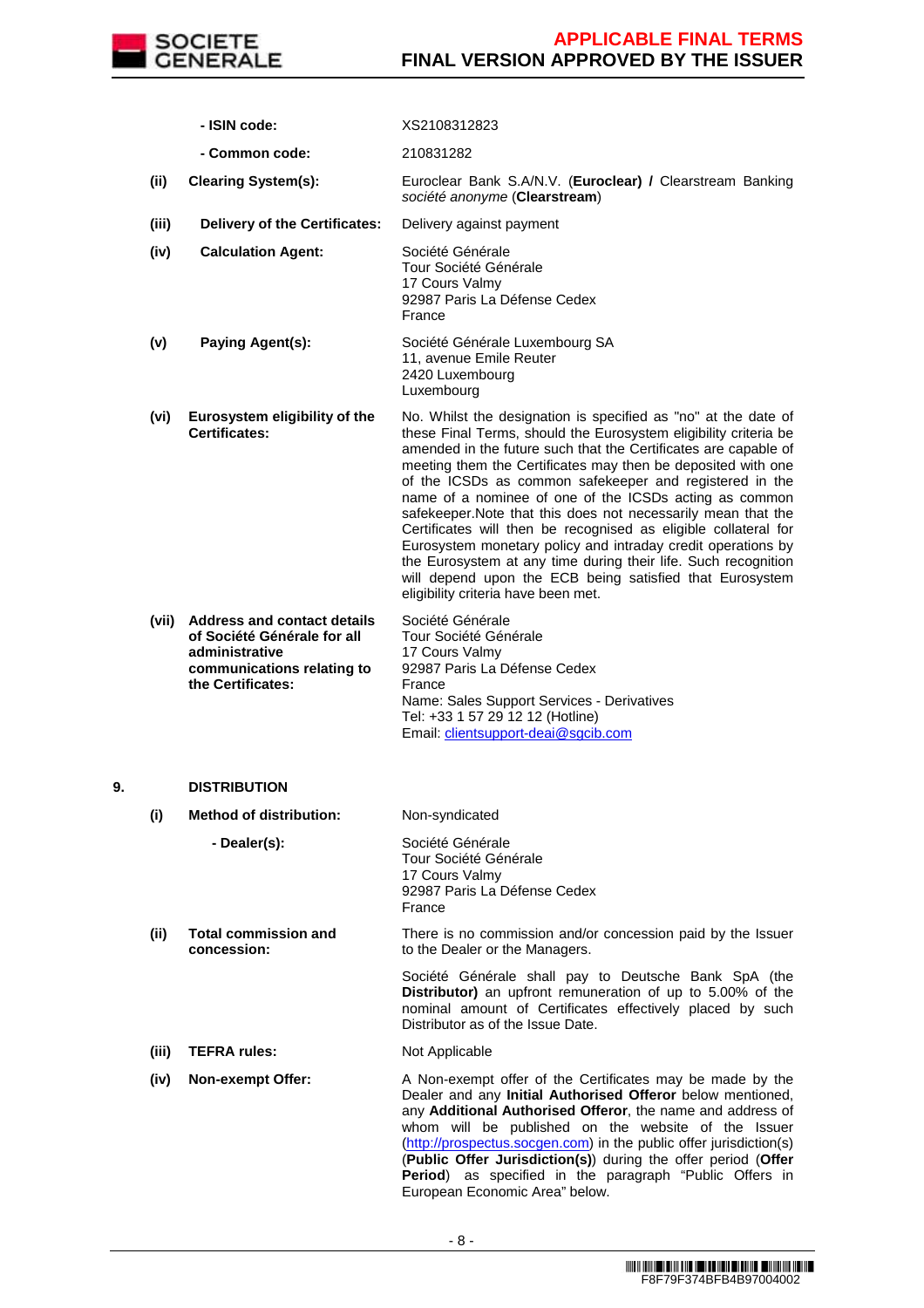

**and address(es) of any Initial Authorised Offeror:**

 **- Individual Consent / Name(s)**  Applicable / Deutsche Bank SpA, Piazza del Calendario, 3, 20126 Milano

> **- General Consent/ Other conditions to consent:**

Not Applicable

Not Applicable

The Certificates are not Specified Certificates for purposes of the Section 871(m) Regulations.

**(vi) Prohibition of Sales to EEA Retail Investors:**

**(v) U.S. federal income tax considerations:**

## **10. PUBLIC OFFERS IN EUROPEAN ECONOMIC AREA**

- **Public Offer Jurisdiction(s):** Italy
	- **Offer Period:**

From and including February 20, 2020 at 9.00 a.m. Central European Time (CET) to and including March 20, 2020 at 4.00 p.m. CET, subject to any early closing of the Offer Period as described below.

The Certificates will be distributed:

(a) within the premises of the Distributors (at their offices and branches);

(b) through door-to-door selling (fuori sede) pursuant to Articles 30 and 31 of the Italian Legislative Decree No. 58 of  $24<sup>th</sup>$ February 1998, as amended from time to time (the **"Italian Financial Services Act"**) from and including February 20, 2020 at 9.00 a.m. Central European Time (CET) to and including March 17, 2020 at 4.00 p.m. CET;

subject to any early closing of the Offer Period as described below.

The Distributor intending to distribute Certificates through doorto-door selling (fuori sede) pursuant to article 30 of the Italian Financial Services Act will collect the acceptance forms - other than directly at their branches and offices - through financial advisors for door-to-door selling (consulenti finanziari abilitati all'offerta fuori sede) pursuant to Article 31 of the Italian Financial Services Act.

Pursuant to Article 30, paragraph 6, of the Italian Financial Services Act, the validity and enforceability of contracts entered into through door-to-door selling (fuori sede) is suspended for a period of 7 (seven) days from the date of subscription of the acceptance form by the relevant investor.

Within such period investors may notify the relevant Distributor of their withdrawal without payment of any charge or commission.

 **- Offer Price:** The Certificates will be offered at the Issue Price of which up to a maximum of 5.00% is represented by distribution fee payable upfront by the Issuer to the Distributor.

 **- Conditions to which the offer is subject:** Offers of the Certificates are conditional on their issue and, on any additional conditions set out in the standard terms of business of the financial intermediaries, notified to investors by such relevant financial intermediaries.

> The Issuer reserves the right to close the Offer Period prior to its stated expiry for any reason.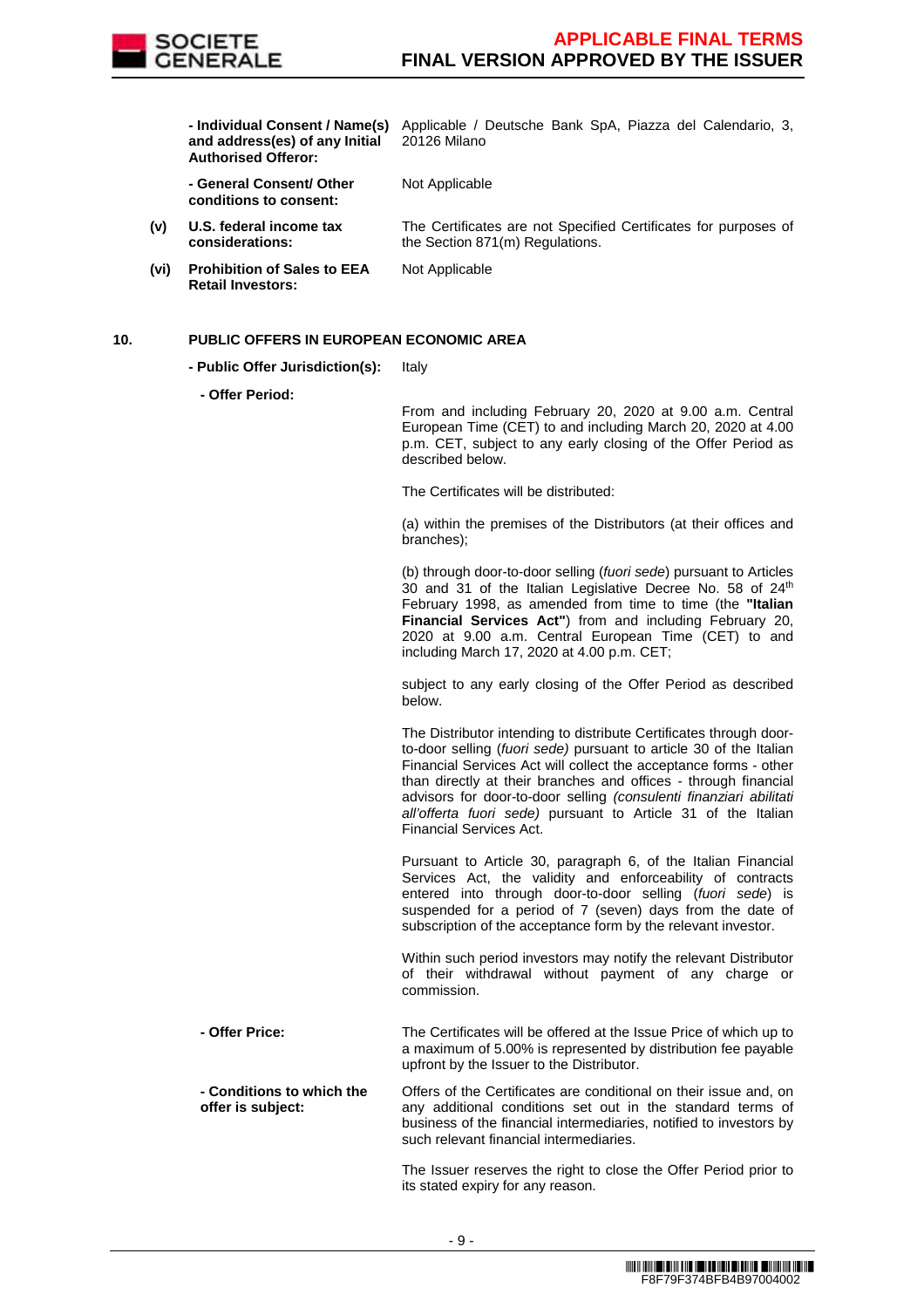

The Issuer reserves the right to withdraw the offer and cancel the issuance of the Certificates for any reason at any time on or prior to the Issue Date. For the avoidance of doubt, if any application has been made by a potential investor and the Issuer exercises such right, no potential investor shall be entitled to subscribe or otherwise acquire the Certificates. In each case, a notice to the investors on the early termination or the withdrawal, as applicable, will be published on the website of the Issuer (http://prospectus.socgen.com).

 The validity of the offer is subject to the condition that the decision of admission to trading on EuroTLX is released by Borsa Italiana S.p.A. by not later than on the day immediately preceding the Issue Date; otherwise, the offer will be deemed withdrawn and the issuance cancelled. The Issuer undertakes to file the relevant application with Borsa Italiana S.p.A. in due time to allow Borsa Italiana S.p.A. to release a decision, according to its rules, within the day immediately preceding the Issue Date.

 **- Description of the application process:** The distribution activity will be carried out in accordance with the financial intermediary's usual procedures. Prospective investors will not be required to enter into any contractual arrangements directly with the Issuer in relation to the subscription of the Certificates.

 **- Description of possibility to reduce subscriptions and manner for refunding excess amount paid by applicants:** Not Applicable **- Details of the minimum and/or maximum amount of application:** Minimum amount of application : EUR 100 (i.e. 1 Certificate) **- Details of the method and time limits for paying up and delivering the Certificates:** The Certificates will be issued on the Issue Date against payment to the Issuer of the net subscription moneys. However, the settlement and delivery of the Certificates will be executed through the Dealer mentioned above. Investors will be notified by the relevant financial intermediary of their allocations of Certificates and the settlement arrangements in respect thereof. The settlement and the delivery of the securities will be executed through the Dealer mentioned above only for technical reasons. However, the Issuer will be the only offeror and as such will assume all the responsibilities in connection with the information contained in the Final Terms together with the Base Prospectus. **- Manner and date in which results of the offer are to be made public:** Publication on the website of the Issuer (http://prospectus.socgen.com) and in a daily newspaper of general circulation in the relevant place(s) of listing and/or public offer at the end of the subscription period if required by local regulation. **- Procedure for exercise of any right of pre-emption, negotiability of subscription rights and treatment of subscription rights not exercised:** Not Applicable **- Whether tranche(s) has/have been reserved for certain countries:** Not Applicable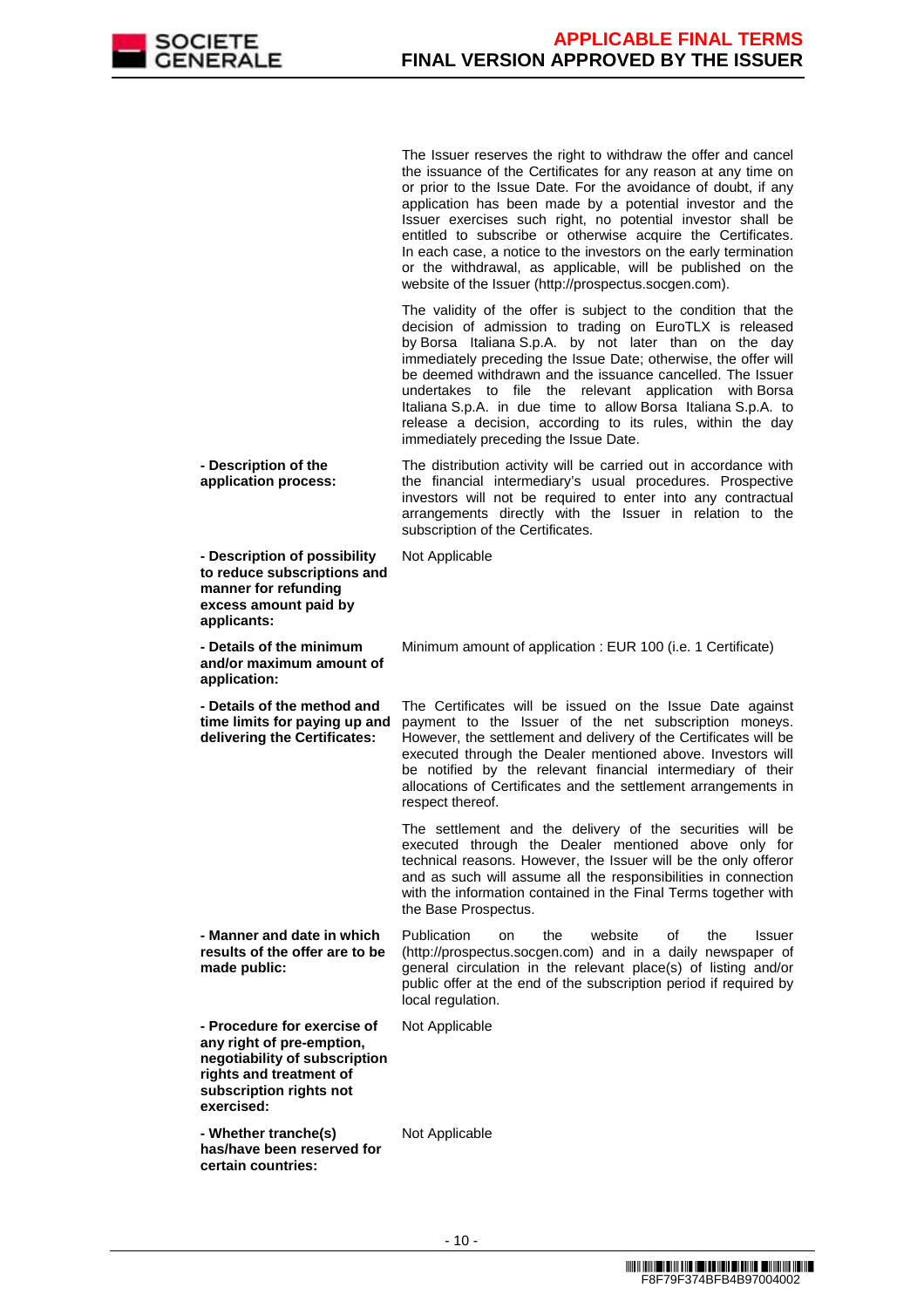

**- Process for notification to** 

**applicants of the amount allotted and the indication whether dealing may begin before notification is made: - Amount of any expenses and taxes specifically charged to the subscriber or purchaser:** Taxes charged in connection with the subscription, transfer, purchase or holding of the Certificates must be paid by the Certificateholders and neither the Issuer nor the Guarantor shall have any obligation in relation thereto; in that respect, Certificateholders shall consult professional tax advisers to determine the tax regime applicable to their own situation. The Certificateholders shall also consult the Taxation section in the Base Prospectus. Subscription fees or purchases fees: None **11. ADDITIONAL INFORMATION - Minimum investment in the Certificates:** EUR 100 (i.e. 1 Certificate) **- Minimum Trading Lot:** EUR 100 (i.e. 1 Certificate) **- Location where the Prospectus, any Supplements thereto and the Final Terms can be collected or inspected**  Société Générale, Via Olona n.2, 20123 Milano Italy

Not Applicable

#### **12. PUBLIC OFFERS IN OR FROM SWITZERLAND**

Not Applicable

### **13. BENCHMARK REGULATION**

**free of charge in Italy:**

Not Applicable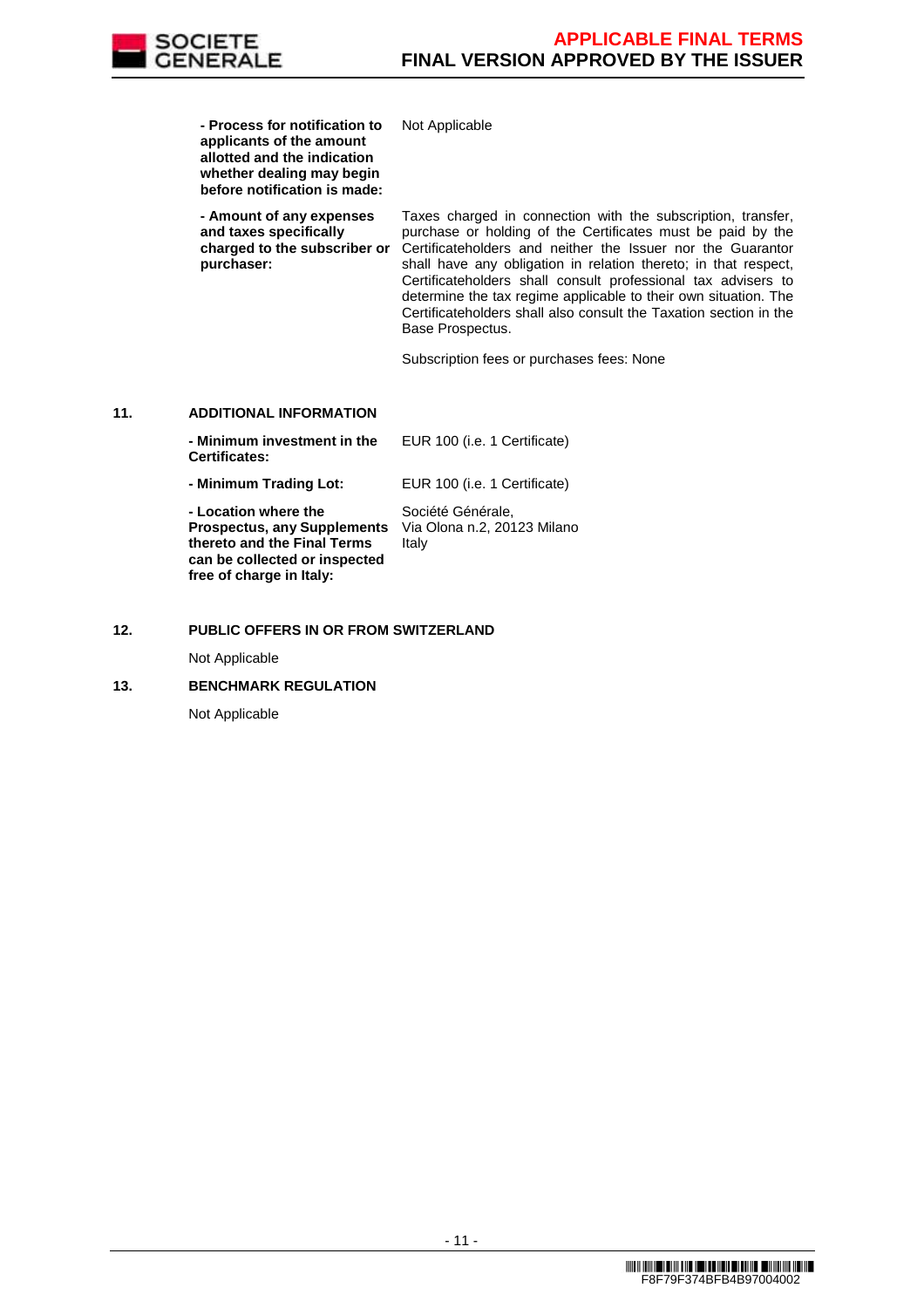

## **ISSUE SPECIFIC SUMMARY**

Summaries are made up of disclosure requirements known as **Elements** the communication of which is required by Annex XXII of the Commission Regulation (EC) No 809/2004 as amended. These elements are numbered in Sections –  $A - E(A.1 - E.7)$ .

This summary contains all the Elements required to be included in a summary for this type of securities and Issuer. Because some Elements are not required to be addressed, there may be gaps in the numbering sequence of the Elements.

Even though an Element may be required to be inserted in the summary because of the type of securities and Issuer, it is possible that no relevant information can be given regarding the Element. In this case, a short description of the Element is included in the summary with the mention of "Not Applicable".

|            | Section A – Introduction and warnings                                |                                                                                                                                                                                                                                                                                                                                                                                                                                                                                                                                                                            |  |  |
|------------|----------------------------------------------------------------------|----------------------------------------------------------------------------------------------------------------------------------------------------------------------------------------------------------------------------------------------------------------------------------------------------------------------------------------------------------------------------------------------------------------------------------------------------------------------------------------------------------------------------------------------------------------------------|--|--|
| A.1        | Warning                                                              | This summary must be read as an introduction to the Base Prospectus.                                                                                                                                                                                                                                                                                                                                                                                                                                                                                                       |  |  |
|            |                                                                      | Any decision to invest in the Certificates should be based on a consideration<br>of the Base Prospectus as a whole by the investor.                                                                                                                                                                                                                                                                                                                                                                                                                                        |  |  |
|            |                                                                      | Where a claim relating to the information contained in the Base Prospectus<br>and the applicable Final Terms is brought before a court, the plaintiff<br>investor might, under the national legislation of the Member States, have to<br>bear the costs of translating the Base Prospectus before the legal<br>proceedings are initiated.                                                                                                                                                                                                                                  |  |  |
|            |                                                                      | Civil liability attaches only to those persons who have tabled this summary,<br>including any translation thereof, but only if the summary is misleading,<br>inaccurate or inconsistent when read together with the other parts of the<br>Base Prospectus or it does not provide, when read together with the other<br>parts of this Base Prospectus, key information in order to aid investors when<br>considering whether to invest in the Certificates.                                                                                                                 |  |  |
| A.2        | Consent to the use of the<br><b>Base Prospectus</b>                  | The Issuer consents to the use of this Base Prospectus in connection with a<br>resale or placement of Certificates in circumstances where a prospectus is<br>required to be published under the Prospectus Directive (a Non-exempt<br>Offer) subject to the following conditions:                                                                                                                                                                                                                                                                                          |  |  |
|            |                                                                      | - the consent is only valid during the offer period from 20/02/2020 to<br>20/03/2020 and, in respect of Certificates placed in Italy through "door-to-<br>door selling", from and including 20/02/2020 to and including 17/03/2020<br>(the Offer Period);                                                                                                                                                                                                                                                                                                                  |  |  |
|            |                                                                      | - the consent given by the Issuer for the use of the Base Prospectus to<br>make the Non-exempt Offer is an individual consent (an Individual<br>Consent) in respect of Deutsche Bank SpA, Piazza del Calendario, 3,<br>20126 Milano (the Initial Authorised Offeror and Distributor) and if the<br>Issuer appoints any additional financial intermediaries after 18/02/2020 and<br>publishes details of them on its website http://prospectus.socgen.com, each<br>financial intermediary whose details are so published (each an Additional<br><b>Authorised Offeror);</b> |  |  |
|            |                                                                      | - the consent only extends to the use of this Base Prospectus to make Non-<br>exempt Offers of the Certificates in Italy.                                                                                                                                                                                                                                                                                                                                                                                                                                                  |  |  |
|            |                                                                      | The information relating to the conditions of the Non-exempt Offer<br>shall be provided to the investors by any Initial Authorised Offeror and<br>any Additional Authorised Offeror at the time the offer is made.                                                                                                                                                                                                                                                                                                                                                         |  |  |
|            | Section B - Issuer and Guarantor                                     |                                                                                                                                                                                                                                                                                                                                                                                                                                                                                                                                                                            |  |  |
| <b>B.1</b> | <b>Legal and commercial</b><br>name of the issuer                    | SG Issuer (or the Issuer)                                                                                                                                                                                                                                                                                                                                                                                                                                                                                                                                                  |  |  |
| B.2        | Domicile, legal form,<br>legislation and country<br>of incorporation | Domicile: 16 Boulevard Royal, L-2449 Luxembourg.<br>Legal form: Public limited liability company (société anonyme).                                                                                                                                                                                                                                                                                                                                                                                                                                                        |  |  |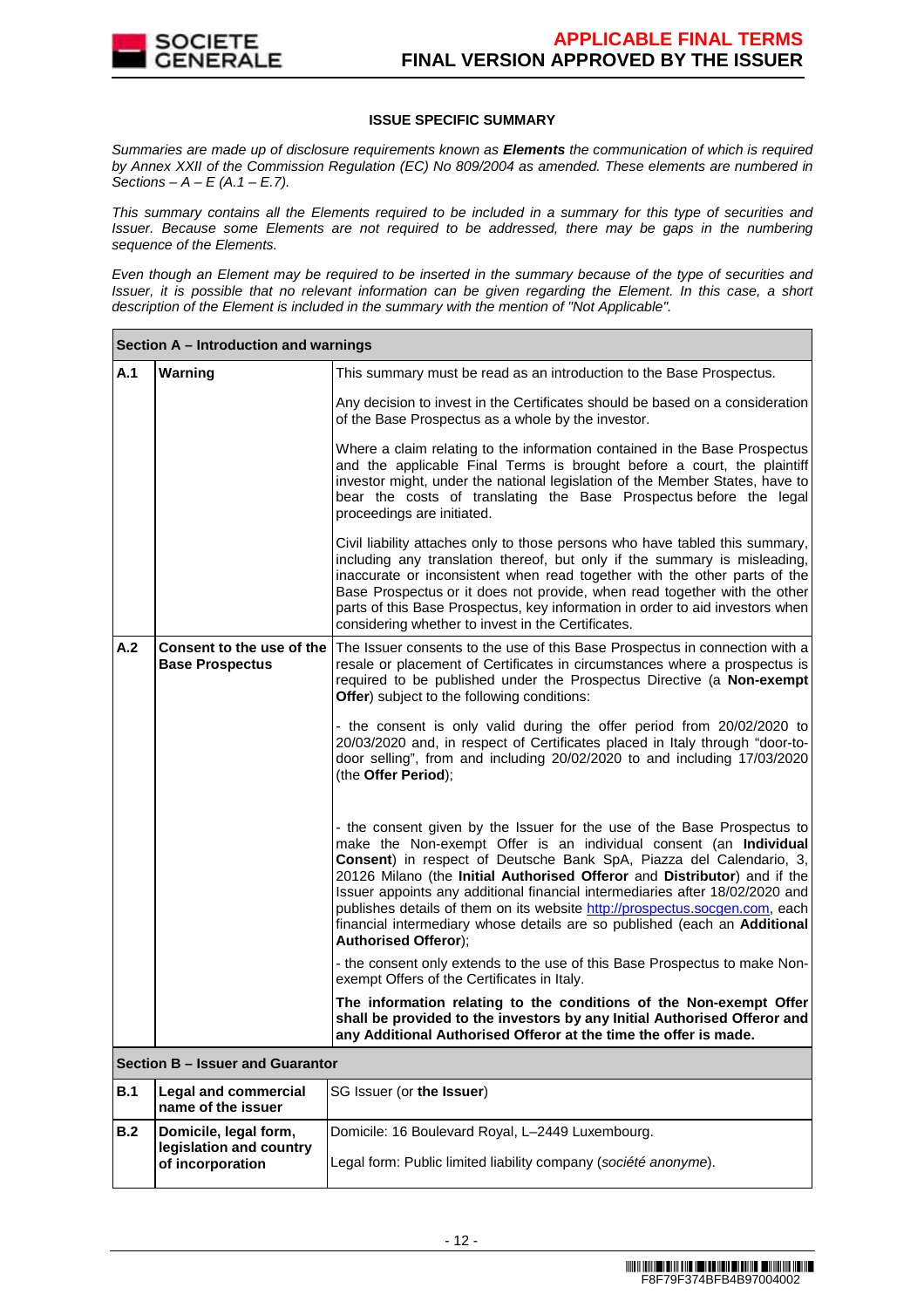

|             |                                                                                                                                                              | Legislation under which the Issuer operates: Luxembourg law.                                                                                                                                                                                                                                                                                                                                                                                                                 |            |                       |            |               |
|-------------|--------------------------------------------------------------------------------------------------------------------------------------------------------------|------------------------------------------------------------------------------------------------------------------------------------------------------------------------------------------------------------------------------------------------------------------------------------------------------------------------------------------------------------------------------------------------------------------------------------------------------------------------------|------------|-----------------------|------------|---------------|
|             |                                                                                                                                                              | Country of incorporation: Luxembourg.                                                                                                                                                                                                                                                                                                                                                                                                                                        |            |                       |            |               |
| <b>B.4b</b> | Known trends affecting<br>the issuer and the<br>industries in which it<br>operates                                                                           | The Issuer expects to continue its activity in accordance with its corporate<br>objects over the course of 2020.                                                                                                                                                                                                                                                                                                                                                             |            |                       |            |               |
| B.5         | Description of the<br>issuer's group and the<br>issuer's position within<br>the group                                                                        | The Société Générale group (the Group) offers a wide range of advisory<br>services and tailored financial solutions to individual customers, large<br>corporate and institutional investors. The Group relies on three<br>complementary core businesses:<br>• French Retail Banking;<br>• International Retail Banking, Financial Services and Insurance and<br>• Corporate and Investment Banking, Private Banking, Asset and Wealth<br>Management and Securities Services. |            |                       |            |               |
| <b>B.9</b>  | <b>Figure of profit forecast</b><br>or estimate of the issuer                                                                                                | Not applicable. The Issuer does not provide any figure of profit forecast or<br>estimate.                                                                                                                                                                                                                                                                                                                                                                                    |            |                       |            |               |
| <b>B.10</b> | Nature of any<br>qualifications in the<br>audit report on the<br>historical financial<br>information                                                         | Not Applicable. The audit report does not include any qualification.                                                                                                                                                                                                                                                                                                                                                                                                         |            |                       |            |               |
| <b>B.12</b> | Selected historical key<br>financial information                                                                                                             |                                                                                                                                                                                                                                                                                                                                                                                                                                                                              | Half year  | Year                  | Half year  | Year<br>ended |
|             | regarding the issuer                                                                                                                                         | (in K€)                                                                                                                                                                                                                                                                                                                                                                                                                                                                      | 30.06.2019 | lended                | 30.06.2018 |               |
|             |                                                                                                                                                              |                                                                                                                                                                                                                                                                                                                                                                                                                                                                              | (non       | 31.12.2018            | (non       | 31.12.2017    |
|             |                                                                                                                                                              |                                                                                                                                                                                                                                                                                                                                                                                                                                                                              | audited)   | (audited)             | audited)   | (audited)     |
|             |                                                                                                                                                              | <b>Total Revenue</b>                                                                                                                                                                                                                                                                                                                                                                                                                                                         | 33,557     | 68,302                | 29,760     | 92,353        |
|             |                                                                                                                                                              | Profit before tax                                                                                                                                                                                                                                                                                                                                                                                                                                                            | 350        | 105                   | 148        | 105           |
|             |                                                                                                                                                              | Profit for the financial <sub>263</sub>                                                                                                                                                                                                                                                                                                                                                                                                                                      |            | 187                   | 126        | 78            |
|             |                                                                                                                                                              | period/year                                                                                                                                                                                                                                                                                                                                                                                                                                                                  |            |                       |            |               |
|             |                                                                                                                                                              | <b>Total Assets</b>                                                                                                                                                                                                                                                                                                                                                                                                                                                          | 55,465,073 | 49,362,650 49,149,860 |            | 48,026,909    |
|             | Statement as no<br>in the prospects of the<br>issuer since the date of<br>its last published<br>audited financial<br><b>statements</b>                       | There has been no material adverse change in the prospects of the Issuer<br>material adverse change   since 31 December 2018.                                                                                                                                                                                                                                                                                                                                                |            |                       |            |               |
|             | Significant changes in<br>the issuer's financial or<br>trading position<br>subsequent to the<br>period covered by the<br>historical financial<br>information | Not Applicable. There has been no significant change in the financial or<br>trading position of the Issuer since 30 June 2019.                                                                                                                                                                                                                                                                                                                                               |            |                       |            |               |
| <b>B.13</b> | <b>Recent events particular</b><br>to the issuer which are<br>to a material extent                                                                           | Not Applicable. There have been no recent events particular to the Issuer<br>which are to a material extent relevant to the evaluation of the Issuer's<br>solvency.                                                                                                                                                                                                                                                                                                          |            |                       |            |               |
|             | relevant to the<br>evaluation of the<br><b>Issuer's solvency</b>                                                                                             |                                                                                                                                                                                                                                                                                                                                                                                                                                                                              |            |                       |            |               |
| <b>B.14</b> | Statement as to whether<br>the issuer is dependent                                                                                                           | See Element B.5 above for the Issuers' position within the Group.                                                                                                                                                                                                                                                                                                                                                                                                            |            |                       |            |               |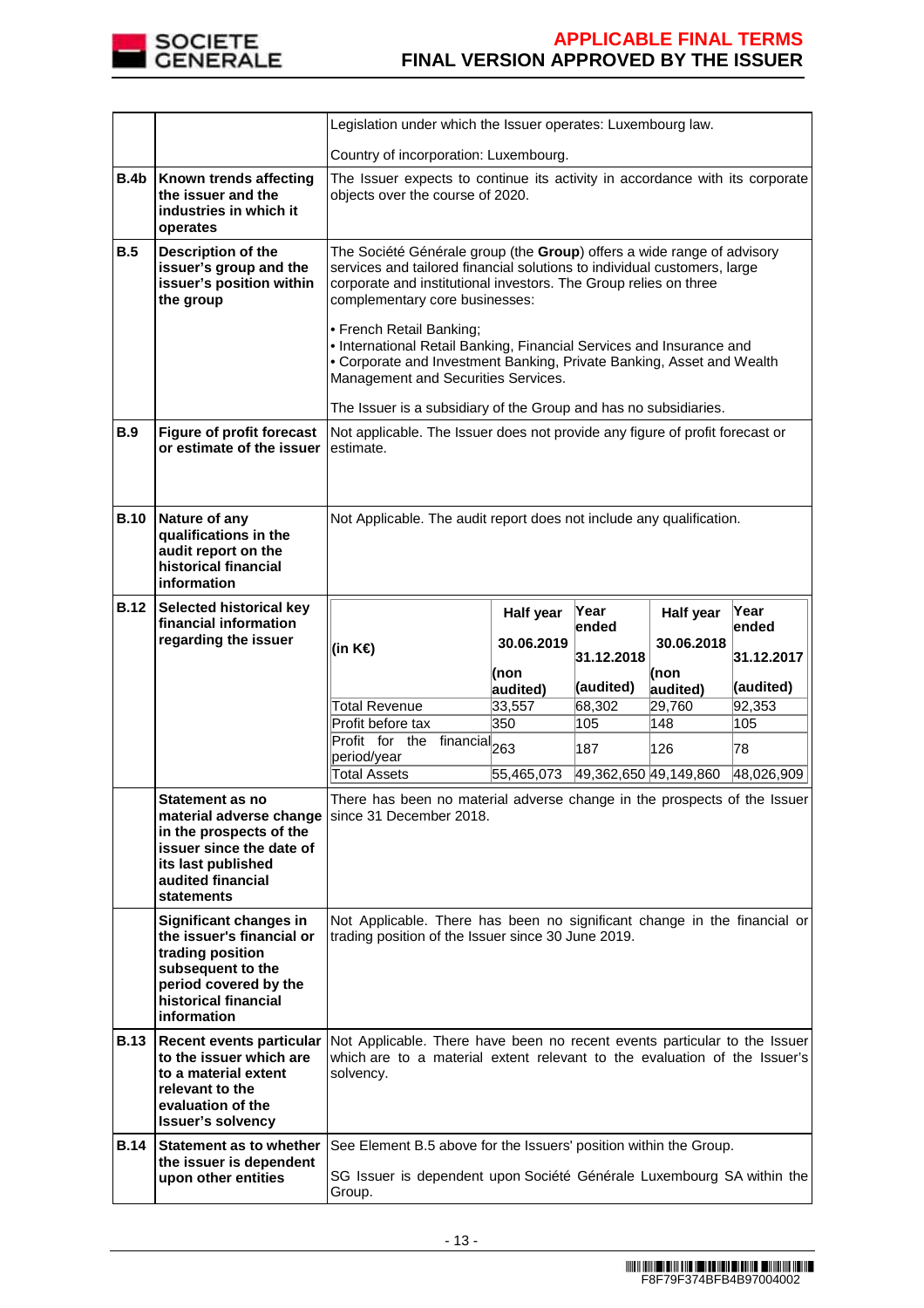

|             | within the group                                                                                                                                                                 |                                                                                                                                                                                                                                                                                                                                                                                                                                                                                                                        |
|-------------|----------------------------------------------------------------------------------------------------------------------------------------------------------------------------------|------------------------------------------------------------------------------------------------------------------------------------------------------------------------------------------------------------------------------------------------------------------------------------------------------------------------------------------------------------------------------------------------------------------------------------------------------------------------------------------------------------------------|
| <b>B.15</b> | <b>Description of the</b><br>issuer's principal<br>activities                                                                                                                    | The principal activity of SG Issuer is raising finance by the issuance of<br>warrants as well as debt securities designed to be placed to institutional<br>customers or retail customers through the distributors associated with<br>Société Générale. The financing obtained through the issuance of such debt<br>securities is then lent to Société Générale and to other members of the<br>Group.                                                                                                                   |
| <b>B.16</b> | To the extent known to<br>the issuer, whether the<br>issuer is directly or<br>indirectly owned or<br>controlled and by whom,<br>and description of the<br>nature of such control | SG Issuer is a 100 per cent. owned subsidiary of Société Générale<br>Luxembourg SA which is itself a 100 per cent. owned subsidiary of Société<br>Générale and is a fully consolidated company.                                                                                                                                                                                                                                                                                                                        |
| <b>B.18</b> | Nature and scope of the<br>guarantee                                                                                                                                             | The Certificates are unconditionally and irrevocably guaranteed by Société<br>Générale (the Guarantor) pursuant to the guarantee governed by French<br>law made as of 14 June 2019 (the Guarantee).                                                                                                                                                                                                                                                                                                                    |
|             |                                                                                                                                                                                  | The Guarantee obligations constitutes a direct, unconditional, unsecured and<br>unsubordinated obligations of the Guarantor ranking as senior preferred<br>obligations, as provided for in Article L. 613-30-3-I-3° of the Code and will<br>rank at least pari passu with all other existing and future direct, unconditional,<br>unsecured senior preferred obligations of the Guarantor, including those in<br>respect of deposits.                                                                                  |
|             |                                                                                                                                                                                  | Any references to sums or amounts payable by the Issuer which are<br>guaranteed by the Guarantor under the Guarantee shall be to such sums<br>and/or amounts as directly reduced, and/or in the case of conversion into<br>equity, as reduced by the amount of such conversion, and/or otherwise<br>modified from time to time resulting from the application of a bail-in power by<br>any relevant authority pursuant to directive 2014/59/EU of the European<br>Parliament and of the Council of the European Union. |
| <b>B.19</b> | Information about the<br>guarantor as if it were<br>the issuer of the same<br>type of security that is<br>subject of the guarantee                                               | The information about Société Générale as if it were the Issuer of the same<br>type of Certificates that is subject of the Guarantee is set out in accordance<br>with Elements B.19 / B.1, B.19 / B.2, B.19 / B.4b, B.19 / B.5, B.19 / B.9, B.19<br>/ B.10, B.19 / B.12, B.19 / B.13, B.19 / B.14, B.19 / B.15, B.19 / B.16 below,<br>respectively:                                                                                                                                                                    |
|             |                                                                                                                                                                                  | B.19/B.1: Legal and commercial name of the guarantor                                                                                                                                                                                                                                                                                                                                                                                                                                                                   |
|             |                                                                                                                                                                                  | Société Générale                                                                                                                                                                                                                                                                                                                                                                                                                                                                                                       |
|             |                                                                                                                                                                                  | B.19/B.2: Domicile, legal form, legislation and country of incorporation                                                                                                                                                                                                                                                                                                                                                                                                                                               |
|             |                                                                                                                                                                                  | Domicile: 29, boulevard Haussmann, 75009 Paris, France. Legal form: Public<br>limited liability company (société anonyme).                                                                                                                                                                                                                                                                                                                                                                                             |
|             |                                                                                                                                                                                  | Legislation under which the Issuer operates: French law. Country of<br>incorporation: France.                                                                                                                                                                                                                                                                                                                                                                                                                          |
|             |                                                                                                                                                                                  | B.19/B.4b: Known trends affecting the guarantor and the industries in<br>which it operates                                                                                                                                                                                                                                                                                                                                                                                                                             |
|             |                                                                                                                                                                                  | Société Générale continues to be subject to the usual risks and the risks<br>inherent to its business.                                                                                                                                                                                                                                                                                                                                                                                                                 |
|             |                                                                                                                                                                                  | Despite a welcome bounce back on the GDP figures of the first quarter of<br>2019 in many of the advanced economies, most signals still point to a<br>slowdown of the global economy ahead, amidst heightened tariff tensions<br>between the United States and China, on-going Brexit uncertainty and<br>various country-specific headwinds.                                                                                                                                                                            |
|             |                                                                                                                                                                                  | Financial markets have become more focused on the political risks amidst<br>concerns that these are now biting into the growth outlook. Tensions on the<br>markets related to the uncertainties mentioned cannot be excluded as well as<br>a more pronounced slowdown in investment, which could in turn precipitate a<br>more pronounced slowdown. In addition the oil market remains highly                                                                                                                          |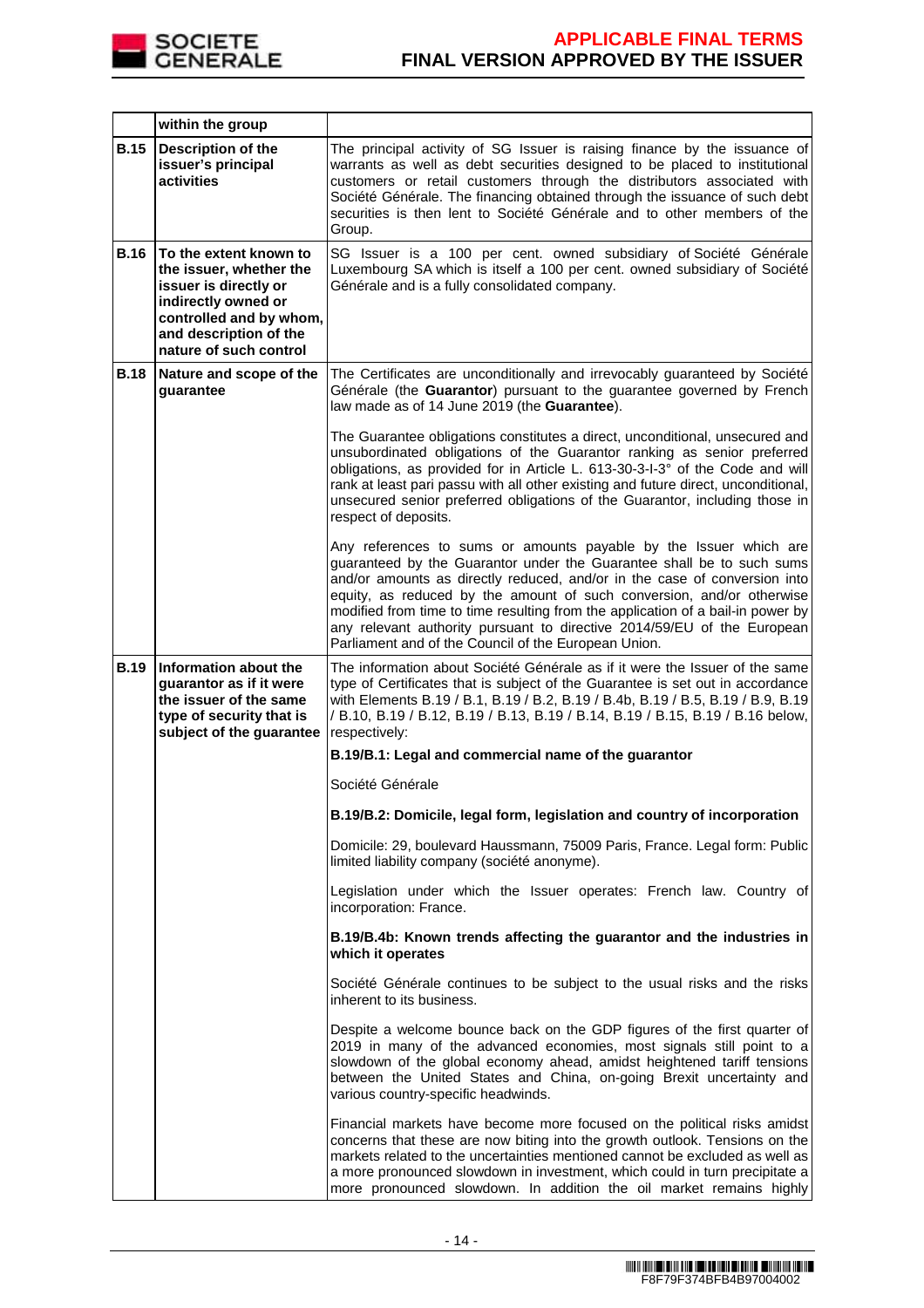

volatile. Against a backdrop of low inflation and signs of slowing growth, central banks have shifted to a more accommodative tone in their forward guidance. The fiscal stance is set to turn less favourable in the US heading into 2020 but should remain supportive in China. Within the euro area, the fiscal policy varies by member state. Regarding the evolution of the financial markets, the six-month extension announced in early April for the Brexit had provided an initial reprieve after a difficult start to 2019, but the escalation of trade tensions in May, fears of technological supply chain disruption and geopolitical tensions (for example, US sanctions against Iran) again undermined market confidence in the second quarter of the year. Concerning the specific trajectories of the world's major economies: US growth remains dynamic driven by private and public consumption, but we have doubts about the durability of such performance. The fading of fiscal stimulus as of mid-2019 and lower corporate earnings —as margins deteriorate with higher import tariffs and rising labour costs— will weaken the economy going forward. • Economic activity in the euro area is underpinned by firm domestic consumption and strong labour markets, but growth is set to decelerate in 2019 and 2020 amidst weakening exports and lower investment. The UK economy has lost significant momentum on the back of Brexit uncertainty. • Japan's economic growth accelerated in the first quarter of 2019 but private consumption and capital expenditure are now contracting. • Faced with the risk of a sharp slowdown, China has engaged policy easing using a mix of fiscal and monetary measures. Growth prospects are uneven among emerging markets. While financial conditions remain benign, especially following the pullback in US hike rates expectations, emerging markets face large corporate debt repayments in 2019-2021 and are still vulnerable to changing market sentiment. From a regulatory perspective, H1 2019 was marked by the adoption of the CRR2/CRD5 banking package. This group of texts entered into force on 27 June 2019. Most provisions apply in 2 years, from June 2021, but some of them such as the TLAC (Total Loss Absorbing Capacity) apply as of the end of June 2019. The CRD5 directive will apply once it will be transposed into French law, expected by the end of 2020 at the latest. However, the transposition into European law of the agreement finalizing the Basel III reforms is not yet on the agenda as regards European legislative institutions. **B.19/B.5: Description of the guarantor's group and the guarantor's position within the group**  The Group offers a wide range of advisory services and tailored financial solutions to individual customers, large corporate and institutional investors. The Group relies on three complementary core businesses: • French Retail Banking; • International Retail Banking, Financial Services and Insurance and • Corporate and Investment Banking, Private Banking, Asset and Wealth Management and Securities Services. Société Générale is the parent company of the Société Générale Group. **B.19/B.9: Figure of profit forecast or estimate of the guarantor**  Not Applicable. The guarantor does not provide any figure of profit forecast or estimate. **B.19/B.10: Nature of any qualifications in the audit report on the**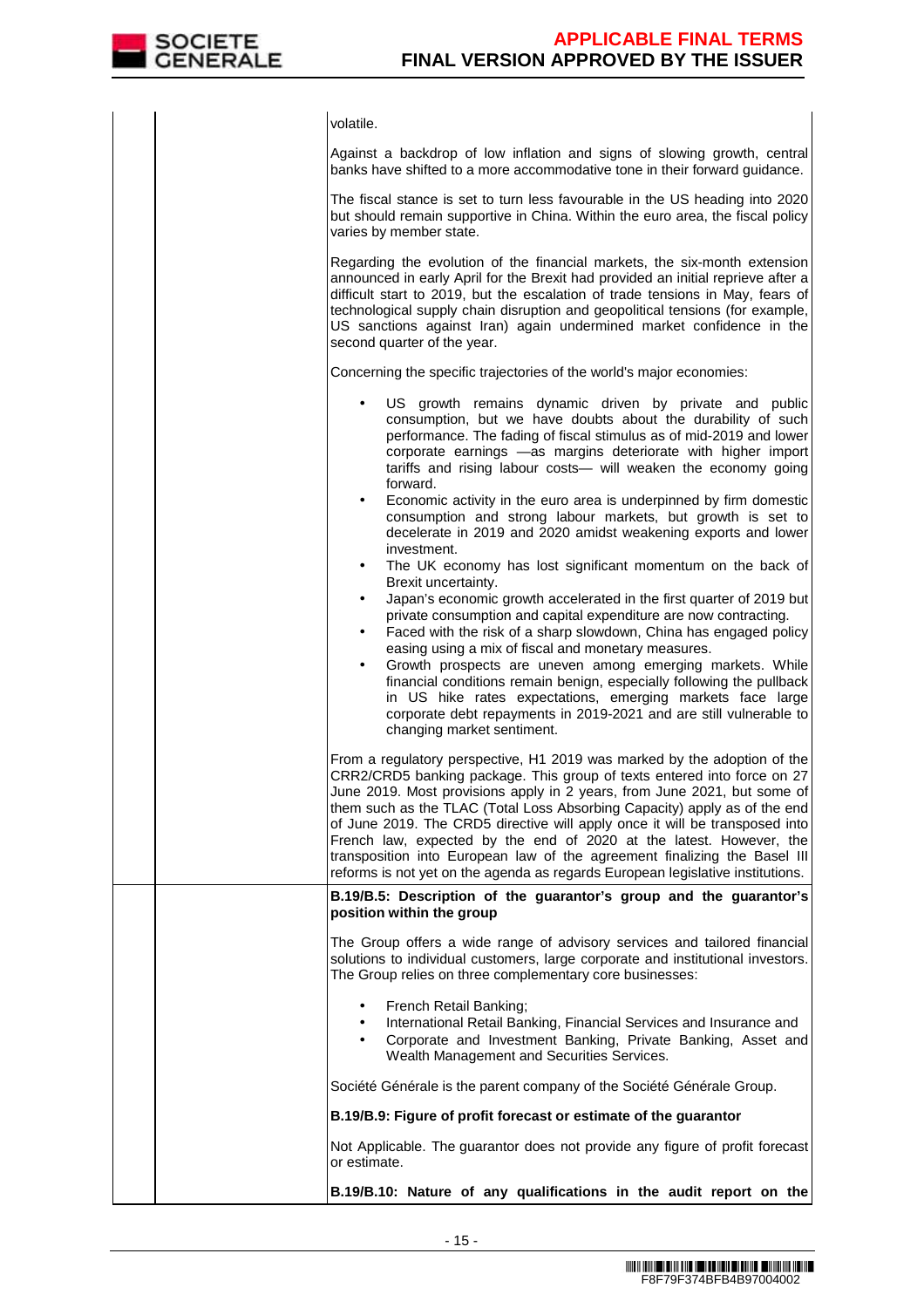

|  | historical financial information                                                                                                                                                                                           |                                                |                     |                                           |                                       |
|--|----------------------------------------------------------------------------------------------------------------------------------------------------------------------------------------------------------------------------|------------------------------------------------|---------------------|-------------------------------------------|---------------------------------------|
|  | Not Applicable. The audit report does not include any qualification.                                                                                                                                                       |                                                |                     |                                           |                                       |
|  | B.19/B.12: Selected historical key financial information regarding the<br>guarantor                                                                                                                                        |                                                |                     |                                           |                                       |
|  |                                                                                                                                                                                                                            | Nine Months Nine Months<br>2019<br>(unaudited) | 2018<br>(unaudited) | Year ended<br>31.12.2018(2)<br>(audited)  | Year ended<br>31.12.2017<br>(audited) |
|  | Results (in<br>millions of euros)                                                                                                                                                                                          |                                                |                     |                                           |                                       |
|  | Net Banking<br>Income                                                                                                                                                                                                      | 18,458                                         | 19,278              | 25,205                                    | 23,954                                |
|  | Operating<br>income                                                                                                                                                                                                        | 4,327                                          | 5,163               | 6,269                                     | 4,767                                 |
|  | Underlying<br>Group Net<br>income <sup>(1)</sup>                                                                                                                                                                           | 4,753                                          | 5,668               | 4,468                                     | 4,491                                 |
|  | Reported Group<br>Net income                                                                                                                                                                                               | 2,594                                          | 3,436               | 3,864                                     | 2,806                                 |
|  | French<br>retail<br>Banking                                                                                                                                                                                                | 901                                            | 955                 | 1,237                                     | 1,059                                 |
|  | International<br>Retail Banking &<br>Financial<br>Services                                                                                                                                                                 | 1,492                                          | 1,502               | 2,065                                     | 1,939                                 |
|  | Global<br>Banking<br>and<br>Investor<br><b>Solutions</b>                                                                                                                                                                   | 667                                            | 1,018               | 1,197                                     | 1,593                                 |
|  | Corporate<br>Centre                                                                                                                                                                                                        | (466)                                          | (39)                | (635)                                     | (1,785)                               |
|  | Net cost of risk                                                                                                                                                                                                           | (907)                                          | (642)               | (1,005)                                   | (1, 349)                              |
|  | Underlying<br>$ROTE$ ** (1)                                                                                                                                                                                                | 8.1%                                           | 11.0%               | 9.7%                                      | 9.6%                                  |
|  | Tier 1 Ratio **                                                                                                                                                                                                            | 15.2%                                          | 13.7%               | 13.7%                                     | 13.8%                                 |
|  | Cash<br>flow<br>statements<br>(in<br>millions of euros)                                                                                                                                                                    |                                                |                     |                                           |                                       |
|  | <b>Net</b><br>inflow<br>(outflow) in cash<br>and<br>cash<br>equivalent                                                                                                                                                     |                                                |                     | (17, 617)                                 | 18,023                                |
|  |                                                                                                                                                                                                                            | Nine Months Nine Months<br>2019<br>(unaudited) | 2018<br>(unaudited) | Year ended<br>31.12.2018 (2)<br>(audited) | 1/01/2018*<br>(audited)               |
|  | <b>Activity</b><br>(in<br>billions of euros)                                                                                                                                                                               |                                                |                     |                                           |                                       |
|  | Total assets and<br>liabilities                                                                                                                                                                                            | 1,411.1                                        | 1,303.9             | 1,309.4                                   | 1,274.2                               |
|  | loans<br>Customer<br>amortised<br>lat<br>costs                                                                                                                                                                             | 445.0                                          | 433.9               | 447.2                                     | 417.4                                 |
|  | Customer<br>deposits                                                                                                                                                                                                       | 415.1                                          | 411.4               | 416.8                                     | 410.6                                 |
|  | Equity<br>(in<br>billions of euros)                                                                                                                                                                                        |                                                |                     |                                           |                                       |
|  | Shareholders'<br>equity,<br>Group<br>Share                                                                                                                                                                                 | 63.7                                           | 61.4                | 61.0                                      | 58.4                                  |
|  | Non-controlling<br>interests                                                                                                                                                                                               | 4.9                                            | 4.6                 | 4.8                                       | 4.5                                   |
|  | * The consolidated balance sheet totaled EUR 1,309 billion at December<br>31st, 2018 (EUR 1,274 billion at January 1st, 2018, EUR 1,275 billion at<br>December 31st, 2017). Balances at January 1st, 2018 after first time |                                                |                     |                                           |                                       |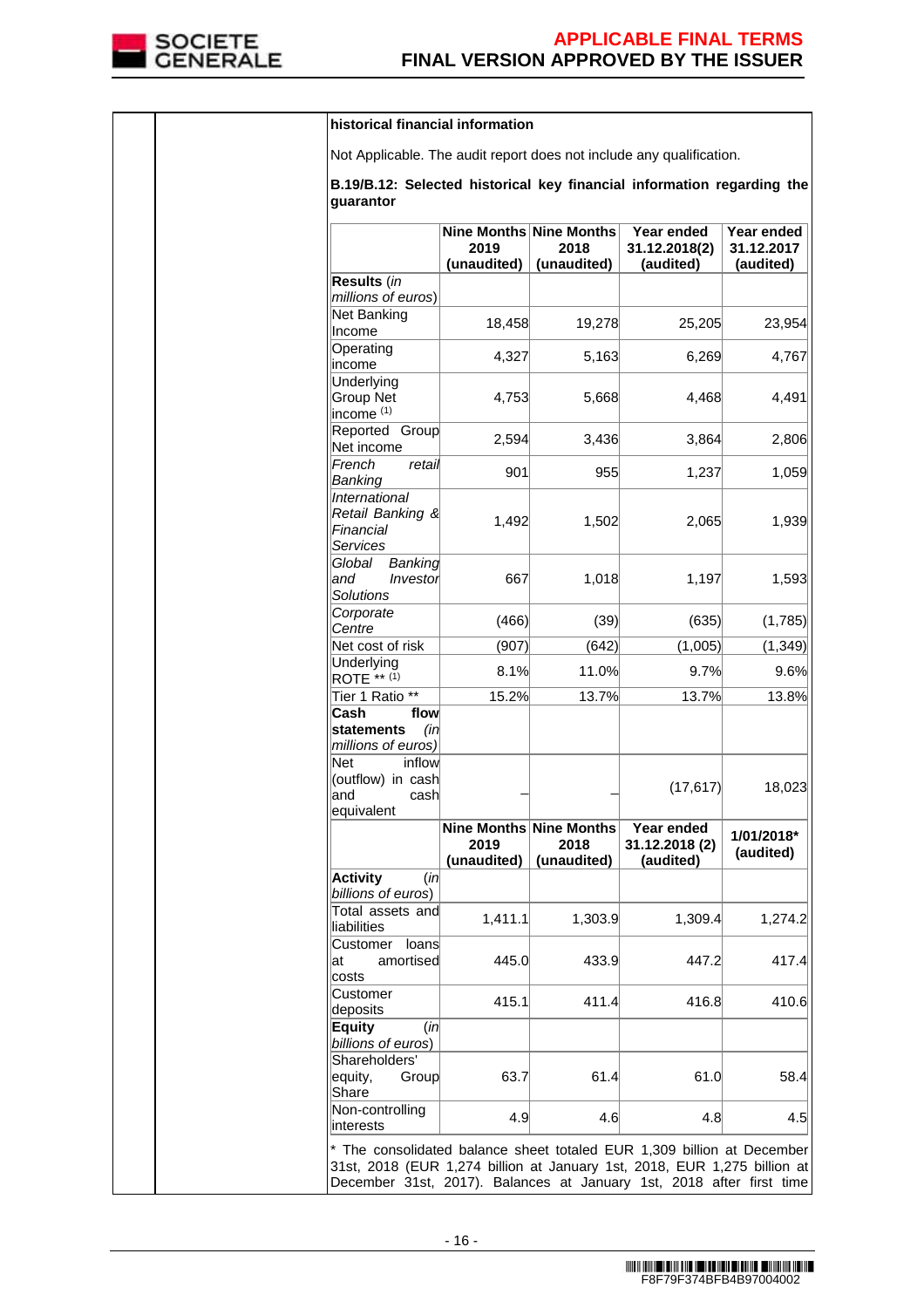|     |                                                             | application of IFRS 9 except for subsidiaries in the insurance sector<br>(unaudited).                                                                                                                                                                                                                                                       |
|-----|-------------------------------------------------------------|---------------------------------------------------------------------------------------------------------------------------------------------------------------------------------------------------------------------------------------------------------------------------------------------------------------------------------------------|
|     |                                                             | ** These financial ratios are neither audited nor subjected to a limited review.                                                                                                                                                                                                                                                            |
|     |                                                             | (1) Adjusted for exceptional items and linearisation of IFRIC 21.                                                                                                                                                                                                                                                                           |
|     |                                                             | (2) The presentation of the Group's consolidated income statement is<br>modified as from 2018 following the transition to IFRS 9: - income and<br>expenses from insurance activities are grouped on a specific line item within<br>the "Net banking income"; - the line item "Cost of risk" is now exclusively<br>dedicated to credit risk. |
|     |                                                             | Statement as no material adverse change in the prospects of the<br>guarantor since the date of its last published audited financial<br>statements:                                                                                                                                                                                          |
|     |                                                             | There has been no material adverse change in the prospects of Société<br>Générale since 31 December 2018.                                                                                                                                                                                                                                   |
|     |                                                             | Significant changes in the guarantor's financial or trading position<br>subsequent to the period covered by the historical financial<br>information:                                                                                                                                                                                        |
|     |                                                             | Not Applicable. There has been no significant change in the financial or<br>trading position of Société Générale since 30 September 2019.                                                                                                                                                                                                   |
|     |                                                             | B.19/B.13: Recent events particular to the guarantor which are to a<br>material extent relevant to the evaluation of the guarantor's solvency                                                                                                                                                                                               |
|     |                                                             | Not Applicable. There have been no recent events particular to Société<br>Générale which are to a material extent relevant to the evaluation of its<br>solvency.                                                                                                                                                                            |
|     |                                                             | B.19/B.14: Statement as to whether the guarantor is dependent upon<br>other entities within the group                                                                                                                                                                                                                                       |
|     |                                                             | See Element B.5 above for the Société Générale's position within the Group.                                                                                                                                                                                                                                                                 |
|     |                                                             | Société Générale is the ultimate holding company of the Group. However,<br>Société Générale operates its own business; it does not act as a simple<br>holding company vis-à-vis its subsidiaries.                                                                                                                                           |
|     |                                                             | B.19/ B.15: Description of the guarantor's principal activities                                                                                                                                                                                                                                                                             |
|     |                                                             | See Element B.19/B.5 above                                                                                                                                                                                                                                                                                                                  |
|     |                                                             | B.19/ B.16: To the extent known to the guarantor, whether the guarantor<br>is directly or indirectly owned or controlled and by whom, and<br>description of the nature of such control                                                                                                                                                      |
|     |                                                             | Not Applicable. To its knowledge, Société Générale is not owned or<br>controlled, directly or indirectly (under French law) by another entity.                                                                                                                                                                                              |
|     | <b>Section C - Securities</b>                               |                                                                                                                                                                                                                                                                                                                                             |
| C.1 | Type and class of the                                       | The certificates are derivative instruments (the <b>Certificates</b> )                                                                                                                                                                                                                                                                      |
|     | securities being offered<br>and/or admitted to              | The ISIN Code is: XS2108312823                                                                                                                                                                                                                                                                                                              |
|     | trading, including any<br>security identification<br>number | The Common Code is: 210831282                                                                                                                                                                                                                                                                                                               |
| C.2 | <b>Currency of the</b><br>securities issue                  | <b>EUR</b>                                                                                                                                                                                                                                                                                                                                  |
| C.5 | <b>Description of any</b><br>restrictions on the free       | Not Applicable. There is no restriction on the free transferability of the<br>Certificates, subject to selling and transfer restrictions which may apply in                                                                                                                                                                                 |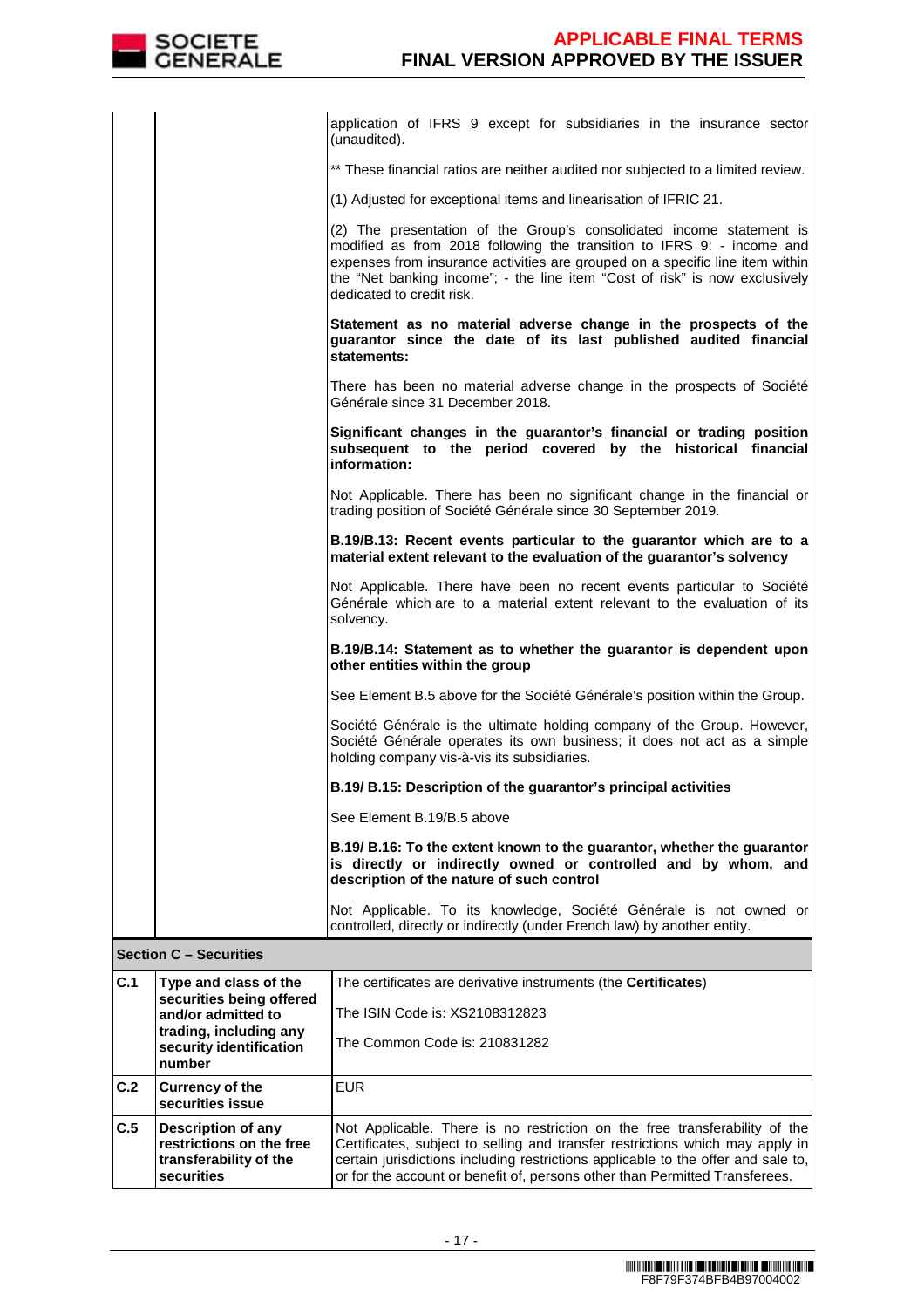

|     |                                                                                                      | A Permitted Transferee means any person who (i) is not a U.S. person as<br>defined pursuant to Regulation S (ii) is not a person who comes within any<br>definition of U.S. person for the purposes of the CEA or any CFTC Rule,<br>guidance or order proposed or issued under the CEA (for the avoidance of<br>doubt, any person who is not a "Non-United States person" defined under<br>CFTC Rule 4.7(a)(1)(iv), but excluding, for purposes of subsection (D)<br>thereof, the exception for any qualified eligible person who is not a "Non-<br>United States person," shall be considered a U.S. person); and (iii) is not a<br>"U.S. Person" for purposes of the final rules implementing the credit risk<br>retention requirements of Section 15G of the U.S. Securities Exchange Act<br>of 1934, as amended (the U.S. Risk Retention Rules) (a Risk Retention<br>U.S. Person). |
|-----|------------------------------------------------------------------------------------------------------|----------------------------------------------------------------------------------------------------------------------------------------------------------------------------------------------------------------------------------------------------------------------------------------------------------------------------------------------------------------------------------------------------------------------------------------------------------------------------------------------------------------------------------------------------------------------------------------------------------------------------------------------------------------------------------------------------------------------------------------------------------------------------------------------------------------------------------------------------------------------------------------|
| C.8 | <b>Rights attached to the</b><br>securities, including<br>ranking and limitations<br>to those rights | Rights attached to the securities:                                                                                                                                                                                                                                                                                                                                                                                                                                                                                                                                                                                                                                                                                                                                                                                                                                                     |
|     |                                                                                                      | Unless the Certificates are previously redeemed, the Certificates will entitle<br>each holder of the Certificates (a Certificateholder) to receive a redemption<br>amount which may be lower than, equal to or higher than the amount initially<br>invested (see Element C.18).                                                                                                                                                                                                                                                                                                                                                                                                                                                                                                                                                                                                        |
|     |                                                                                                      | A Certificateholder will be entitled to claim the immediate and due payment<br>of any sum in case:                                                                                                                                                                                                                                                                                                                                                                                                                                                                                                                                                                                                                                                                                                                                                                                     |
|     |                                                                                                      | - the Issuer fails to pay or to perform its other obligations under the<br>Certificates                                                                                                                                                                                                                                                                                                                                                                                                                                                                                                                                                                                                                                                                                                                                                                                                |
|     |                                                                                                      | - the Guarantor fails to perform its obligations under the Guarantee or in the<br>event that the guarantee of the Guarantor stops being valid; or                                                                                                                                                                                                                                                                                                                                                                                                                                                                                                                                                                                                                                                                                                                                      |
|     |                                                                                                      | - of insolvency or bankruptcy proceeding(s) affecting the Issuer.                                                                                                                                                                                                                                                                                                                                                                                                                                                                                                                                                                                                                                                                                                                                                                                                                      |
|     |                                                                                                      | The Certificateholders' consent shall have to be obtained to amend the<br>contractual terms of the Certificates pursuant to the provisions of an agency<br>agreement, made available to a Certificateholder upon request to the Issuer.                                                                                                                                                                                                                                                                                                                                                                                                                                                                                                                                                                                                                                                |
|     |                                                                                                      | <b>Waiver of Set-off rights:</b>                                                                                                                                                                                                                                                                                                                                                                                                                                                                                                                                                                                                                                                                                                                                                                                                                                                       |
|     |                                                                                                      | The Certificateholders waive any right of set-off, compensation and retention<br>in relation to the Certificates, to the extent permitted by law.                                                                                                                                                                                                                                                                                                                                                                                                                                                                                                                                                                                                                                                                                                                                      |
|     |                                                                                                      | <b>Governing law:</b>                                                                                                                                                                                                                                                                                                                                                                                                                                                                                                                                                                                                                                                                                                                                                                                                                                                                  |
|     |                                                                                                      | The Certificates and any non-contractual obligations arising out of or in<br>connection with the Certificates will be governed by, and shall be construed<br>in accordance with English law.                                                                                                                                                                                                                                                                                                                                                                                                                                                                                                                                                                                                                                                                                           |
|     |                                                                                                      | The Issuer accepts the competence of the courts of England in relation to<br>any dispute against the Issuer but accepts that such Certificateholders may<br>bring their action before any other competent court.                                                                                                                                                                                                                                                                                                                                                                                                                                                                                                                                                                                                                                                                       |
|     |                                                                                                      | Ranking:<br>The Certificates will be direct, unconditional, unsecured and unsubordinated<br>obligations of the Issuer and will rank at least pari passu with all other<br>outstanding direct, unconditional, unsecured and unsubordinated obligations<br>of the Issuer, present and future.                                                                                                                                                                                                                                                                                                                                                                                                                                                                                                                                                                                            |
|     |                                                                                                      | <b>Limitations</b><br>securities:<br>rights<br>attached<br>the<br>to<br>to<br>- The Issuer may redeem the Certificates early on the basis of the market<br>value of these Certificates for tax or regulatory reasons, force majeure event<br>or in the case of occurrence of extraordinary events affecting the underlying<br>instrument(s) or in the case of occurrence of additional disruption event(s).                                                                                                                                                                                                                                                                                                                                                                                                                                                                            |
|     |                                                                                                      | - The Issuer may adjust the financial terms in case of adjustment events<br>affecting the underlying instrument(s), and, in the case of occurrence of<br>extraordinary events affecting the underlying instrument(s) or in the case of<br>occurrence of additional disruption event(s), the Issuer may substitute the<br>underlying instrument(s) by new underlying instrument(s) or deduct from any<br>due amount the increased cost of hedging, and in each case without the<br>consent of the Certificateholders.                                                                                                                                                                                                                                                                                                                                                                   |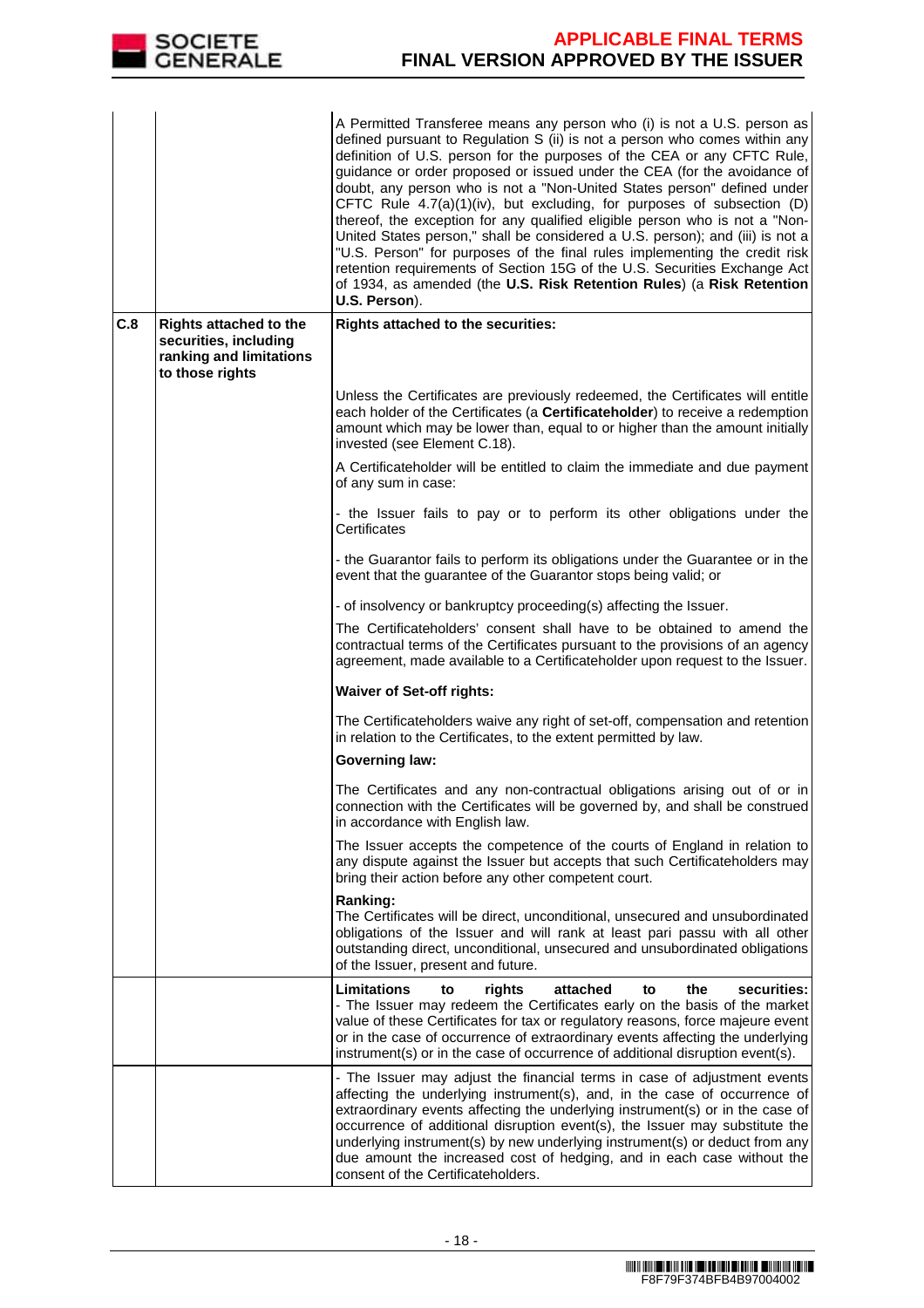

|      |                                                                                                                                                                                                                                                                | - The Issuer may monetise all or part of the due amounts until the final<br>exercise date of the Certificates in the case of occurrence of extraordinary<br>events affecting the underlying or in the case of occurrence of additional<br>disruption event(s).                                                                                                                                                                                                                                                                                                                                                                                                                                                                                           |
|------|----------------------------------------------------------------------------------------------------------------------------------------------------------------------------------------------------------------------------------------------------------------|----------------------------------------------------------------------------------------------------------------------------------------------------------------------------------------------------------------------------------------------------------------------------------------------------------------------------------------------------------------------------------------------------------------------------------------------------------------------------------------------------------------------------------------------------------------------------------------------------------------------------------------------------------------------------------------------------------------------------------------------------------|
|      |                                                                                                                                                                                                                                                                | - the rights to payment of principal and interest will be prescribed within a<br>period of ten years (in the case of principal) and five years (in the case of<br>interest) from the date on which the payment of these amounts has become<br>due for the first time and has remained unpaid.                                                                                                                                                                                                                                                                                                                                                                                                                                                            |
|      |                                                                                                                                                                                                                                                                | - In the case of a payment default by the Issuer, Certificateholders shall not<br>institute any proceedings, judicial or otherwise, or otherwise assert a claim<br>against the Issuer. Nevertheless, Certificateholders will continue to be able<br>to claim against the Guarantor in respect of any unpaid amount.                                                                                                                                                                                                                                                                                                                                                                                                                                      |
|      |                                                                                                                                                                                                                                                                | <b>Taxation:</b>                                                                                                                                                                                                                                                                                                                                                                                                                                                                                                                                                                                                                                                                                                                                         |
|      |                                                                                                                                                                                                                                                                | All payments in respect of Certificates, Receipts and Coupons or under the<br>Guarantee shall be made free and clear of, and without withholding or<br>deduction for or on account of, any present or future taxes, duties,<br>assessments or governmental charges of whatever nature imposed, levied,<br>collected, withheld or assessed by or on behalf of any Tax Jurisdiction<br>unless such withholding or deduction is required by law.                                                                                                                                                                                                                                                                                                            |
|      |                                                                                                                                                                                                                                                                | In the event that any amounts are required to be deducted or withheld for, or<br>on behalf of, any Tax Jurisdiction, the relevant Issuer or, as the case may<br>be, the Guarantor shall (except in certain circumstances), to the fullest<br>extent permitted by law, pay such additional amount as may be necessary,<br>in order that each Certificateholder, Receiptholder or Couponholder, after<br>deduction or such withholding of such taxes, duties, assessments or<br>governmental charges or deduction, will receive the full amount then due<br>and payable.                                                                                                                                                                                   |
|      |                                                                                                                                                                                                                                                                | Notwithstanding the provisions above, in no event will the Issuer or, as the<br>case may be, the Guarantor, be required to pay any additional amounts in<br>respect of the Certificates, Receipts or Coupons for, or on account of, any<br>withholding or deduction (i) required pursuant to an agreement described in<br>Section 1471(b) of the U.S. Internal Revenue Code of 1986 (the "Code") or<br>otherwise imposed pursuant to Sections 1471 through 1474 of the Code,<br>any regulations or agreements thereunder, or any official interpretations<br>thereof, or any law implementing an intergovernmental approach thereto or<br>(ii) imposed pursuant to Section 871(m) of the Code or (iii) imposed by any<br>other law of the United States. |
|      |                                                                                                                                                                                                                                                                | Where                                                                                                                                                                                                                                                                                                                                                                                                                                                                                                                                                                                                                                                                                                                                                    |
|      |                                                                                                                                                                                                                                                                | Tax Jurisdiction means Luxembourg or any political subdivision or any<br>authority thereof or therein having power to tax.                                                                                                                                                                                                                                                                                                                                                                                                                                                                                                                                                                                                                               |
| C.11 | Whether the securities<br>offered are or will be the<br>object of an application<br>for admission to trading,<br>with a view to their<br>distribution in a<br>regulated market or other<br>equivalent markets with<br>indication of the markets<br>in question | Application will be made for the Certificates to be admitted to trading on<br>EuroTLX, a Multilateral Trading Facility organized and managed by Borsa<br>Italiana S.p.A                                                                                                                                                                                                                                                                                                                                                                                                                                                                                                                                                                                  |
| C.15 | How the value of the<br>investment is affected by<br>the value of the<br>underlying instrument(s)                                                                                                                                                              | The value of the Certificates, the payment of an automatic early<br>redemption amount on a relevant automatic early redemption date, and the<br>payment of a redemption amount to a Certificateholder on the final<br>exercise date will depend on the performance of the underlying asset(s),<br>on the relevant valuation date(s).                                                                                                                                                                                                                                                                                                                                                                                                                     |
|      |                                                                                                                                                                                                                                                                | The value of the Certificates is linked to the positive or negative<br>performance of the underlying instrument. The amount(s) to be paid is/are<br>determined on the basis of the condition which is satisfied (or not) if the                                                                                                                                                                                                                                                                                                                                                                                                                                                                                                                          |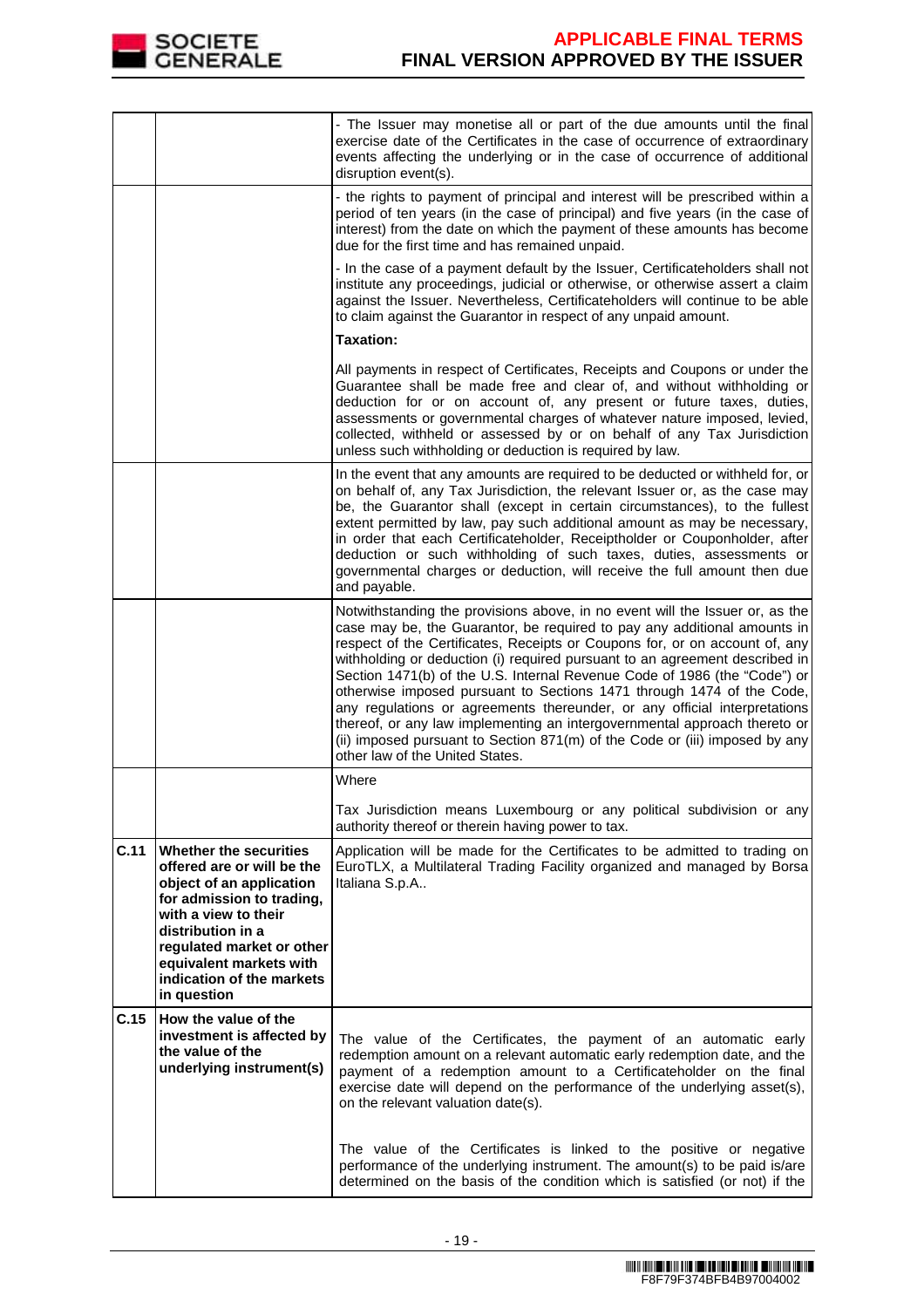

|      |                                                            | performance of the underlying instrument is higher than or equal to a<br>predefined barrier performance.                                                                                |                                                                                                                                                                                                                                                                                       |  |  |  |
|------|------------------------------------------------------------|-----------------------------------------------------------------------------------------------------------------------------------------------------------------------------------------|---------------------------------------------------------------------------------------------------------------------------------------------------------------------------------------------------------------------------------------------------------------------------------------|--|--|--|
| C.16 | The final exercise date<br>and the final reference<br>date |                                                                                                                                                                                         | The final exercise date of the Certificates will be 31/03/2025 (the Final<br>Exercise Date), and the final reference date will be the last valuation date.                                                                                                                            |  |  |  |
|      |                                                            | Element C.8 above and Element C.18 below.                                                                                                                                               | The Final Exercise Datemay be modified pursuant to the provisions of                                                                                                                                                                                                                  |  |  |  |
| C.17 | Settlement procedure of<br>the derivative securities       | Cash delivery                                                                                                                                                                           |                                                                                                                                                                                                                                                                                       |  |  |  |
| C.18 | How the return on<br>derivative securities<br>takes place  | The issue date of the Certificates is 25/03/2020 (the <b>Issue Date</b> ) and<br>each Certificate will have a specified denomination of EUR 100 (the<br><b>Specified Denomination).</b> |                                                                                                                                                                                                                                                                                       |  |  |  |
|      |                                                            | <b>Automatic Early</b><br><b>Redemption Amount(s):</b>                                                                                                                                  | Unless previously redeemed, if an Automatic<br>Early Redemption Event has occurred, then<br>the Issuer shall redeem early the Certificates<br>on Automatic Early Redemption Date(i) (i<br>from 1 to 4) in accordance with the following<br>provisions in respect of each Certificate: |  |  |  |
|      |                                                            |                                                                                                                                                                                         | Automatic Early Redemption Amount(i) =<br>Specified Denomination $x$ (100% + i $x$<br>11.0%)                                                                                                                                                                                          |  |  |  |
|      |                                                            | <b>Automatic Early</b><br><b>Redemption Date(s):</b><br>(DD/MM/YYYY)                                                                                                                    | Automatic Early Redemption Date(i) (i from<br>31/03/2022;<br>4): 31/03/2021;<br>to<br>1<br>31/03/2023; 01/04/2024                                                                                                                                                                     |  |  |  |
|      |                                                            | <b>Automatic Early</b><br><b>Redemption Event:</b>                                                                                                                                      | is deemed to have occurred, as determined<br>by the Calculation Agent, if on a Valuation<br>Date(i) (i from 1 to 4), Performance(i) is<br>higher than or equal to 0%                                                                                                                  |  |  |  |
|      |                                                            | <b>Final Exercise Amount:</b>                                                                                                                                                           | Unless previously redeemed, the Issuer<br>shall redeem the Certificates on the Final<br>Exercise Date, in accordance with the<br>following provisions in respect of each<br>Certificate:                                                                                              |  |  |  |
|      |                                                            |                                                                                                                                                                                         | Scenario 1:                                                                                                                                                                                                                                                                           |  |  |  |
|      |                                                            |                                                                                                                                                                                         | If on Valuation Date(5), Performance(5) is<br>higher than or equal to 0%, then:                                                                                                                                                                                                       |  |  |  |
|      |                                                            |                                                                                                                                                                                         | Exercise<br>Final<br>Amount<br>Specified<br>$\,=\,$<br>Denomination x [(100% + 5 x 11.0%)]                                                                                                                                                                                            |  |  |  |
|      |                                                            |                                                                                                                                                                                         | <b>Scenario 2:</b>                                                                                                                                                                                                                                                                    |  |  |  |
|      |                                                            |                                                                                                                                                                                         | If on Valuation Date(5), Performance(5) is<br>lower than 0% and Performance(5) is higher<br>than or equal to -40.0%, then:                                                                                                                                                            |  |  |  |
|      |                                                            |                                                                                                                                                                                         | Final<br>Exercise<br>Specified<br>Amount<br>$=$<br>Denomination x [100%]                                                                                                                                                                                                              |  |  |  |
|      |                                                            |                                                                                                                                                                                         | Scenario 3:                                                                                                                                                                                                                                                                           |  |  |  |
|      |                                                            |                                                                                                                                                                                         | If on Valuation Date(5), Performance(5) is<br>lower than -40.0%, then:                                                                                                                                                                                                                |  |  |  |
|      |                                                            |                                                                                                                                                                                         | Final<br>Exercise<br>Specified<br>Amount<br>$=$                                                                                                                                                                                                                                       |  |  |  |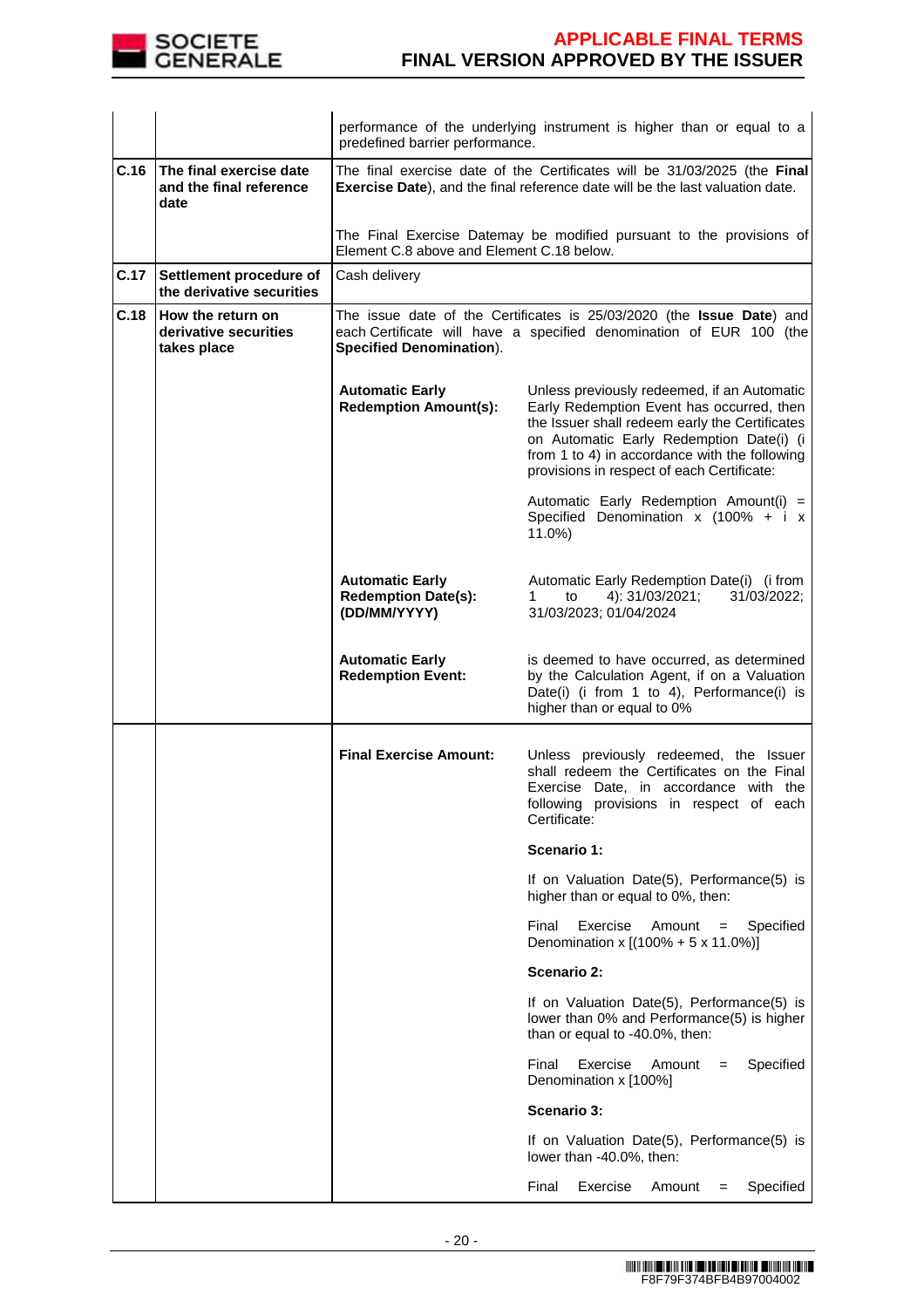

|      |                                                                                          |                                                                                                                                                                                                                                                                                                                                                                                                                     | Denomination x (100% + Performance(5))                                                                                                                                                                         |  |  |  |
|------|------------------------------------------------------------------------------------------|---------------------------------------------------------------------------------------------------------------------------------------------------------------------------------------------------------------------------------------------------------------------------------------------------------------------------------------------------------------------------------------------------------------------|----------------------------------------------------------------------------------------------------------------------------------------------------------------------------------------------------------------|--|--|--|
|      |                                                                                          | Definitions relating to date(s): Applicable                                                                                                                                                                                                                                                                                                                                                                         |                                                                                                                                                                                                                |  |  |  |
|      |                                                                                          |                                                                                                                                                                                                                                                                                                                                                                                                                     |                                                                                                                                                                                                                |  |  |  |
|      |                                                                                          | <b>Valuation Date(0):</b><br>(DD/MM/YYYY)                                                                                                                                                                                                                                                                                                                                                                           | 24/03/2020                                                                                                                                                                                                     |  |  |  |
|      |                                                                                          | <b>Valuation Date(i)</b><br>(i from 1 to 5)<br>(DD/MM/YYYY)                                                                                                                                                                                                                                                                                                                                                         | 24/03/2021;<br>24/03/2022;<br>24/03/2023:<br>25/03/2024;<br>24/03/2025                                                                                                                                         |  |  |  |
|      |                                                                                          | Definitions relating to the<br><b>Product:</b>                                                                                                                                                                                                                                                                                                                                                                      | Applicable, subject to the provisions of the<br>Condition 4 of the Additional Terms and<br>Conditions relating to Formulae                                                                                     |  |  |  |
|      |                                                                                          | Performance(i)<br>(i from 1 to 5)                                                                                                                                                                                                                                                                                                                                                                                   | means $(S(i) / S(0)) - 100\%$                                                                                                                                                                                  |  |  |  |
|      |                                                                                          | S(i)<br>(i from 0 to 5)                                                                                                                                                                                                                                                                                                                                                                                             | means in respect of any Valuation Date(i)<br>the Closing Price of the Underlying                                                                                                                               |  |  |  |
| C.19 | The final reference price<br>of the underlying                                           | See Element C.18 above.<br>Final reference price: the value of the underlying instrument(s) on the<br>relevant valuation date(s) for the redemption, subject to the occurrence of<br>certain extraordinary events and adjustments affecting such underlying<br>instrument(s).                                                                                                                                       |                                                                                                                                                                                                                |  |  |  |
| C.20 | Type of the underlying<br>and where the<br>information on the<br>underlying can be found | The type of underlying is: share.<br>Information about the underlying is available on the following website(s) or<br>screen page(s).                                                                                                                                                                                                                                                                                |                                                                                                                                                                                                                |  |  |  |
|      |                                                                                          | <b>Bloomberg Ticker</b><br>Company<br>Eni SpA<br>ENI IM                                                                                                                                                                                                                                                                                                                                                             | <b>Exchange</b><br><b>Website</b><br>BORSA ITALIANA S.P.A.<br>www.eni.it                                                                                                                                       |  |  |  |
|      | <b>Section D - Risks</b>                                                                 |                                                                                                                                                                                                                                                                                                                                                                                                                     |                                                                                                                                                                                                                |  |  |  |
| D.2  | Key information on the                                                                   | The following categories of risk factors are identified:                                                                                                                                                                                                                                                                                                                                                            |                                                                                                                                                                                                                |  |  |  |
|      | key risks that are specific<br>to the issuer and the<br>quarantor                        | environments                                                                                                                                                                                                                                                                                                                                                                                                        | Risks related to the macroeconomic, market and regulatory                                                                                                                                                      |  |  |  |
|      |                                                                                          |                                                                                                                                                                                                                                                                                                                                                                                                                     | The global economic and financial context, as well as the context<br>of the markets in which the Group operates, may adversely affect<br>the Group's activities, financial position and results of operations. |  |  |  |
|      |                                                                                          | and results of operations.                                                                                                                                                                                                                                                                                                                                                                                          | Brexit and its impact on financial markets and the economic<br>environment could have an adverse effect on the Group's activities                                                                              |  |  |  |
|      |                                                                                          | The Group is subject to an extensive supervisory and regulatory<br>framework in each of the countries in which it operates and<br>changes in this regulatory framework could have a significant effect<br>on the Group's businesses, financial position, costs, as well as on<br>the financial and economic environment in which it operates. Risks<br>related to the implementation of the Group's strategic plan. |                                                                                                                                                                                                                |  |  |  |
|      |                                                                                          |                                                                                                                                                                                                                                                                                                                                                                                                                     | Increased competition from banking and non-banking operators<br>could have an adverse effect on the Group's business and results,                                                                              |  |  |  |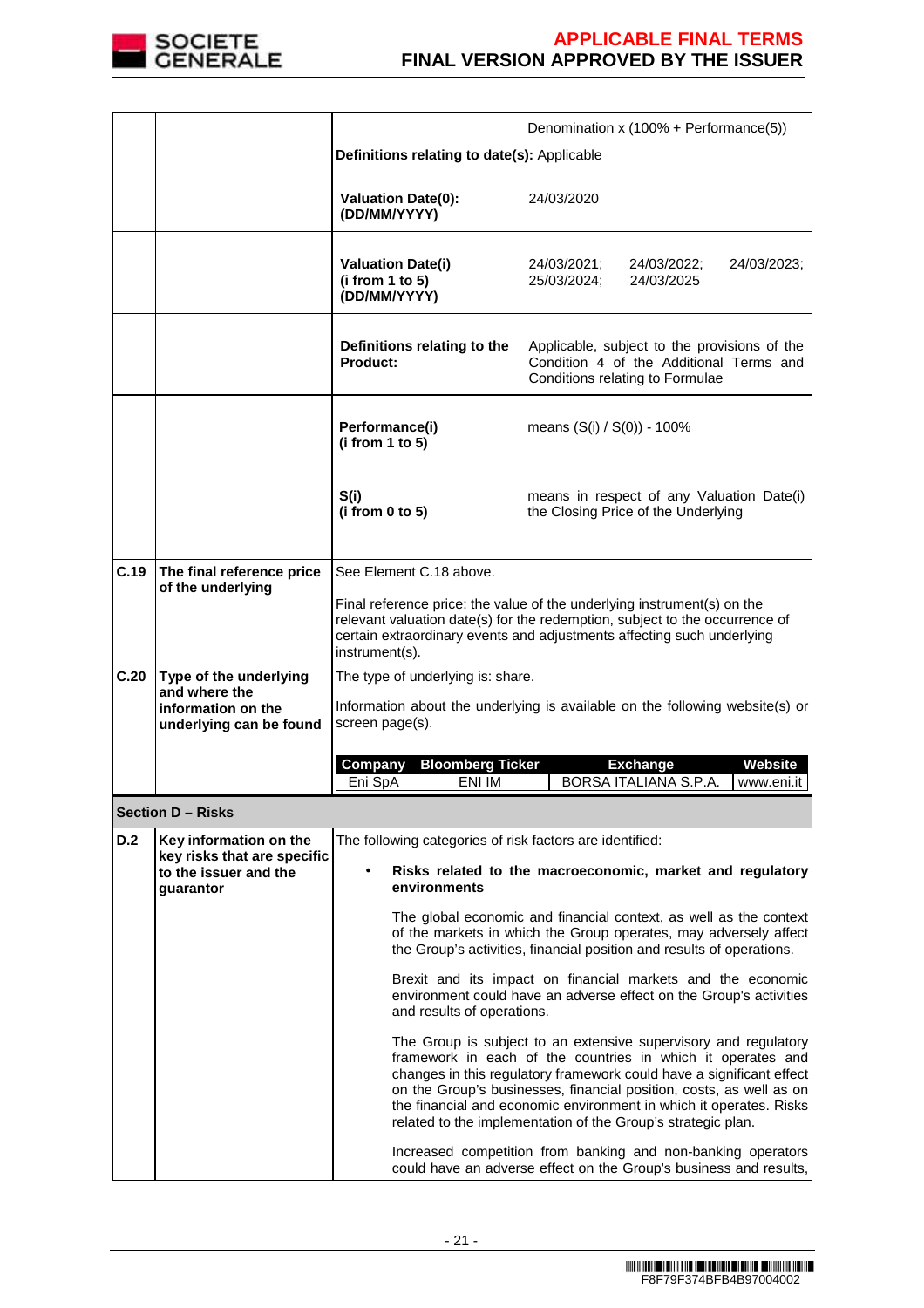

|  | both in its French domestic market and internationally.                                                                                                                                                                                                                                                             |
|--|---------------------------------------------------------------------------------------------------------------------------------------------------------------------------------------------------------------------------------------------------------------------------------------------------------------------|
|  | <b>Credit and counterparty risks</b>                                                                                                                                                                                                                                                                                |
|  | The Group is exposed to counterparty and concentration risks,<br>which may have a material adverse effect on the Group's business,<br>results of operations and financial position.                                                                                                                                 |
|  | The financial soundness and conduct of other financial institutions<br>and market participants could adversely affect the Group.                                                                                                                                                                                    |
|  | The Group's results of operations and financial position could be<br>adversely affected by a late or insufficient provisioning of credit<br>exposures.                                                                                                                                                              |
|  | <b>Market and structural risks</b>                                                                                                                                                                                                                                                                                  |
|  | Changes and volatility in the financial markets may have a material<br>adverse effect on the Group's business and the results of market<br>activities.                                                                                                                                                              |
|  | Changes in interest rates may adversely affect the retail banking<br>activities.                                                                                                                                                                                                                                    |
|  | Fluctuations in exchange rates could adversely affect the Group's<br>results.                                                                                                                                                                                                                                       |
|  | Operational risks (including risk of inappropriate conduct) and<br>models risks                                                                                                                                                                                                                                     |
|  | The Group is exposed to legal risks that could have a material<br>adverse effect on its financial position or results of operations.                                                                                                                                                                                |
|  | Operational failure, termination or capacity constraints affecting<br>institutions the Group does business with, or failure or breach of<br>the Group's information technology systems, could have an<br>adverse effect on the Group's business and result in losses and<br>damages to the reputation of the Group. |
|  | Reputational damage could harm the Group's competitive position.                                                                                                                                                                                                                                                    |
|  | The Group's inability to attract and retain qualified employees may<br>adversely affect its performance.                                                                                                                                                                                                            |
|  | The models, in particular the Group's internal models, used in<br>strategic decision-making and in risk management systems could<br>fail or prove to be inadequate and result in financial losses for the<br>Group.                                                                                                 |
|  | The Group may incur losses as a result of unforeseen or<br>catastrophic events, including terrorist attacks or natural disasters.                                                                                                                                                                                   |
|  | <b>Liquidity and Funding Risks</b>                                                                                                                                                                                                                                                                                  |
|  | A number of exceptional measures taken by governments, central<br>banks and regulators could have a material adverse effect on the<br>Group's cost of financing and its access to liquididy                                                                                                                         |
|  | A downgrade in the Group's external rating or in the sovereign<br>rating of the French State could have an adverse effect on the<br>Group's cost of financing and its access to liquidity.                                                                                                                          |
|  | <b>Risks related to insurance activities</b>                                                                                                                                                                                                                                                                        |
|  | A deterioration in the market condition, and in particular a<br>significant increase or decrease in interest rates, could have a<br>material adverse effect on the life insurance activities of the<br>Group's Insurance business.                                                                                  |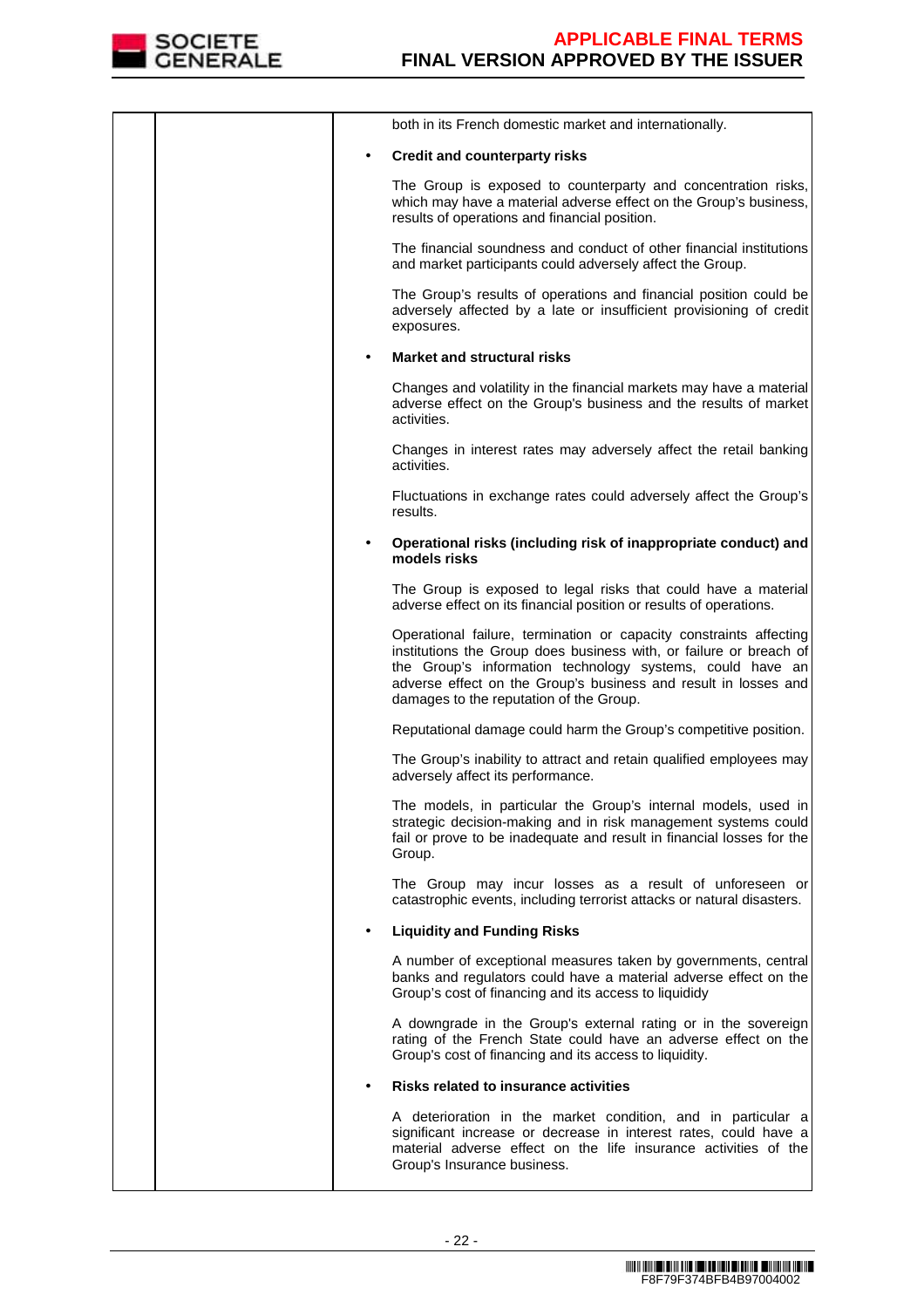

|            |                                                                                                                                                                                                  | Since the Issuer is part of the Group, these risk factors are<br>applicable to the Issuer.                                                                                                                                                                                                                                                                                                                                                                                                                                                                                                                                                                                                                                                                                                                                                                                                                                          |
|------------|--------------------------------------------------------------------------------------------------------------------------------------------------------------------------------------------------|-------------------------------------------------------------------------------------------------------------------------------------------------------------------------------------------------------------------------------------------------------------------------------------------------------------------------------------------------------------------------------------------------------------------------------------------------------------------------------------------------------------------------------------------------------------------------------------------------------------------------------------------------------------------------------------------------------------------------------------------------------------------------------------------------------------------------------------------------------------------------------------------------------------------------------------|
| <b>D.6</b> | Key information on the<br>key risks that are specific<br>to the securities and risk<br>warning to the effect that<br>investors may lose the<br>value of their entire<br>investment or part of it |                                                                                                                                                                                                                                                                                                                                                                                                                                                                                                                                                                                                                                                                                                                                                                                                                                                                                                                                     |
|            |                                                                                                                                                                                                  | The Certificates may provide for an automatic early redemption linked to a<br>specific event. Therefore, this may prevent the Certificateholders from<br>benefitting from the performance of the underlying instrument(s) over the<br>whole period initially envisaged.                                                                                                                                                                                                                                                                                                                                                                                                                                                                                                                                                                                                                                                             |
|            |                                                                                                                                                                                                  | The terms and conditions of the Certificates may include provisions under<br>which upon the occurrence of certain market disruptions delays in the<br>settlement of the Certificates may be incurred or certain modifications be<br>made. Moreover, in case of occurrence of events affecting the underlying<br>instrument(s), the terms and conditions of the Certificates allow the Issuer to<br>substitute the underlying instrument(s) by new underlying instrument(s),<br>cease the exposure to the underlying asset(s) and apply a reference rate to<br>the proceeds so obtained until the final exercise date of the Certificates,<br>postpone the final exercise date of the Certificates, early redeem the<br>Certificates on the basis of the market value of these Certificates or deduct<br>from any due amount the increased cost of hedging, and in each case<br>without the prior consent of the Certificateholders. |
|            |                                                                                                                                                                                                  | Payments (whether in respect of principal and/or interest and whether at<br>final exercise or otherwise) on the Certificates are calculated by reference to<br>certain underlying(s), the return of the Certificates is based on changes in<br>the value of the underlying(s), which may fluctuate. Prospective investors<br>should be aware that these Certificates may be volatile and that they may<br>receive no interest and may lose all or a substantial portion of their principal.                                                                                                                                                                                                                                                                                                                                                                                                                                         |
|            |                                                                                                                                                                                                  | The Guarantee constitutes a general and unsecured contractual obligation<br>of the Guarantor and no other person. Any payments on the Certificates are<br>also dependent on the creditworthiness of the Guarantor.                                                                                                                                                                                                                                                                                                                                                                                                                                                                                                                                                                                                                                                                                                                  |
|            |                                                                                                                                                                                                  | Prospective investors in Certificates benefiting from the Guarantee should<br>note that in case of payment default of an Issuer the entitlement of the<br>Certificateholder will be limited to the sums obtained by making a claim<br>under the Guarantee, and the relevant provisions of the Guarantee and they<br>shall have no right to institute any proceeding, judicial or otherwise, or<br>otherwise assert a claim against the Issuer.                                                                                                                                                                                                                                                                                                                                                                                                                                                                                      |
|            |                                                                                                                                                                                                  | The Guarantee is a payment guarantee only and not a guarantee of the<br>performance by the relevant Issuer or any of its other obligations under the<br>Certificates benefiting from the Guarantee.                                                                                                                                                                                                                                                                                                                                                                                                                                                                                                                                                                                                                                                                                                                                 |
|            |                                                                                                                                                                                                  | Société Générale will act as issuer under the Programme, as the Guarantor<br>of the Certificates issued by the Issuer and also as provider of hedging<br>instruments to the Issuer. As a result, investors will be exposed not only to<br>the credit risk of the Guarantor but also operational risks arising from the<br>lack of independence of the Guarantor, in assuming its duties and<br>obligations as the Guarantor and provider of the hedging instruments.                                                                                                                                                                                                                                                                                                                                                                                                                                                                |
|            |                                                                                                                                                                                                  | The potential conflicts of interests and operational risks arising from such<br>lack of independence are in part intended to be mitigated by the fact that<br>different divisions within the Guarantor will be responsible for implementing<br>the Guarantee and providing the hedging instruments and that each division<br>is run as a separate operational unit, segregated by Chinese walls<br>(information barriers) and run by different management teams.                                                                                                                                                                                                                                                                                                                                                                                                                                                                    |
|            |                                                                                                                                                                                                  | The Issuer and the Guarantor and any of their subsidiaries and/or their<br>affiliates, in connection with their other business activities, may possess or                                                                                                                                                                                                                                                                                                                                                                                                                                                                                                                                                                                                                                                                                                                                                                           |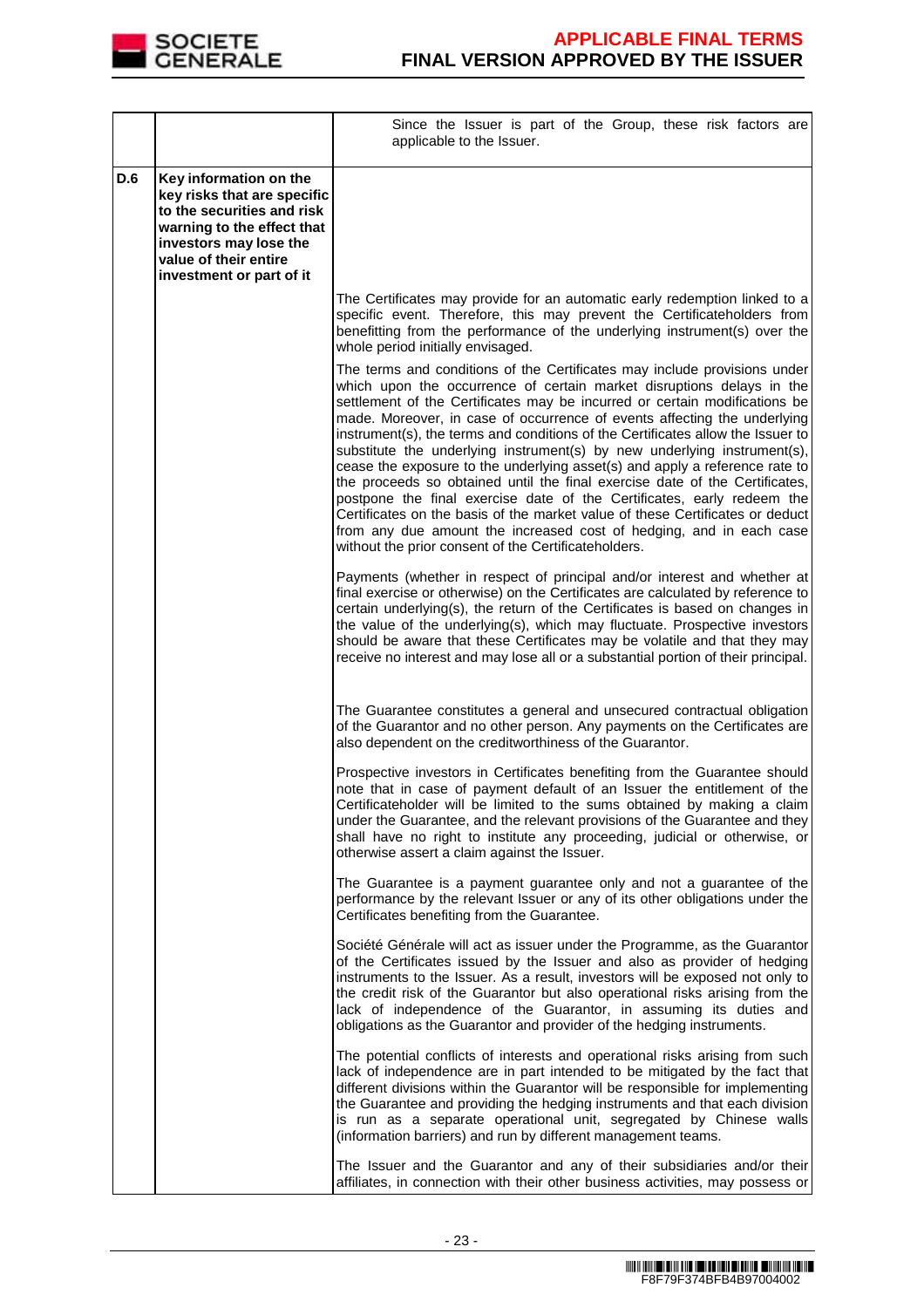

|     |                       | acquire material information about the underlying assets. Such activities and<br>information may cause consequences adverse to Certificateholders.<br>The Issuer and the Guarantor and any of their subsidiaries and/or their<br>affiliates may act in other capacities with regard to the Certificates, such as<br>market maker, calculation agent or agent. Therefore, a potential conflict of<br>interests may arise. In connection with the offering of the Certificates, the<br>Issuer and the Guarantor and/or their affiliates may enter into one or more<br>hedging transaction(s) with respect to a reference asset(s) or related<br>derivatives, which may affect the market price, liquidity or value of the<br>Certificates.<br>During the lifetime of the Certificates, the market value of these Certificates<br>may be lower than the invested capital. Furthermore, an insolvency of the<br>Issuer and/or the Guarantor may cause a total loss of the invested capital.<br>The attention of the investors is drawn to the fact that they could<br>sustain an entire or a partial loss of their investment. |
|-----|-----------------------|----------------------------------------------------------------------------------------------------------------------------------------------------------------------------------------------------------------------------------------------------------------------------------------------------------------------------------------------------------------------------------------------------------------------------------------------------------------------------------------------------------------------------------------------------------------------------------------------------------------------------------------------------------------------------------------------------------------------------------------------------------------------------------------------------------------------------------------------------------------------------------------------------------------------------------------------------------------------------------------------------------------------------------------------------------------------------------------------------------------------------|
|     | Section E - Offer     |                                                                                                                                                                                                                                                                                                                                                                                                                                                                                                                                                                                                                                                                                                                                                                                                                                                                                                                                                                                                                                                                                                                            |
|     | use of proceeds       | <b>E.2.b Reasons for the offer and</b> , The net proceeds from each issue of Certificates will be applied for the<br>general financing purposes of the Société Générale Group, which include<br>making a profit.                                                                                                                                                                                                                                                                                                                                                                                                                                                                                                                                                                                                                                                                                                                                                                                                                                                                                                           |
| E.3 | and conditions of the | Description of the terms Public Offer Jurisdiction(s): Italy                                                                                                                                                                                                                                                                                                                                                                                                                                                                                                                                                                                                                                                                                                                                                                                                                                                                                                                                                                                                                                                               |
|     | offer                 | Offer Period: From and including February 20, 2020 at 9.00 a.m. Central<br>European Time (CET) to and including March 20, 2020 at 4.00 p.m. CET,<br>subject to any early closing of the Offer Period as described below.                                                                                                                                                                                                                                                                                                                                                                                                                                                                                                                                                                                                                                                                                                                                                                                                                                                                                                   |
|     |                       | The Certificates will be distributed:                                                                                                                                                                                                                                                                                                                                                                                                                                                                                                                                                                                                                                                                                                                                                                                                                                                                                                                                                                                                                                                                                      |
|     |                       | (a) within the premises of the Distributors (at their offices and branches);                                                                                                                                                                                                                                                                                                                                                                                                                                                                                                                                                                                                                                                                                                                                                                                                                                                                                                                                                                                                                                               |
|     |                       | (b) through door-to-door selling (fuori sede) pursuant to Articles 30 and 31<br>of the Italian Legislative Decree No. 58 of 24th February 1998, as amended<br>from time to time (the "Italian Financial Services Act") from and including<br>February 20, 2020 at 9.00 a.m. Central European Time (CET) to and<br>including March 17, 2020 at 4.00 p.m. CET;                                                                                                                                                                                                                                                                                                                                                                                                                                                                                                                                                                                                                                                                                                                                                               |
|     |                       | subject to any early closing of the Offer Period as described below.                                                                                                                                                                                                                                                                                                                                                                                                                                                                                                                                                                                                                                                                                                                                                                                                                                                                                                                                                                                                                                                       |
|     |                       | The Distributor intending to distribute Certificates through door-to-door<br>selling (fuori sede) pursuant to article 30 of the Italian Financial Services Act<br>will collect the acceptance forms - other than directly at their branches and<br>offices - through financial advisors for door-to-door selling (consulenti<br>finanziari abilitati all'offerta fuori sede) pursuant to Article 31 of the Italian<br><b>Financial Services Act.</b>                                                                                                                                                                                                                                                                                                                                                                                                                                                                                                                                                                                                                                                                       |
|     |                       | Pursuant to Article 30, paragraph 6, of the Italian Financial Services Act, the<br>validity and enforceability of contracts entered into through door-to-door<br>selling (fuori sede) is suspended for a period of 7 (seven) days from the<br>date of subscription of the acceptance form by the relevant investor.                                                                                                                                                                                                                                                                                                                                                                                                                                                                                                                                                                                                                                                                                                                                                                                                        |
|     |                       | Within such period investors may notify the relevant Distributor of their<br>withdrawal without payment of any charge or commission.                                                                                                                                                                                                                                                                                                                                                                                                                                                                                                                                                                                                                                                                                                                                                                                                                                                                                                                                                                                       |
|     |                       | Offer Price: The Certificates will be offered at the Issue Price of which up to<br>a maximum of 5.00% is represented by distribution fee payable upfront by<br>the Issuer to the Distributor                                                                                                                                                                                                                                                                                                                                                                                                                                                                                                                                                                                                                                                                                                                                                                                                                                                                                                                               |
|     |                       | Conditions to which the offer is subject: Offers of the Certificates are<br>conditional on their issue and, on any additional conditions set out in the<br>standard terms of business of the financial intermediaries, notified to<br>investors by such relevant financial intermediaries.                                                                                                                                                                                                                                                                                                                                                                                                                                                                                                                                                                                                                                                                                                                                                                                                                                 |
|     |                       |                                                                                                                                                                                                                                                                                                                                                                                                                                                                                                                                                                                                                                                                                                                                                                                                                                                                                                                                                                                                                                                                                                                            |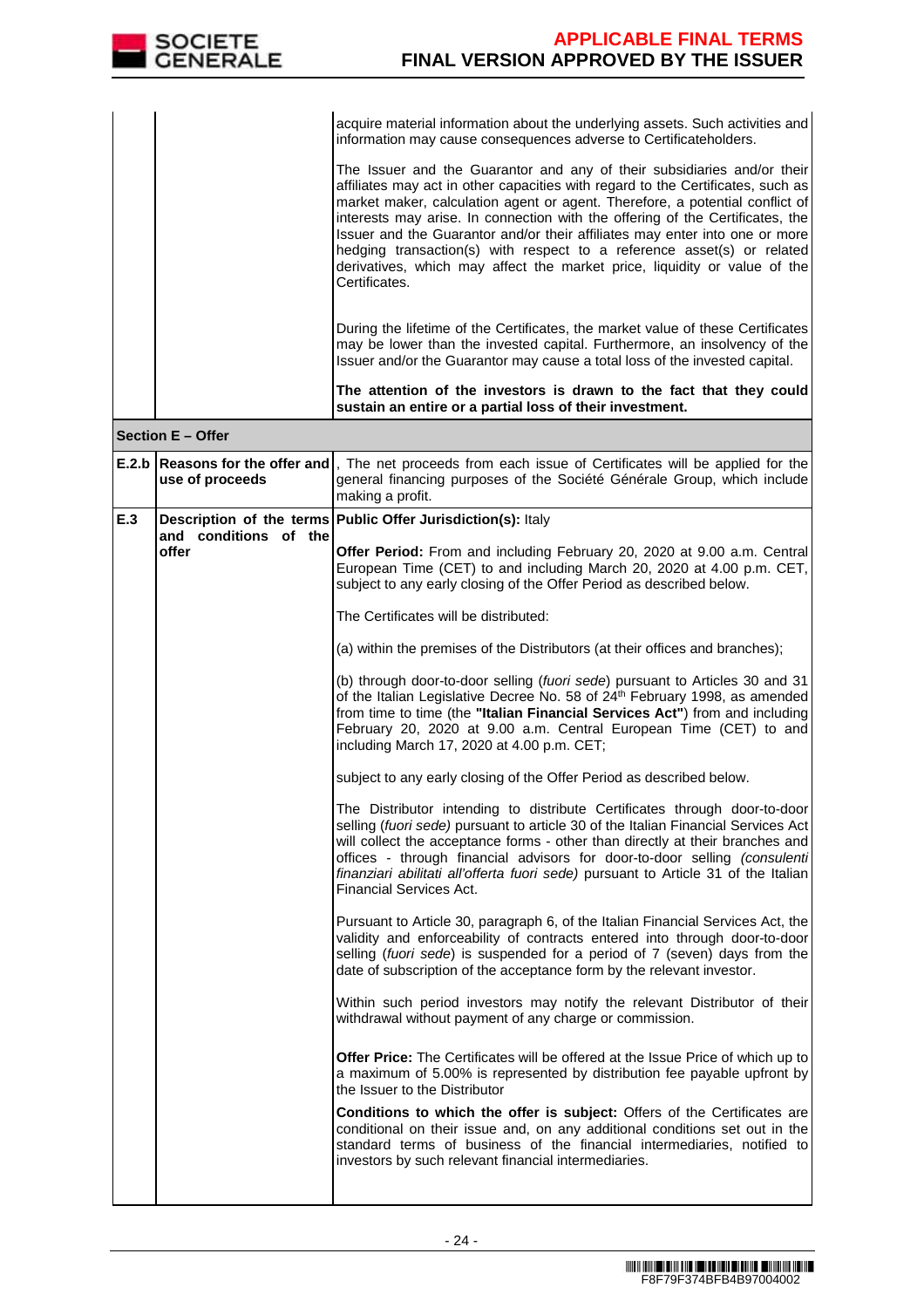| <b>SOCIETE</b>    |
|-------------------|
| <b>I GENERALE</b> |

|     |                                                                                                                    | The Issuer reserves the right to close the Offer Period prior to its stated<br>expiry for any reason.                                                                                                                                                                                                                                                                                                                                                                                                                                                                                                                                                                                                                                                               |
|-----|--------------------------------------------------------------------------------------------------------------------|---------------------------------------------------------------------------------------------------------------------------------------------------------------------------------------------------------------------------------------------------------------------------------------------------------------------------------------------------------------------------------------------------------------------------------------------------------------------------------------------------------------------------------------------------------------------------------------------------------------------------------------------------------------------------------------------------------------------------------------------------------------------|
|     |                                                                                                                    | The Issuer reserves the right to withdraw the offer and cancel the issuance<br>of the Certificates for any reason at any time on or prior to the Issue Date.<br>For the avoidance of doubt, if any application has been made by a potential<br>investor and the Issuer exercises such right, no potential investor shall be<br>entitled<br>subscribe<br>or<br>otherwise<br>acquire<br>the<br>Certificates.<br>to                                                                                                                                                                                                                                                                                                                                                    |
|     |                                                                                                                    | In each case, a notice to the investors on the early termination or the<br>withdrawal, as applicable, will be published on the website of the Issuer<br>(http://prospectus.socgen.com).                                                                                                                                                                                                                                                                                                                                                                                                                                                                                                                                                                             |
|     |                                                                                                                    | The validity of the offer is subject to the condition that the decision of<br>admission to trading on EuroTLX is released by Borsa Italiana S.p.A. by not<br>later than on the day immediately preceding the Issue Date; otherwise, the<br>offer will be deemed withdrawn and the issuance cancelled. The Issuer<br>undertakes to file the relevant application with Borsa Italiana S.p.A. in due<br>time to allow Borsa Italiana S.p.A. to release a decision, according to its<br>rules, within the day immediately preceding the Issue Date.                                                                                                                                                                                                                     |
|     |                                                                                                                    | <b>Issue Price:</b><br>EUR 100 per Certificate of EUR 100<br>Specified Denomination                                                                                                                                                                                                                                                                                                                                                                                                                                                                                                                                                                                                                                                                                 |
| E.4 | Description of any<br>interest that is material<br>to the issue/offer<br>including conflicting<br><b>interests</b> | Save for fees, if any, payable to the Dealer, and so far as the Issuer is<br>aware, no person involved in the issue of the Certificates has an interest<br>material to the offer.                                                                                                                                                                                                                                                                                                                                                                                                                                                                                                                                                                                   |
|     |                                                                                                                    | The Dealer and its affiliates have engaged, and may in the future engage, in<br>investment banking and/or commercial banking transactions with, and may<br>perform other services for, the Issuer and its affiliates in the ordinary course<br>of business.                                                                                                                                                                                                                                                                                                                                                                                                                                                                                                         |
|     |                                                                                                                    | Société Générale will ensure the roles of provider of hedging instruments to<br>the Issuer of the Certificates and Calculation Agent of the Certificates.                                                                                                                                                                                                                                                                                                                                                                                                                                                                                                                                                                                                           |
|     |                                                                                                                    | The possibility of conflicts of interest between the different roles of Société<br>Générale on one hand, and between those of Société Générale in these<br>roles and those of the Certificateholders on the other hand cannot be<br>excluded.                                                                                                                                                                                                                                                                                                                                                                                                                                                                                                                       |
|     |                                                                                                                    | Furthermore, given the banking activities of Société Générale, conflicts may<br>arise between the interests of Société Générale acting in these capacities<br>(including business relationship with the issuers of the financial instruments<br>being underlyings of the Certificates or possession of non public information<br>in relation with them) and those of the Certificateholders. Finally, the<br>activities of Société Générale on the underlying financial instrument(s), on<br>its proprietary account or on behalf of its customers, or the establishment of<br>hedging transactions, may also have an impact on the price of these<br>instruments and their liquidity, and thus may be in conflict with the interests<br>of the Certificateholders. |
| E.7 | <b>Estimated expenses</b><br>charged to the investor<br>by the Issuer or the<br>offeror                            | Not Applicable. No expenses are charged to the investor by the Issuer or<br>the offeror.                                                                                                                                                                                                                                                                                                                                                                                                                                                                                                                                                                                                                                                                            |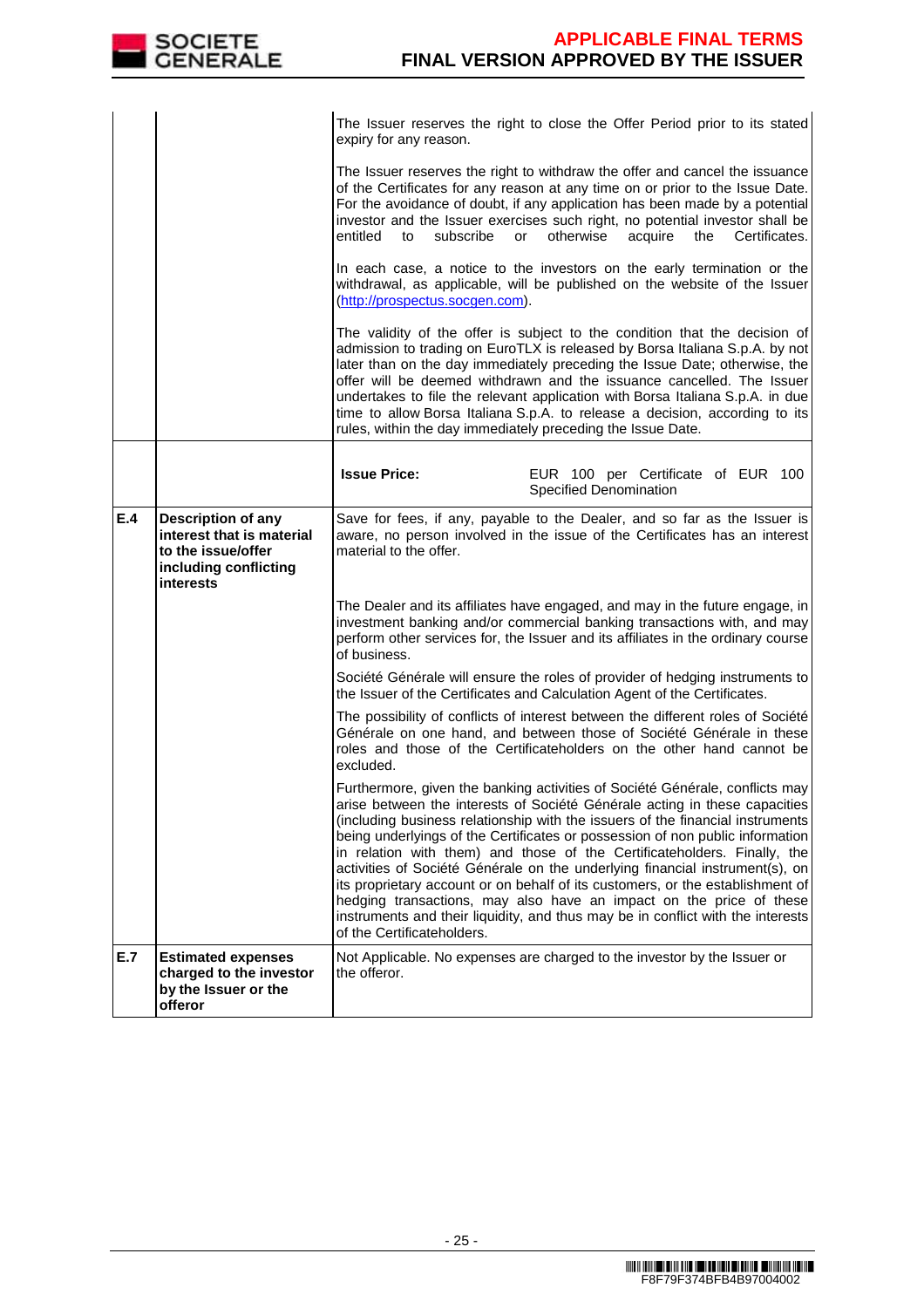

### **NOTA DI SINTESI SPECIFICA PER L'EMISSIONE**

Le Note di Sintesi sono composte da requisiti informativi noti come **Elementi**, la cui comunicazione è prevista dall'Allegato XXII del Regolamento (CE) della Commissione n. 809/2004, come successivamente modificato. Tali elementi sono riportati in successione numerata nelle Sezioni  $A - E(A.1 - E.7)$ .

La presente nota di sintesi contiene tutti gli Elementi che devono essere riportati in una nota di sintesi relativa a questa tipologia di valori mobiliari e di Emittente. Dato che l'inserimento di alcuni Elementi non è obbligatorio, potrebbero verificarsi dei salti nella sequenza numerica degli Elementi.

Anche nel caso in cui un Elemento debba essere inserito nella nota di sintesi in virtù della tipologia di valore mobiliare e di Emittente, è possibile che nessuna informazione rilevante possa essere fornita in relazione a tale Elemento. In tal caso, la nota di sintesi conterrà una breve descrizione dell'Elemento assieme alla dicitura "Non Applicabile".

|     | Sezione A - Introduzione e avvertenze          |                                                                                                                                                                                                                                                                                                                                                                                                                                                                                                                                                                                                                                                       |
|-----|------------------------------------------------|-------------------------------------------------------------------------------------------------------------------------------------------------------------------------------------------------------------------------------------------------------------------------------------------------------------------------------------------------------------------------------------------------------------------------------------------------------------------------------------------------------------------------------------------------------------------------------------------------------------------------------------------------------|
| A.1 | Avvertenza                                     | La presente nota di sintesi deve essere letta come introduzione al Prospetto<br>di Base.                                                                                                                                                                                                                                                                                                                                                                                                                                                                                                                                                              |
|     |                                                | Qualsivoglia decisione da parte dell'investitore in merito all'investimento nei<br>Certificati deve basarsi su una valutazione del Prospetto di Base nel suo<br>complesso.                                                                                                                                                                                                                                                                                                                                                                                                                                                                            |
|     |                                                | Qualora sia proposto un ricorso dinanzi all'autorità giudiziaria in merito alle<br>informazioni contenute nel Prospetto di Base e nelle Condizioni Definitive<br>applicabili, il ricorrente potrebbe essere tenuto a sostenere i costi della<br>traduzione del Prospetto di Base prima dell'avvio del procedimento, ai sensi<br>della legislazione nazionale degli Stati Membri.                                                                                                                                                                                                                                                                      |
|     |                                                | Nessun soggetto che ha provveduto alla predisposizione della presente<br>nota di sintesi, compresa l'eventuale traduzione, potrà essere ritenuto<br>responsabile civilmente, salvo che questa risulti fuorviante, imprecisa o<br>incoerente se letta congiuntamente alle altre parti del Prospetto di Base, o<br>non offra, se letta congiuntamente alle altre parti del presente Prospetto di<br>Base, informazioni essenziali volte ad agevolare la decisione dell'investitore<br>di investire nei Certificati.                                                                                                                                     |
| A.2 | Consenso all'utilizzo del<br>Prospetto di Base | L'Emittente acconsente all'utilizzo del presente Prospetto di Base in<br>relazione alla rivendita o al collocamento dei Certificati nel caso in cui sia<br>richiesta la pubblicazione di un prospetto ai sensi delle Direttiva Prospetti<br>(una Offerta Non Esente) subordinatamente alle seguenti condizioni:                                                                                                                                                                                                                                                                                                                                       |
|     |                                                | - il consenso è valido solamente durante il periodo di offerta dal<br>20/02/2020 al 20/03/2020 e, in relazione ai Certificati collocati in Italia<br>attraverso "offerta fuori sede", dal 20/02/2020 al 17/03/2020 (il Periodo<br>d'Offerta);                                                                                                                                                                                                                                                                                                                                                                                                         |
|     |                                                | - il consenso fornito dall'Emittente all'utilizzo del Prospetto di Base ai fini<br>dell'effettuazione dell'Offerta Non Esente è un consenso individuale (un<br>Consenso Individuale) relativo a Deutsche Bank SpA, Piazza del<br>Calendario, 3, 20126 Milano (l'Offerente Autorizzato Iniziale e il<br>Collocatore) e, qualora l'Emittente nomini uno o più intermediari finanziari<br>aggiuntivi successivamente al 18/02/2020 pubblicando i loro dati sul suo sito<br>web all'indirizzo http://.prospectus.socgen.com, a ciascun intermediario.<br>finanziario i cui dati siano stati pubblicati (ciascuno un Offerente<br>Autorizzato Aggiuntivo); |
|     |                                                | - il consenso si applica esclusivamente all'utilizzo del presente Prospetto di<br>Base ai fini delle Offerte Non Esenti di Certificati in Italia.                                                                                                                                                                                                                                                                                                                                                                                                                                                                                                     |
|     |                                                | Le informazioni relative alle condizioni dell'Offerta Non Esente                                                                                                                                                                                                                                                                                                                                                                                                                                                                                                                                                                                      |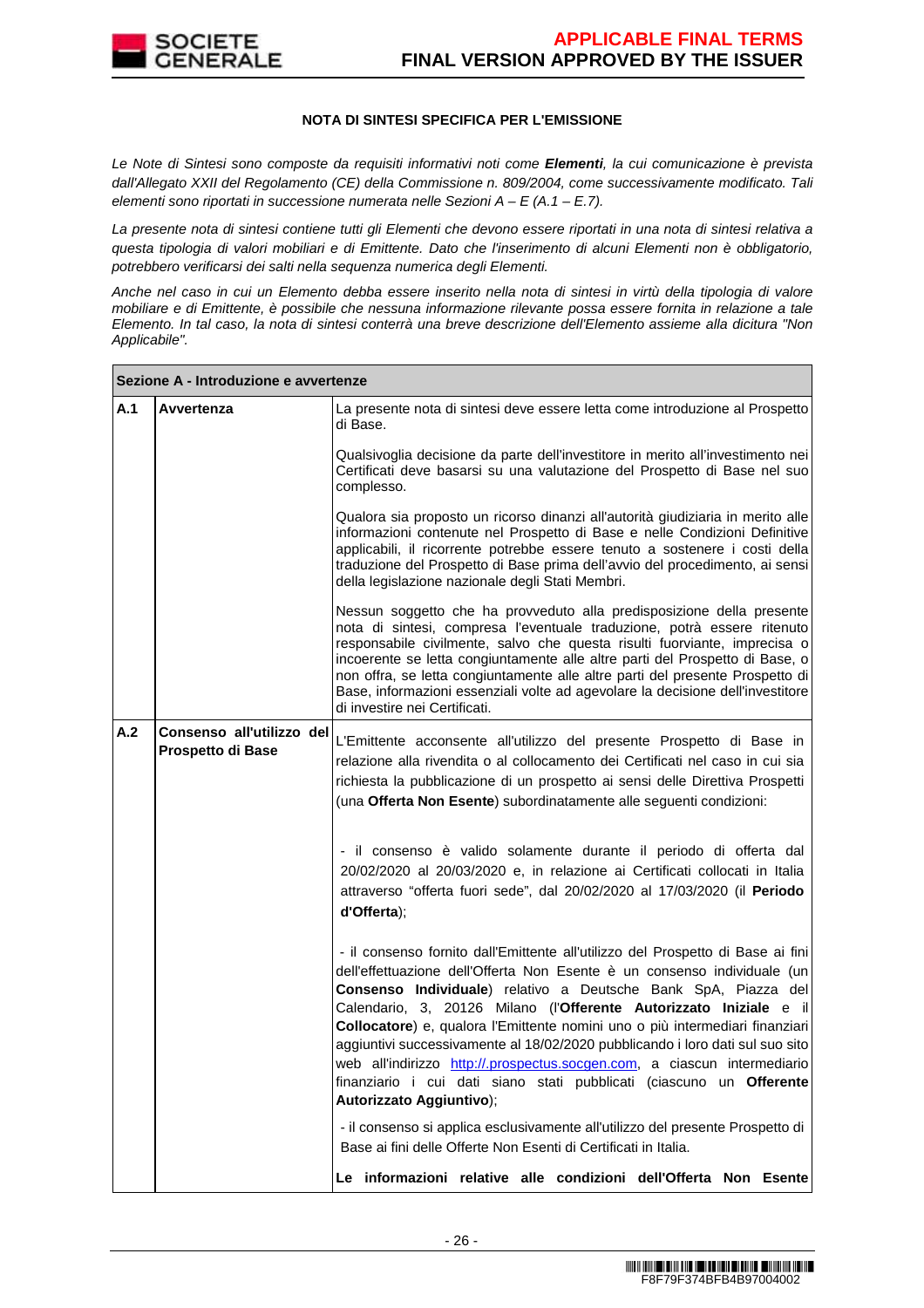

|             |                                                                                                                                                        |                                                                                                                                                                                                                                                                                                                                                                                                                                                                                                                                                                                  | saranno fornite agli investitori da qualunque Offerente Autorizzato<br>Iniziale nella giurisdizione in cui sarà effettuata l'offerta. |                                                                |                                                              |                                                                |  |
|-------------|--------------------------------------------------------------------------------------------------------------------------------------------------------|----------------------------------------------------------------------------------------------------------------------------------------------------------------------------------------------------------------------------------------------------------------------------------------------------------------------------------------------------------------------------------------------------------------------------------------------------------------------------------------------------------------------------------------------------------------------------------|---------------------------------------------------------------------------------------------------------------------------------------|----------------------------------------------------------------|--------------------------------------------------------------|----------------------------------------------------------------|--|
|             | Sezione B - Emittente e Garante                                                                                                                        |                                                                                                                                                                                                                                                                                                                                                                                                                                                                                                                                                                                  |                                                                                                                                       |                                                                |                                                              |                                                                |  |
| <b>B.1</b>  | Ragione<br>sociale e<br>denominazi<br>one<br>commercial<br>е<br>dell'emitten<br>te                                                                     |                                                                                                                                                                                                                                                                                                                                                                                                                                                                                                                                                                                  | SG Issuer (o l'Emittente)                                                                                                             |                                                                |                                                              |                                                                |  |
| B.2         | forma                                                                                                                                                  |                                                                                                                                                                                                                                                                                                                                                                                                                                                                                                                                                                                  | Sede legale, Sede legale: 16, Boulevard Royal, L-2449, Lussemburgo.                                                                   |                                                                |                                                              |                                                                |  |
|             | giuridica,<br>legislazione                                                                                                                             |                                                                                                                                                                                                                                                                                                                                                                                                                                                                                                                                                                                  | Forma giuridica: Società a responsabilità limitata pubblica (société anonyme).                                                        |                                                                |                                                              |                                                                |  |
|             | e paese di<br>costituzion                                                                                                                              |                                                                                                                                                                                                                                                                                                                                                                                                                                                                                                                                                                                  | Legislazione di riferimento dell'Emittente: diritto lussemburghese.                                                                   |                                                                |                                                              |                                                                |  |
|             | е                                                                                                                                                      |                                                                                                                                                                                                                                                                                                                                                                                                                                                                                                                                                                                  | Paese di costituzione: Lussemburgo.                                                                                                   |                                                                |                                                              |                                                                |  |
| B.4b        | Tendenze<br>note<br>suscettibili<br>di influire<br>sull'emitten<br>te e sui<br>settori in<br>cui opera                                                 | Nel corso del 2020, l'Emittente prevede di proseguire la propria attività in conformità al<br>proprio oggetto sociale.                                                                                                                                                                                                                                                                                                                                                                                                                                                           |                                                                                                                                       |                                                                |                                                              |                                                                |  |
| B.5         | del gruppo<br>e della<br>posizione<br>dell'emitten<br>te<br>all'interno<br>del gruppo                                                                  | Descrizione   Il Gruppo Société Générale (il Gruppo) offre una vasta gamma di servizi di consulenza e<br>soluzioni finanziarie su misura destinate a clienti privati, grandi aziende e investitori<br>istituzionali. Il Gruppo si basa su tre attività core complementari:<br>• Retail Banking in Francia;<br>• International Retail Banking, Financial Services and Insurance; e<br>• Corporate and Investment Banking, Private Banking, Asset and Wealth Management e<br>Securities Services.<br>L'Emittente è una controllata del Gruppo e non ha alcuna società controllata. |                                                                                                                                       |                                                                |                                                              |                                                                |  |
| <b>B.9</b>  | stime<br>relative agli<br>utili<br>dell'emitten<br>te                                                                                                  | Previsioni o Non Applicabile. L'Emittente non fornisce alcuna previsione o stima in relazione agli utili.                                                                                                                                                                                                                                                                                                                                                                                                                                                                        |                                                                                                                                       |                                                                |                                                              |                                                                |  |
| <b>B.10</b> | Natura di<br>eventuali<br>riserve<br>espresse<br>nella<br>relazione<br>della<br>società di<br>revisione in<br>merito ai<br>dati storico-<br>finanziari | Non Applicabile. Le relazioni della società di revisione non contengono alcuna riserva.                                                                                                                                                                                                                                                                                                                                                                                                                                                                                          |                                                                                                                                       |                                                                |                                                              |                                                                |  |
| <b>B.12</b> | Principali                                                                                                                                             |                                                                                                                                                                                                                                                                                                                                                                                                                                                                                                                                                                                  |                                                                                                                                       |                                                                |                                                              |                                                                |  |
|             | dati storico-<br>finanziari<br>selezionati<br>relativi<br>all'emittente                                                                                | (in migliaia<br>di EUR)                                                                                                                                                                                                                                                                                                                                                                                                                                                                                                                                                          | Primo<br><b>Semestre</b><br>30.06.2019<br>(non<br>sottoposto a                                                                        | Anno<br>terminato<br>31.12.2018<br>(sottoposto<br>a revisione) | Primo<br><b>Semestre</b><br>30.06.2018<br>(non<br>sottoposto | Anno<br>terminato<br>31.12.2017<br>(sottoposto<br>a revisione) |  |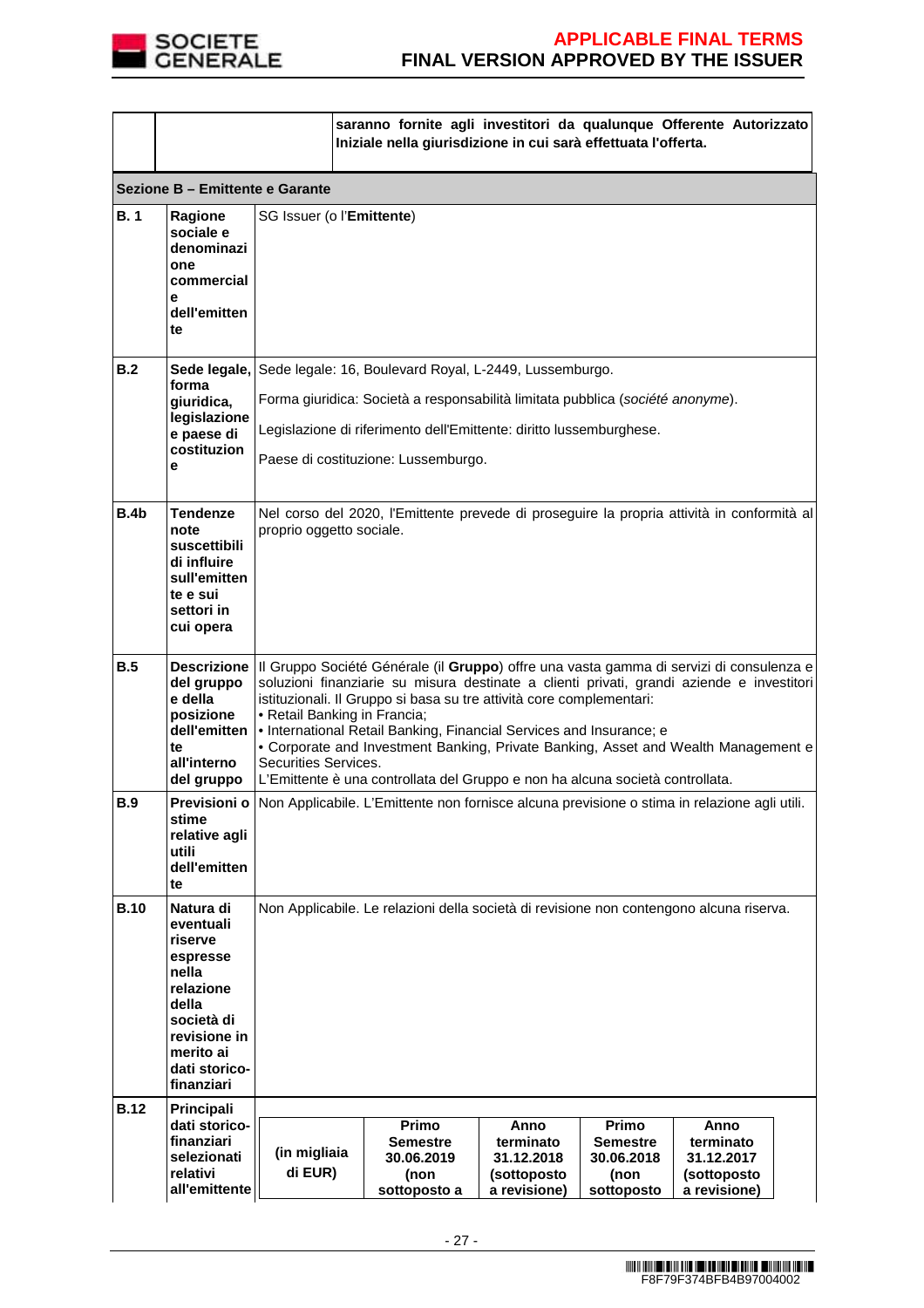

|             |                                                                                                                             |                                                                                                                                                                     | revisione)                                                                                                                                                                        |            | a              |            |  |
|-------------|-----------------------------------------------------------------------------------------------------------------------------|---------------------------------------------------------------------------------------------------------------------------------------------------------------------|-----------------------------------------------------------------------------------------------------------------------------------------------------------------------------------|------------|----------------|------------|--|
|             |                                                                                                                             |                                                                                                                                                                     |                                                                                                                                                                                   |            | revisione)     |            |  |
|             |                                                                                                                             | <b>Reddito</b><br>Complessivo                                                                                                                                       | 33.557                                                                                                                                                                            | 68.302     | 29.760         | 92.353     |  |
|             |                                                                                                                             | <b>Utile</b><br>ante<br>imposte                                                                                                                                     | 350                                                                                                                                                                               | 251        | 148            | 105        |  |
|             |                                                                                                                             | <b>Reddito</b><br>di<br>esercizio                                                                                                                                   | 263                                                                                                                                                                               | 187        | 126            | 78         |  |
|             |                                                                                                                             | <b>Totale</b><br>attivo                                                                                                                                             | 55.465.073                                                                                                                                                                        | 49.363.650 | 49.149.8<br>60 | 48.026.909 |  |
|             | <b>Dichiarazio</b><br>ne relativa<br>all'assenza<br>di                                                                      |                                                                                                                                                                     | Non si sono verificati cambiamenti sostanzialmente pregiudizievoli delle prospettive<br>dell'Emittente dalla data del 31 dicembre 2018.                                           |            |                |            |  |
|             | cambiamen<br>ti<br>sostanzial-                                                                                              |                                                                                                                                                                     |                                                                                                                                                                                   |            |                |            |  |
|             | mente<br>pregiudizie<br>voli delle<br>prospettive<br>dell'emitten<br>te dalla data                                          |                                                                                                                                                                     |                                                                                                                                                                                   |            |                |            |  |
|             | di<br>pubblicazio<br>ne                                                                                                     |                                                                                                                                                                     |                                                                                                                                                                                   |            |                |            |  |
|             | dell'ultimo<br>bilancio<br>certificato                                                                                      |                                                                                                                                                                     |                                                                                                                                                                                   |            |                |            |  |
|             | <b>Cambiamen</b><br>ti<br>significativi<br>relativi alla<br>situazione<br>finanziaria<br>$\mathbf{o}$                       | Non applicabile. Non si è verificato alcun cambiamento rilevante nella posizione<br>finanziaria o di negoziazione dell'Emittente successivamente al 30 giugno 2019. |                                                                                                                                                                                   |            |                |            |  |
|             | commercial<br>е<br>dell'Emitten                                                                                             |                                                                                                                                                                     |                                                                                                                                                                                   |            |                |            |  |
|             | te<br>successivi<br>al periodo<br>cui si<br>riferiscono i<br>dati storico-<br>finanziari                                    |                                                                                                                                                                     |                                                                                                                                                                                   |            |                |            |  |
| <b>B.13</b> | Eventi<br>recenti<br>relativi<br>all'emittente                                                                              |                                                                                                                                                                     | Non Applicabile. Non si sono verificati eventi recenti relativi all'Emittente che rilevano, in<br>misura sostanziale, ai fini della valutazione della solvibilità dell'Emittente. |            |                |            |  |
|             | che<br>rilevano, in<br>misura<br>sostanziale,<br>ai fini della<br>valutazione<br>della<br>solvibilità<br>dell'Emitten<br>te |                                                                                                                                                                     |                                                                                                                                                                                   |            |                |            |  |
| <b>B.14</b> | Dichiarazio                                                                                                                 |                                                                                                                                                                     | Per le informazioni sulla posizione dell'Emittente all'interno del Gruppo si rimanda                                                                                              |            |                |            |  |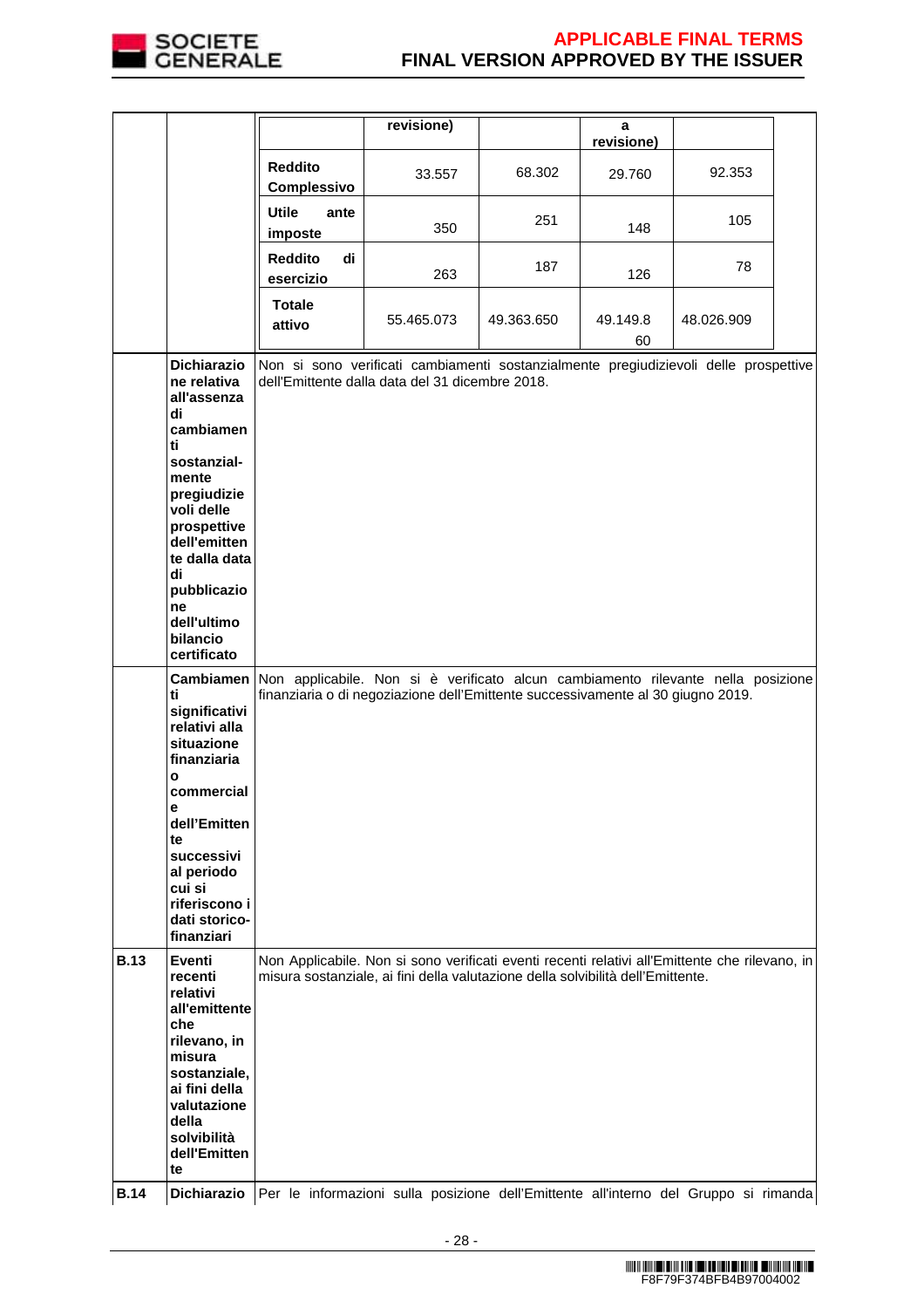

|             | alla                                                                                     | ne in ordine all'Elemento B.5 che precede.                                                                                                                                                                                                                                                                                                                                                                                                                                                                      |
|-------------|------------------------------------------------------------------------------------------|-----------------------------------------------------------------------------------------------------------------------------------------------------------------------------------------------------------------------------------------------------------------------------------------------------------------------------------------------------------------------------------------------------------------------------------------------------------------------------------------------------------------|
|             | dipendenza                                                                               | All'interno del Gruppo, SG Issuer fa capo a Société Générale Bank & Trust.                                                                                                                                                                                                                                                                                                                                                                                                                                      |
|             | dell'emitten<br>te da altre                                                              |                                                                                                                                                                                                                                                                                                                                                                                                                                                                                                                 |
|             | entità del                                                                               |                                                                                                                                                                                                                                                                                                                                                                                                                                                                                                                 |
|             | gruppo                                                                                   |                                                                                                                                                                                                                                                                                                                                                                                                                                                                                                                 |
| <b>B.15</b> | Descrizioni  <br>principali<br>dell'emitten<br>te                                        | Le attività principali di SG Issuer sono rappresentate dalla raccolta di fondi tramite<br>delle attività l'emissione di warrant e titoli di debito destinati al collocamento presso clienti istituzionali<br>o retail tramite collocatori associati a Société Générale. I fondi derivanti all'emissione di<br>tali titoli di debito vengono quindi concessi in prestito a Société Générale ed altri membri<br>del Gruppo.                                                                                       |
| <b>B.16</b> | Per quanto<br>a                                                                          | SG Issuer è una società controllata al 100 % da Société Générale Bank & Trust S.A., che<br>è a sua volta un'entità interamente controllata da Société Générale e interamente                                                                                                                                                                                                                                                                                                                                    |
|             | conoscenza l<br>dell'emitten<br>te, soggetto<br>da cui<br>l'emittente è<br>controllato   | consolidata.                                                                                                                                                                                                                                                                                                                                                                                                                                                                                                    |
|             | $\mathbf{o}$<br>partecipato,                                                             |                                                                                                                                                                                                                                                                                                                                                                                                                                                                                                                 |
|             | direttament<br>e o                                                                       |                                                                                                                                                                                                                                                                                                                                                                                                                                                                                                                 |
|             | indirettame<br>nte, e                                                                    |                                                                                                                                                                                                                                                                                                                                                                                                                                                                                                                 |
|             | descrizione                                                                              |                                                                                                                                                                                                                                                                                                                                                                                                                                                                                                                 |
|             | della natura<br>di tale                                                                  |                                                                                                                                                                                                                                                                                                                                                                                                                                                                                                                 |
|             | controllo                                                                                |                                                                                                                                                                                                                                                                                                                                                                                                                                                                                                                 |
| <b>B.18</b> | Natura e<br>ambito<br>della                                                              | I Certificati sono garantiti incondizionatamente e irrevocabilmente da Société Générale (il<br>Garante) ai sensi della garanzia disciplinata dal diritto francese e rilasciata in data 14<br>giugno 2019 (la Garanzia).                                                                                                                                                                                                                                                                                         |
|             | garanzia                                                                                 | La Garanzia costituisce un'obbligazione diretta, incondizionata, non garantita e non                                                                                                                                                                                                                                                                                                                                                                                                                            |
|             |                                                                                          | subordinata del Garante, con il rango di obbligazione senior preferred di cui all'articolo L.                                                                                                                                                                                                                                                                                                                                                                                                                   |
|             |                                                                                          | 613-30-3-I-3° del Codice e sarà almeno pari passu rispetto a tutte le altre obbligazioni,<br>esistenti e future, dirette, incondizionate, non garantite e senior preferred del Garante, ivi                                                                                                                                                                                                                                                                                                                     |
|             |                                                                                          | comprese quelle relative ai depositi.                                                                                                                                                                                                                                                                                                                                                                                                                                                                           |
|             |                                                                                          | Qualsiasi riferimento a somme o importi pagabili dall'Emittente, garantiti dal Garante ai<br>sensi della Garanzia, dovrà essere rivolto a somme e/o importi direttamente ridotti, e/o in<br>caso di conversione in equity, ridotte dell'importo di tale conversione, e/o altrimenti<br>modificati di volta in volta in seguito all'applicazione del potere di bail-in di qualsivoglia<br>autorità pertinente ai sensi della direttiva 2014/59/UE del Parlamento Europeo e del<br>Consiglio dell'Unione Europea. |
| <b>B.19</b> | <b>Informazion</b>                                                                       |                                                                                                                                                                                                                                                                                                                                                                                                                                                                                                                 |
|             | i relative al<br>garante<br>come se<br>questi<br>fosse<br>l'emittente<br>del<br>medesimo | Le informazioni in merito a Société Générale come se questa fosse l'Emittente del<br>medesimo tipo dei Certificati oggetto della Garanzia sono di seguito riportate in<br>conformità a quanto previsto rispettivamente agli Elementi B.19 / B.1, B.19 / B.2, B.19 /<br>B.4b, B.19 / B.5, B.19 / B.9, B.19 / B.10, B.19 / B.12, B.19 / B.13, B.19 / B.14, B.19 /<br>B.15, B.19 / B.16                                                                                                                            |
|             | tipo di titoli<br>oggetto                                                                | B.19/B.1: Ragione sociale e denominazione commerciale del garante                                                                                                                                                                                                                                                                                                                                                                                                                                               |
|             | della<br>garanzia                                                                        | Société Générale                                                                                                                                                                                                                                                                                                                                                                                                                                                                                                |
|             |                                                                                          | B.19/B.2:Sede legale, forma giuridica, legislazione e paese di costituzione                                                                                                                                                                                                                                                                                                                                                                                                                                     |
|             |                                                                                          | Sede legale: 29, boulevard Haussmann, 75009 Parigi, Francia.                                                                                                                                                                                                                                                                                                                                                                                                                                                    |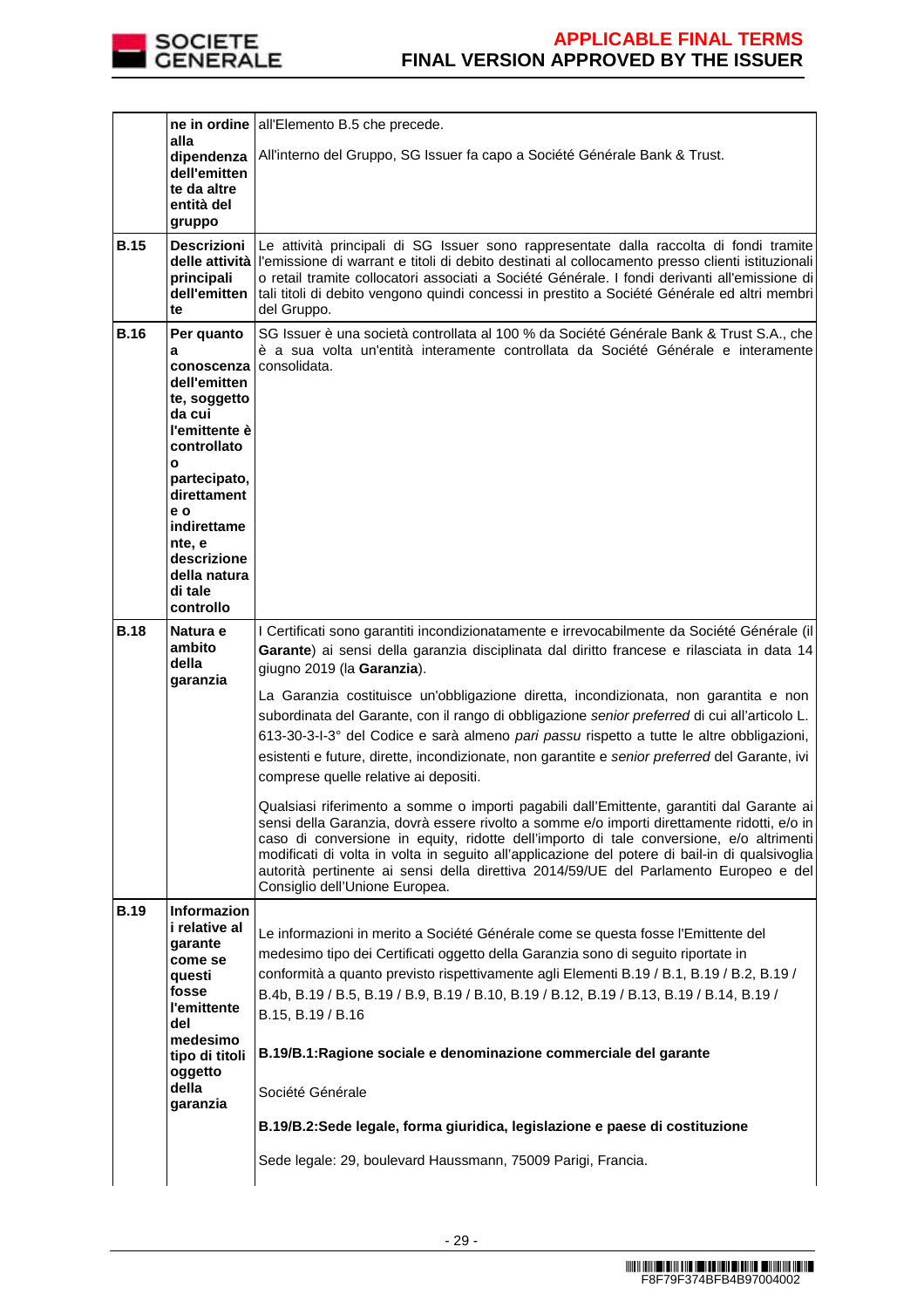

Forma giuridica: Società per azioni a responsabilità limitata pubblica (société anonyme). Legislazione di riferimento dell'Emittente: diritto francese. Paese di costituzione: Francia. **B.19/B.4b: Tendenze note suscettibili di influire sul garante e sui settori in cui opera**  Société Générale continua ad essere soggetta ai consueti rischi ed ai rischi inerenti alla propria attività. Nonostante in molte delle economie avanzate si sia registrata una gradita ripresa del PIL del primo trimestre del 2019, la maggior parte dei segnali indicano ancora un rallentamento dell'economia mondiale, tra l'acuirsi delle tensioni tariffarie tra Stati Uniti e Cina, il perdurare dell'incertezza sulla Brexit e vari fattori di instabilità a Performance nazionale. I mercati finanziari sono diventati più focalizzati sui rischi politici, in un contesto di preoccupazione per le prospettive di crescita. Non si possono escludere tensioni sui mercati legate alle incertezze citate, nonché un rallentamento più pronunciato degli investimenti, che a sua volta potrebbe provocare un rallentamento della crescita economica più pronunciato. Inoltre, il mercato petrolifero rimane altamente volatile. In un contesto di bassa inflazione e di segnali di lenta crescita, le banche centrali hanno adottato un tono più accomodante nei loro orientamenti prospettici. La politica di bilancio è destinata a diventare meno favorevole negli Stati Uniti nel 2020, ma dovrebbe rimanere favorevole in Cina. All'interno dell'area dell'euro, la politica di bilancio varia a seconda degli Stati membri. Per quanto riguarda l'evoluzione dei mercati finanziari, la proroga di sei mesi annunciata all'inizio di aprile per la Brexit aveva fornito una prima attenuazione dopo un difficile inizio del 2019, ma l'inasprimento delle tensioni commerciali nel mese di maggio, i timori di possibili interruzioni della catena di approvvigionamento tecnologico e le tensioni geopolitiche (ad esempio le sanzioni statunitensi contro l'Iran) hanno nuovamente minato la fiducia del mercato nel secondo trimestre dell'anno. Per quanto riguarda le peculiari prospettive delle principali economie mondiali: - La crescita degli Stati Uniti rimane dinamicamente trainata dai consumi privati e pubblici, ma nutriamo dubbi sulla tenuta di tale performance. Il venir meno degli stimoli fiscali a partire dalla metà del 2019 e il calo degli utili delle imprese - con il peggioramento dei margini con l'aumento dei dazi all'importazione e del costo del lavoro indebolirà l'economia in futuro. - L'attività economica nell'area dell'euro è sostenuta da consumi interni e mercati del lavoro solidi, ma la crescita dovrebbe rallentare nel 2019 e nel 2020 a fronte di un indebolimento delle esportazioni e di un calo degli investimenti. - L'economia del Regno Unito ha perso slancio a causa dell'incertezza della Brexit. - La crescita economica del Giappone ha registrato un'accelerazione nel primo trimestre del 2019, ma i consumi privati e la spesa in conto capitale sono ora in contrazione. - Di fronte al rischio di un forte rallentamento, la Cina si è impegnata in una politica di allentamento utilizzando un mix di misure fiscali e monetarie. - Le prospettive di crescita sono disomogenee tra i mercati emergenti. Mentre le condizioni finanziarie rimangono favorevoli, soprattutto a seguito del ridimensionamento delle aspettative di aumento dei tassi di crescita negli Stati Uniti, i mercati emergenti si trovano ad affrontare ingenti rimborsi del debito delle imprese nel 2019-2021 e sono ancora vulnerabili ai cambiamenti del clima dei mercati. Dal punto di vista normativo, il primo semestre del 2019 è stato caratterizzato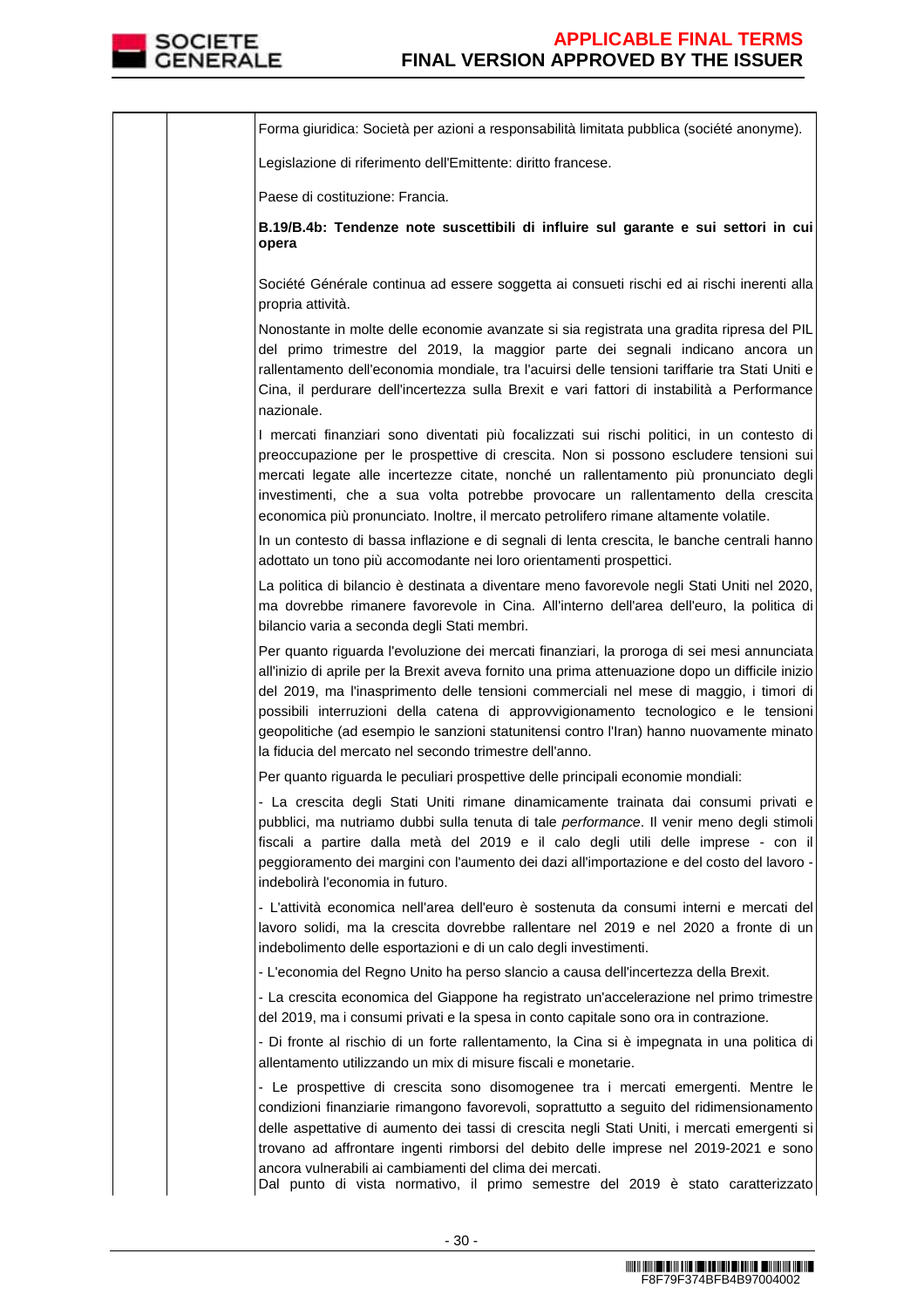

dall'adozione del pacchetto bancario CRR2/CRD5. Questo gruppo di testi è entrato in vigore il 27 giugno 2019. La maggior parte di tali disposizioni si applicheranno tra due anni, a partire da giugno 2021, ma alcune di esse, come il TLAC (Total Loss Absorbing Capacity), si applicheranno a partire dalla fine di giugno 2019. La direttiva CRD5, invece, si applicherà una volta recepita dal diritto francese, ricezione che dovrebbe avvenire, al più tardi, entro la fine del 2020. Tuttavia, il recepimento nel diritto europeo dell'accordo che completa le riforme di Basilea III non è ancora all'ordine del giorno per quanto riguarda le istituzioni legislative europee **B.19/B.5**:**Descrizione del gruppo e della posizione del garante all'interno del gruppo** Il Gruppo Société Générale offre una vasta gamma di servizi di consulenza e soluzioni finanziarie su misura destinate a clienti privati, grandi aziende e investitori istituzionali. Il Gruppo si basa su tre attività core complementari: • attività di Retail Banking in Francia; • International Retail Banking, Financial Services and Insurance; e • Corporate and Investment Banking, Private Banking, Asset and Wealth Management e Securities Services. **B.19/B.9: Previsioni o stime relative agli utili del garante**  Non Applicabile. Il Garante non fornisce alcuna previsione o stima in relazione agli utili. **B.19/B.10**:**Natura di eventuali riserve espresse nella relazione della società di revisione in merito ai dati storico-finanziari** Non Applicabile. La relazione della società di revisione non contiene alcuna riserva. **B.19/B.12:Principali dati storico-finanziari selezionati relativi al garante Nove mesi 2019 (non sottoposto a revisione) Nove mesi 2018 (non sottoposto a revisione) Anno concluso il 31.12.2018**(2) **(sottoposto a revisione) Anno concluso il 31.12.2017 (sottoposto a revisione) Risultati** (in milioni di EUR) Risultato<br>netto delle netto attività bancarie 18 458 19 278 25 205 23 954 Reddito Operativo 4 327 | 5 163 | 6 269 | 4 767 Risultato netto del gruppo sottostante<sup>(1)</sup> 4 753 5 668 4 468 4 491 Risultato netto gruppo riportato 2 594 3 436 3 864 2 806 Retail Banking in Francia 901 955 1237 1 059 **International** Retail Banking & Financial Services 1 492 1 502 2 065 1 939 **Global** Banking and Investor **Solutions** 667 1 018 1 197 1 593 Corporate (466) (39) (635) (1 785)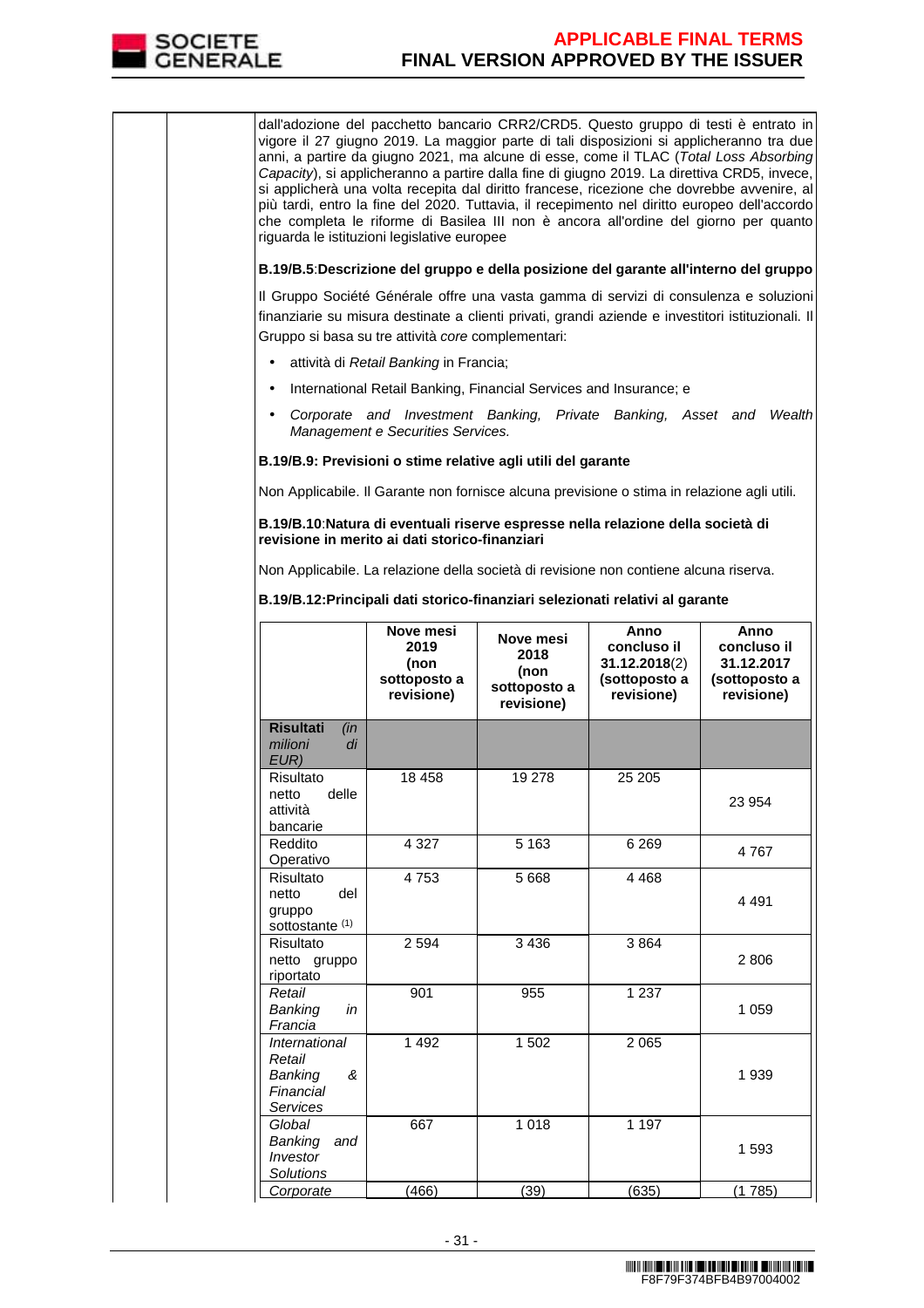

| (907)<br>netto                                       | (642)                                                   | (1005)                                                              | (1349)                                                                                                                                                                                                                                                                                                                                                                                                                                                                                                                                                                                                                                                                                                                                                                                                       |
|------------------------------------------------------|---------------------------------------------------------|---------------------------------------------------------------------|--------------------------------------------------------------------------------------------------------------------------------------------------------------------------------------------------------------------------------------------------------------------------------------------------------------------------------------------------------------------------------------------------------------------------------------------------------------------------------------------------------------------------------------------------------------------------------------------------------------------------------------------------------------------------------------------------------------------------------------------------------------------------------------------------------------|
|                                                      |                                                         |                                                                     |                                                                                                                                                                                                                                                                                                                                                                                                                                                                                                                                                                                                                                                                                                                                                                                                              |
|                                                      |                                                         |                                                                     | 9,6%                                                                                                                                                                                                                                                                                                                                                                                                                                                                                                                                                                                                                                                                                                                                                                                                         |
| Tier 1 Ratio **<br>15,2%                             | 13,7%                                                   | 13,7%                                                               | 13,8%                                                                                                                                                                                                                                                                                                                                                                                                                                                                                                                                                                                                                                                                                                                                                                                                        |
|                                                      |                                                         |                                                                     |                                                                                                                                                                                                                                                                                                                                                                                                                                                                                                                                                                                                                                                                                                                                                                                                              |
|                                                      |                                                         | (17, 617)                                                           | 18,023                                                                                                                                                                                                                                                                                                                                                                                                                                                                                                                                                                                                                                                                                                                                                                                                       |
| Nove mesi<br>2019 (non<br>sottoposto a<br>revisione) | Nove mesi<br>2018<br>(non<br>sottoposto a<br>revisione) | Anno<br>concluso il<br>31.12.2018(2)<br>(sottoposto a<br>revisione) | 1/01/2018*<br>(sottoposto a<br>revisione)                                                                                                                                                                                                                                                                                                                                                                                                                                                                                                                                                                                                                                                                                                                                                                    |
| (in<br>di                                            |                                                         |                                                                     |                                                                                                                                                                                                                                                                                                                                                                                                                                                                                                                                                                                                                                                                                                                                                                                                              |
| 1 411,1<br>Totale attivo e                           | 1 303,9                                                 | 1 309,4                                                             | 1 274,2                                                                                                                                                                                                                                                                                                                                                                                                                                                                                                                                                                                                                                                                                                                                                                                                      |
| 445,0<br>Finanziamenti<br>costi                      | 433,9                                                   | 447,2                                                               | 417,4                                                                                                                                                                                                                                                                                                                                                                                                                                                                                                                                                                                                                                                                                                                                                                                                        |
|                                                      |                                                         |                                                                     |                                                                                                                                                                                                                                                                                                                                                                                                                                                                                                                                                                                                                                                                                                                                                                                                              |
|                                                      |                                                         |                                                                     | 410,6                                                                                                                                                                                                                                                                                                                                                                                                                                                                                                                                                                                                                                                                                                                                                                                                        |
| (in<br>di                                            |                                                         |                                                                     |                                                                                                                                                                                                                                                                                                                                                                                                                                                                                                                                                                                                                                                                                                                                                                                                              |
| 63,7<br>netto, Quota                                 | 61,4                                                    | 61,0                                                                | 58,4                                                                                                                                                                                                                                                                                                                                                                                                                                                                                                                                                                                                                                                                                                                                                                                                         |
| 4.9<br>Partecipazioni                                | 4.6                                                     | 4.8                                                                 | 4,5                                                                                                                                                                                                                                                                                                                                                                                                                                                                                                                                                                                                                                                                                                                                                                                                          |
|                                                      |                                                         |                                                                     |                                                                                                                                                                                                                                                                                                                                                                                                                                                                                                                                                                                                                                                                                                                                                                                                              |
|                                                      |                                                         |                                                                     |                                                                                                                                                                                                                                                                                                                                                                                                                                                                                                                                                                                                                                                                                                                                                                                                              |
|                                                      |                                                         |                                                                     |                                                                                                                                                                                                                                                                                                                                                                                                                                                                                                                                                                                                                                                                                                                                                                                                              |
|                                                      |                                                         |                                                                     |                                                                                                                                                                                                                                                                                                                                                                                                                                                                                                                                                                                                                                                                                                                                                                                                              |
|                                                      | 8,1%<br>415,1                                           | 11,0%<br>411,4<br>dal 2018 a seguito della transizione all'IFRS 9:  | 9,7%<br>416,8<br>* Al 31 dicembre 2018 il bilancio consolidato ammontava a 1.309 miliardi di euro (1.274<br>miliardi di euro al 1º gennaio 2018, 1.275 miliardi di euro al 31 dicembre 2017). Bilanci al<br>1° gennaio 2018 dopo la prima applicazione dell'IFRS 9 ad eccezione delle società<br>controllate nel settore assicurativo (non sottoposte a revisione contabile).<br>** Tali rapporti finanziari non sono sottoposti né a revisione né a revisione limitata.<br>Rettificato per elementi eccezionali e linearizzazione dell'IFRIC 21.<br>(2) La presentazione del conto economico consolidato del Gruppo è modificata a partire<br>- i proventi e gli oneri derivanti dall'attività assicurativa sono raggruppati in una<br>specifica voce denominata "Risultato netto delle attività bancarie"; |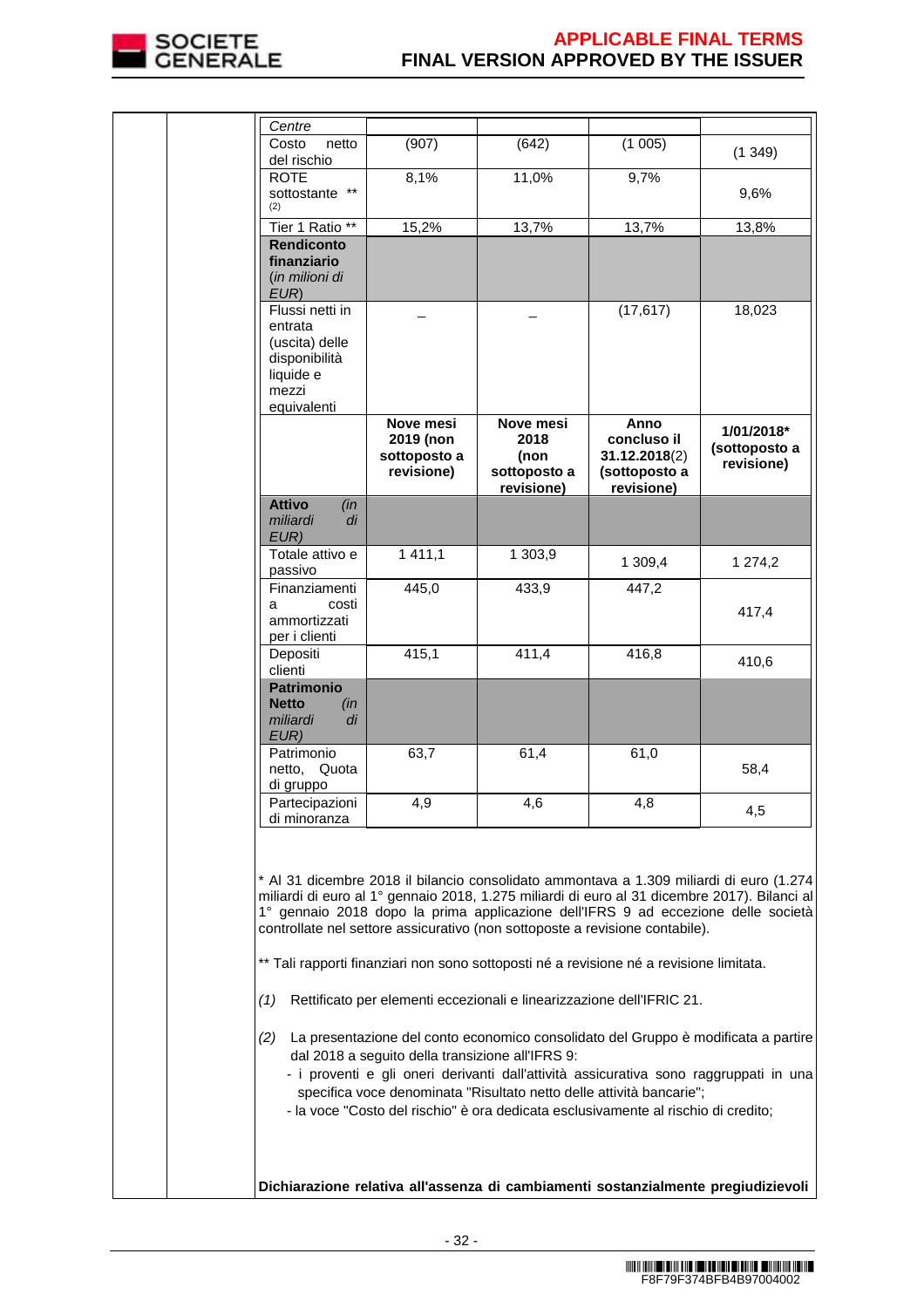

| delle prospettive del garante dalla data di pubblicazione dell'ultimo bilancio<br>certificato                                                                                                            |
|----------------------------------------------------------------------------------------------------------------------------------------------------------------------------------------------------------|
| Non si sono verificati cambiamenti sostanzialmente pregiudizievoli nelle prospettive di<br>Société Générale successivamente alla data del 31 dicembre 2018.                                              |
| Cambiamenti significativi relativi alla situazione finanziaria o commerciale del<br>garante successivi al periodo cui si riferiscono i dati storico-finanziari                                           |
| Non Applicabile. Non si è verificato alcun cambiamento rilevante nella posizione<br>finanziaria o commerciale di Société Générale successivamente alla data del 30<br>settembre 2019.                    |
| B.19/B.13: Eventi recenti relativi al garante che rilevano, in misura sostanziale, ai<br>fini della valutazione della solvibilità del garante                                                            |
| Non Applicabile. Non si sono verificati eventi recenti relativi a Société Générale che<br>rilevano, in misura sostanziale, ai fini della valutazione della sua solvibilità.                              |
| B.19/B.14:Dichiarazione in ordine alla eventuale dipendenza del garante da altre<br>entità del gruppo                                                                                                    |
| Per le informazioni sulla posizione di Société Générale all'interno del Gruppo si rimanda<br>all'Elemento B.5 che precede.                                                                               |
| Société Générale è la holding finale del Gruppo. Tuttavia, Société Générale gestisce<br>anche una propria attività e non opera semplicemente in qualità di holding rispetto alle<br>proprie controllate. |
| B.19/B.15:Descrizioni delle attività principali del garante                                                                                                                                              |
| Si rimanda all'Elemento B.19/B.5 che precede.                                                                                                                                                            |
| B.19/B.16:Per quanto a conoscenza del garante, soggetto da cui il garante è<br>controllato o partecipato, direttamente o indirettamente, e descrizione della natura<br>di tale controllo                 |
| Non Applicabile. Per quanto a sua conoscenza, Société Générale non é controllata, né<br>partecipata, direttamente o indirettamente (ai sensi delle leggi francesi), da alcun'altra<br>entità.            |

| Sezione C - Titoli |                                                                                                                                                  |                                                                                                                                                                                                                                                                                                                                                                                                                                                                                                                                                                                                                                                                                                                                                                                                                                                                                                                       |
|--------------------|--------------------------------------------------------------------------------------------------------------------------------------------------|-----------------------------------------------------------------------------------------------------------------------------------------------------------------------------------------------------------------------------------------------------------------------------------------------------------------------------------------------------------------------------------------------------------------------------------------------------------------------------------------------------------------------------------------------------------------------------------------------------------------------------------------------------------------------------------------------------------------------------------------------------------------------------------------------------------------------------------------------------------------------------------------------------------------------|
| C.1                | Tipologia e classe dei<br>titoli oggetto dell'offerta<br>e/o ammessi alla<br>negoziazione, ivi<br>compresi i rispettivi<br>codici identificativi | I certificati sono strumenti derivati (i <b>Certificati)</b><br>Il Codice ISIN è: XS2108312823<br>Il Codice Common è: 210831282                                                                                                                                                                                                                                                                                                                                                                                                                                                                                                                                                                                                                                                                                                                                                                                       |
| C.2                | Valuta dei titoli oggetto<br>di emissione                                                                                                        | <b>EUR</b>                                                                                                                                                                                                                                                                                                                                                                                                                                                                                                                                                                                                                                                                                                                                                                                                                                                                                                            |
| C.5                | Descrizione di eventuali<br>limitazioni alla libera<br>trasferibilità dei titoli                                                                 | Non Applicabile. Non sussiste alcuna limitazione alla libera trasferibilità deli<br>certificati, ferme restando le restrizioni di vendita e trasferimento<br>eventualmente in vigore in talune giurisdizioni, incluse le restrizioni applicabili<br>all'offerta e alla vendita a, o per conto o a beneficio di, Cessionari Autorizzati.<br>Un Cessionario Consentito indica qualsiasi soggetto che (i) non è una U.S.<br>person secondo la definizione di cui al Regulation S; e (ii) non è un soggetto<br>che rientra in una qualsiasi definizione di soggetto U.S. ai fini di qualsivoglia<br>regola CEA o CFTC, o linee guida o ordinanze proposte o emesse da CEA<br>(per fini di chiarezza, qualsiasi soggetto che non sia un "soggetto non<br>statunitense" ai sensi della norma CFTC 4.7(a)(1)(iv), ma escludendo, ai fini<br>della sottosezione (D), l'eccezione riferita a qualsiasi soggetto qualificato ed |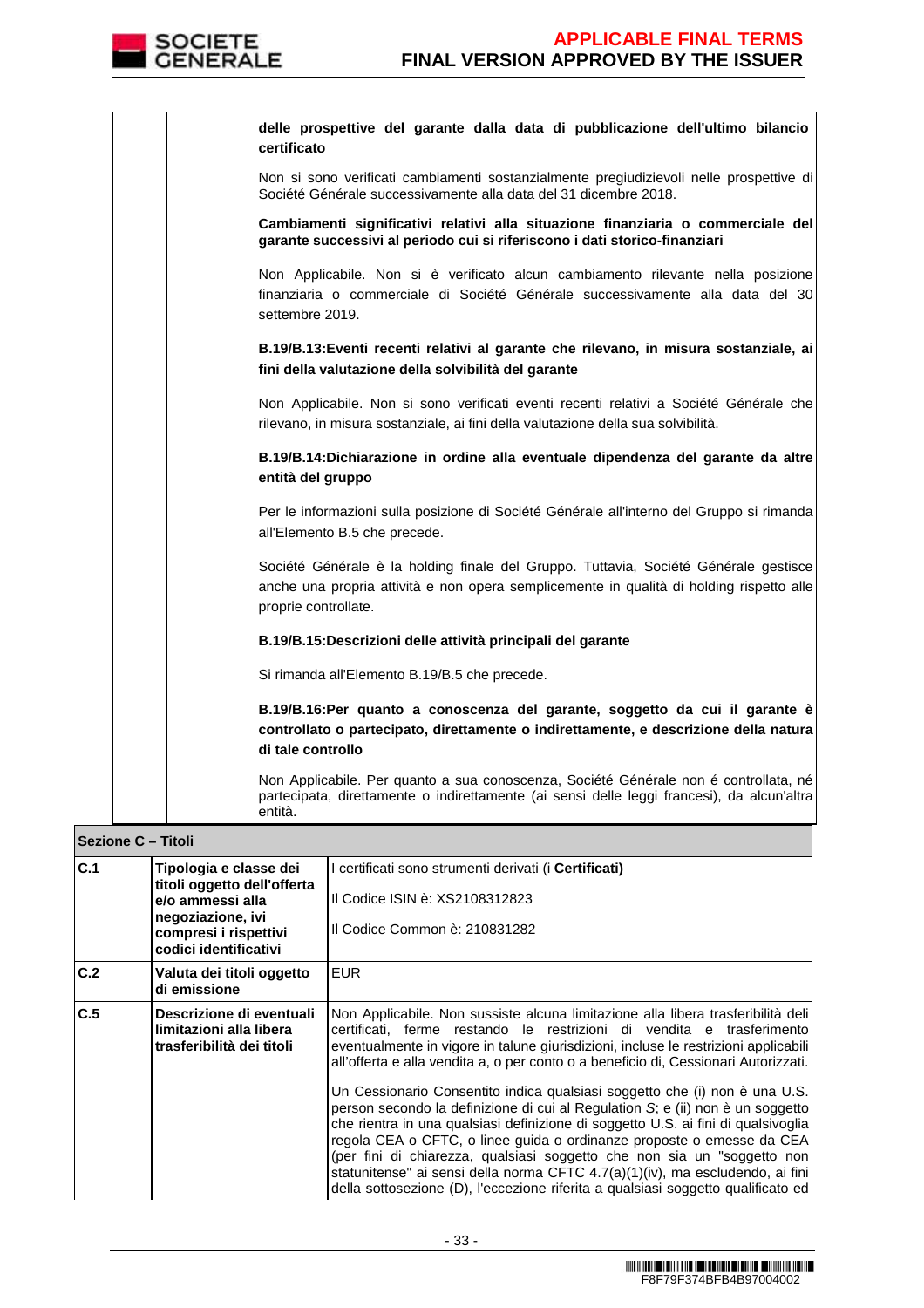

|     |                                                                        | idoneo che non sia un "soggetto non statunitense", sarà considerato un<br>soggetto U.S.); e (iii) non è "soggetto U.S." ai sensi delle norme definitive di<br>attuazione dei requisiti di mantenimento del rischio di credito di cui alla<br>Sezione 15G del U.S. Securities Exchange Act del 1934 e successive<br>modifiche (le Regole U.S. di Mantenimento del Rischio) (un Soggetto<br>U.S. al Mantenimento del Rischio).                                                                                                                                                       |
|-----|------------------------------------------------------------------------|------------------------------------------------------------------------------------------------------------------------------------------------------------------------------------------------------------------------------------------------------------------------------------------------------------------------------------------------------------------------------------------------------------------------------------------------------------------------------------------------------------------------------------------------------------------------------------|
| C.8 | Diritti connessi ai titoli,<br>tra cui i relativi limiti e<br>priorità | Diritti connessi ai titoli:                                                                                                                                                                                                                                                                                                                                                                                                                                                                                                                                                        |
|     |                                                                        | I certificati, salvo ove rimborsate in anticipo, daranno diritto a ciascun<br>portatore dei Certificati (il Portatore dei certificati) a ricevere un ammontare<br>di rimborso che potrebbe risultare inferiore, uguale o maggiore rispetto<br>all'importo inizialmente investito (si rimanda all'Elemento C.18).                                                                                                                                                                                                                                                                   |
|     |                                                                        | Il Portatore dei Certificati avrà diritto a pretendere l'immediato pagamento di<br>qualunque importo nel caso in cui:                                                                                                                                                                                                                                                                                                                                                                                                                                                              |
|     |                                                                        | - l'Emittente non paghi o non rispetti gli altri obblighi ai sensi dei Certificati                                                                                                                                                                                                                                                                                                                                                                                                                                                                                                 |
|     |                                                                        | - il Garante non adempia ai propri obblighi ai sensi della Garanzia o la<br>garanzia del Garante non sia più valida; o                                                                                                                                                                                                                                                                                                                                                                                                                                                             |
|     |                                                                        | - risultino pendenti procedimenti di insolvenza o fallimento nei confronti<br>dell'Emittente.                                                                                                                                                                                                                                                                                                                                                                                                                                                                                      |
|     |                                                                        | La modifica dei termini contrattuali idei Certificati richiede necessariamente il<br>consenso dei Portatori dei Certificati ai sensi delle disposizioni di un accordo<br>di agenzia, reso disponibile ai Portatori dei Certificatisu richiesta<br>dell'Emittente.                                                                                                                                                                                                                                                                                                                  |
|     |                                                                        | Rinuncia ai diritti di compensazione<br>I Portatori dei Certificati rinunciano a qualsiasi diritto di compensazione<br>eritenzione con riferimento ai certificati, nella misura consentita dalla legge.                                                                                                                                                                                                                                                                                                                                                                            |
|     |                                                                        | Legge applicabile                                                                                                                                                                                                                                                                                                                                                                                                                                                                                                                                                                  |
|     |                                                                        | I Certificati e qualsiasi obbligazione extra-contrattuale derivante dalle o<br>relativa ai Certificati saranno disciplinati e interpretati ai sensi della legge<br>inglese.                                                                                                                                                                                                                                                                                                                                                                                                        |
|     |                                                                        | L'Emittente accetta la competenza dei tribunali inglesi in relazione a<br>qualunque controversia nei confronti dell'Emittente, e che i Portatori dei<br>Certificati possano promuovere un'azione legale innanzi a qualunque altro<br>tribunale competente.                                                                                                                                                                                                                                                                                                                         |
|     |                                                                        | Priorità:                                                                                                                                                                                                                                                                                                                                                                                                                                                                                                                                                                          |
|     |                                                                        | I Certificati sono obbligazioni dirette, incondizionate, non garantite e non<br>subordinate dell'Emittente e saranno pari passu rispetto a tutte le altre<br>obbligazioni dirette, incondizionate, non garantite e non subordinate<br>dell'Emittente, presenti e future, in circolazione.                                                                                                                                                                                                                                                                                          |
|     |                                                                        | Limiti ai diritti connessi ai titoli:                                                                                                                                                                                                                                                                                                                                                                                                                                                                                                                                              |
|     |                                                                        | - L'Emittente potrà rimborsare anticipatamente i Certificati sulla base del loro<br>valore di mercato per motivi di natura fiscale o nel caso in cui si verifichino<br>eventi straordinari che incidano sugli strumenti sottostanti o nel caso in cui si<br>verifichi un ulteriore(i) evento(i) di turbativa.                                                                                                                                                                                                                                                                      |
|     |                                                                        | - L'Emittente potrà apportare modifiche alle condizioni in caso di correzioni<br>che incidano sullo strumento sottostante, e, al verificarsi di eventi straordinari<br>che incidano sullo(gli) strumento(i) sottostante(i) o al verificarsi di ulteriori<br>eventi di turbativa, l'Emittente potrà procedere alla sostituzione dello(gli)<br>strumento(i) sottostante(i) con un(dei) nuovo(i) strumento(i) sottostante(i), o<br>alla deduzione da qualunque somma dovuta dell'aumento del costo di<br>copertura, ed in ogni caso senza il consenso dei Portatori idei certificati; |
|     |                                                                        | - L'Emittente potrà procedere alla monetizzazione di tutto o parte degli<br>importi dovuti fino alla data di esercizio finale dei Certificati nel caso in cui si                                                                                                                                                                                                                                                                                                                                                                                                                   |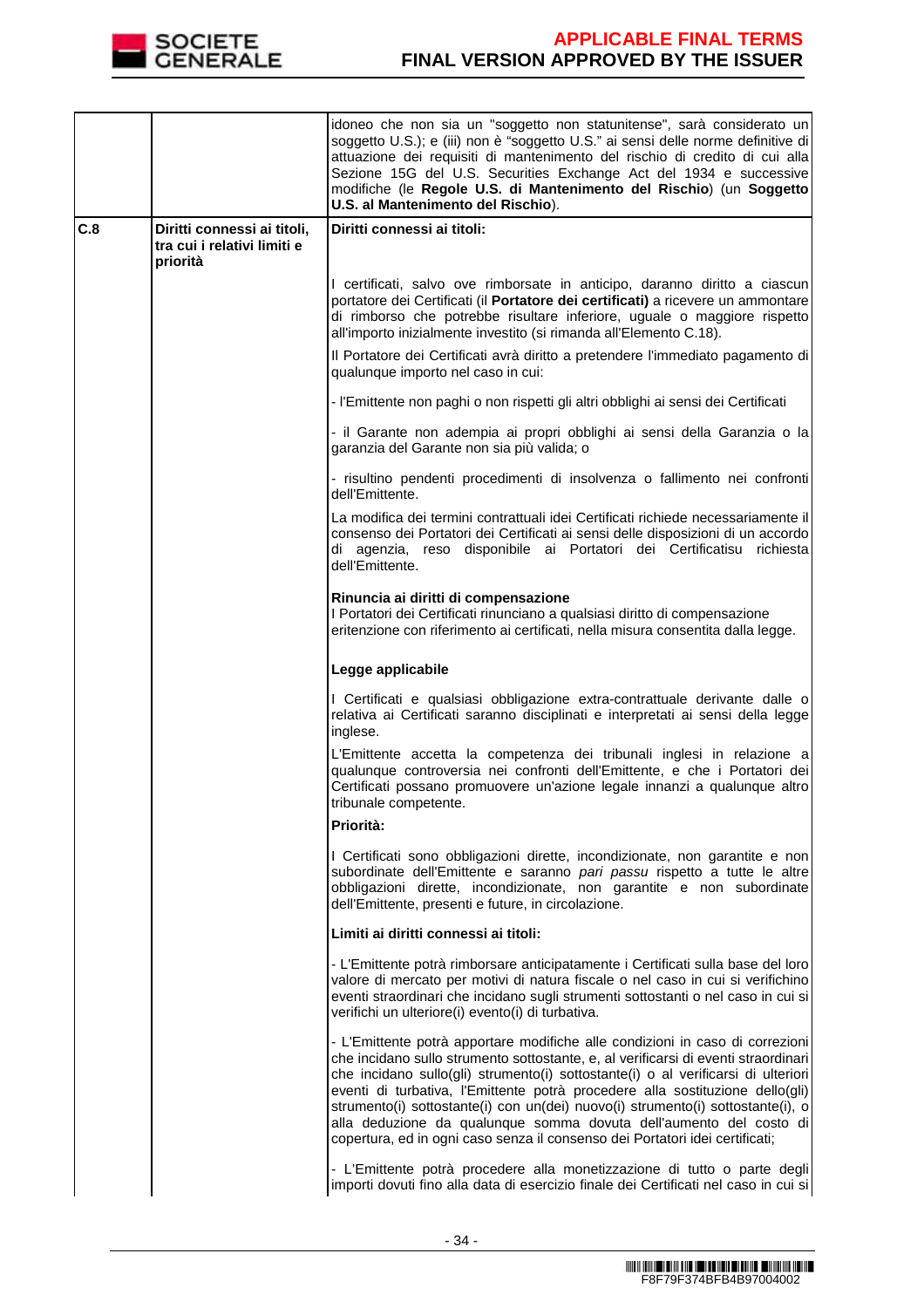|      |                                                                                                                                                                                 | verifichino eventi straordinari che incidano sugli strumenti sottostanti o nel<br>caso in cui si verifichi un ulteriore(i) evento(i) di turbativa.                                                                                                                                                                                                                                                                                                                                                                                                                                                                                                                                                                                                                                                                                             |
|------|---------------------------------------------------------------------------------------------------------------------------------------------------------------------------------|------------------------------------------------------------------------------------------------------------------------------------------------------------------------------------------------------------------------------------------------------------------------------------------------------------------------------------------------------------------------------------------------------------------------------------------------------------------------------------------------------------------------------------------------------------------------------------------------------------------------------------------------------------------------------------------------------------------------------------------------------------------------------------------------------------------------------------------------|
|      |                                                                                                                                                                                 | - i diritti al pagamento di capitale e interessi si prescriveranno entro un<br>periodo di dieci anni (per quanto riguarda il capitale) e cinque anni (per<br>quanto riguarda gli interessi) a decorrere dalla data in cui il pagamento di<br>detti importi è divenuto per la prima volta esigibile e non sia stato onorato.                                                                                                                                                                                                                                                                                                                                                                                                                                                                                                                    |
|      |                                                                                                                                                                                 | - In caso di mancato pagamento da parte dell'Emittente, i Portatori dei<br>Certificati non intraprenderanno alcun procedimento, legale o di altro tipo, né<br>avanzeranno pretese nei confronti dell'Emittente. Ciononostante, i Portatori<br>dei Certificati continueranno ad avere il diritto di pretendere dal Garante il<br>pagamento di qualunque importo non ancora pagato.                                                                                                                                                                                                                                                                                                                                                                                                                                                              |
|      |                                                                                                                                                                                 | <b>Tassazione</b>                                                                                                                                                                                                                                                                                                                                                                                                                                                                                                                                                                                                                                                                                                                                                                                                                              |
|      |                                                                                                                                                                                 | Tutti i pagamenti relativi ai certificati, alle Ricevute e alle Cedole o previsti ai<br>sensi della Garanzia saranno effettuati senza ritenute o detrazioni in<br>relazione a o in acconto a fronte di alcuna tassa, imposta, accertamento od<br>onere governativo di qualunque natura imposti, esatti, riscossi, trattenuti o<br>accertati, al presente o in futuro, da o per conto di qualunque Autorità<br>Fiscale, salvo ove tale ritenuta o detrazione sia richiesta a norma di legge.                                                                                                                                                                                                                                                                                                                                                    |
|      |                                                                                                                                                                                 | Nel caso in cui sia necessario detrarre o trattenere qualunque importo in<br>relazione a o per conto di qualunque Autorità Fiscale, il relativo Emittente o,<br>a seconda dei casi, il Garante provvederà (salvo che in determinate<br>circostanze), nella misura massima consentita dalla legge, a versare tale<br>importo aggiuntivo ove necessario, in modo che ciascun Portatore dei<br>certificati, Portatore delle Ricevute o Portatore delle Cedole percepisca, dopo<br>la detrazione o ritenuta a fronte di tali tasse, imposte, accertamenti od oneri<br>governativi, l'intero importo in quel momento dovuto ed esigibile.                                                                                                                                                                                                           |
|      |                                                                                                                                                                                 | Nonostante le disposizioni precedenti, in nessun caso l'Emittente o, a<br>seconda dei casi, il Garante, sarà tenuto al pagamento di qualsivoglia<br>importo addizionale in relazione ai Certificati, Ricevute o Cedole a fronte di<br>eventuali ritenute o detrazioni (i) che siano richieste ai sensi di un accordo<br>descritto nella Sezione 1471(b) dell'Internal Revenue Code del 1986 (il "<br>Codice") o altrimenti imposte in base alle Sezioni dalla 1471 alla 1474 del<br>Codice, ogni regolamento o accordo a norma dello stesso, o qualsiasi<br>interpretazione ufficiale di ciò, ovvero qualsivoglia legge che dia attuazione<br>ad un approccio intergovernativo ad esso relativo o (ii) che siano imposte ai<br>sensi della Sezione 871(m) del Codice o (iii) che siano previste da qualsiasi<br>altra legge degli Stati Uniti. |
|      |                                                                                                                                                                                 | Dove:                                                                                                                                                                                                                                                                                                                                                                                                                                                                                                                                                                                                                                                                                                                                                                                                                                          |
|      |                                                                                                                                                                                 | Per Giurisdizione Fiscale si intende il Lussemburgo ovvero qualsivoglia<br>struttura politica o relativa autorità di riferimento che abbia potere in materia<br>fiscale.                                                                                                                                                                                                                                                                                                                                                                                                                                                                                                                                                                                                                                                                       |
| C.11 | Se i titoli offerti sono o<br>saranno oggetto di una<br>domanda di ammissione<br>alla negoziazione ai fini<br>di ottenerne la<br>distribuzione su un<br>mercato regolamentato o | Sarà presentata domanda di ammissione alla negoziazione dei Certificati<br>sull'EuroTLX, un Sistema Multilaterale di Negoziazione organizzato e gestito<br>da Borsa Italiana S.p.A                                                                                                                                                                                                                                                                                                                                                                                                                                                                                                                                                                                                                                                             |
|      | in altri mercati<br>equivalenti, con<br>indicazione dei mercati<br>in questione                                                                                                 |                                                                                                                                                                                                                                                                                                                                                                                                                                                                                                                                                                                                                                                                                                                                                                                                                                                |
| C.15 | Modo in cui il valore<br>dello strumento(i)<br>sottostante(i) incide sul<br>valore dell'investimento                                                                            | Il valore dei Certificati, il pagamento di un importo a titolo di rimborso<br>anticipato automatico alla relativa data di rimborso anticipato automatico e il<br>pagamento di un importo di rimborso ad un Titolare dei Certificati alla data<br>di esercizio finale, dipenderanno dalla performance del sottostante o dei                                                                                                                                                                                                                                                                                                                                                                                                                                                                                                                     |
|      |                                                                                                                                                                                 | sottostanti alla relativa data di valutazione (o alle relative date di                                                                                                                                                                                                                                                                                                                                                                                                                                                                                                                                                                                                                                                                                                                                                                         |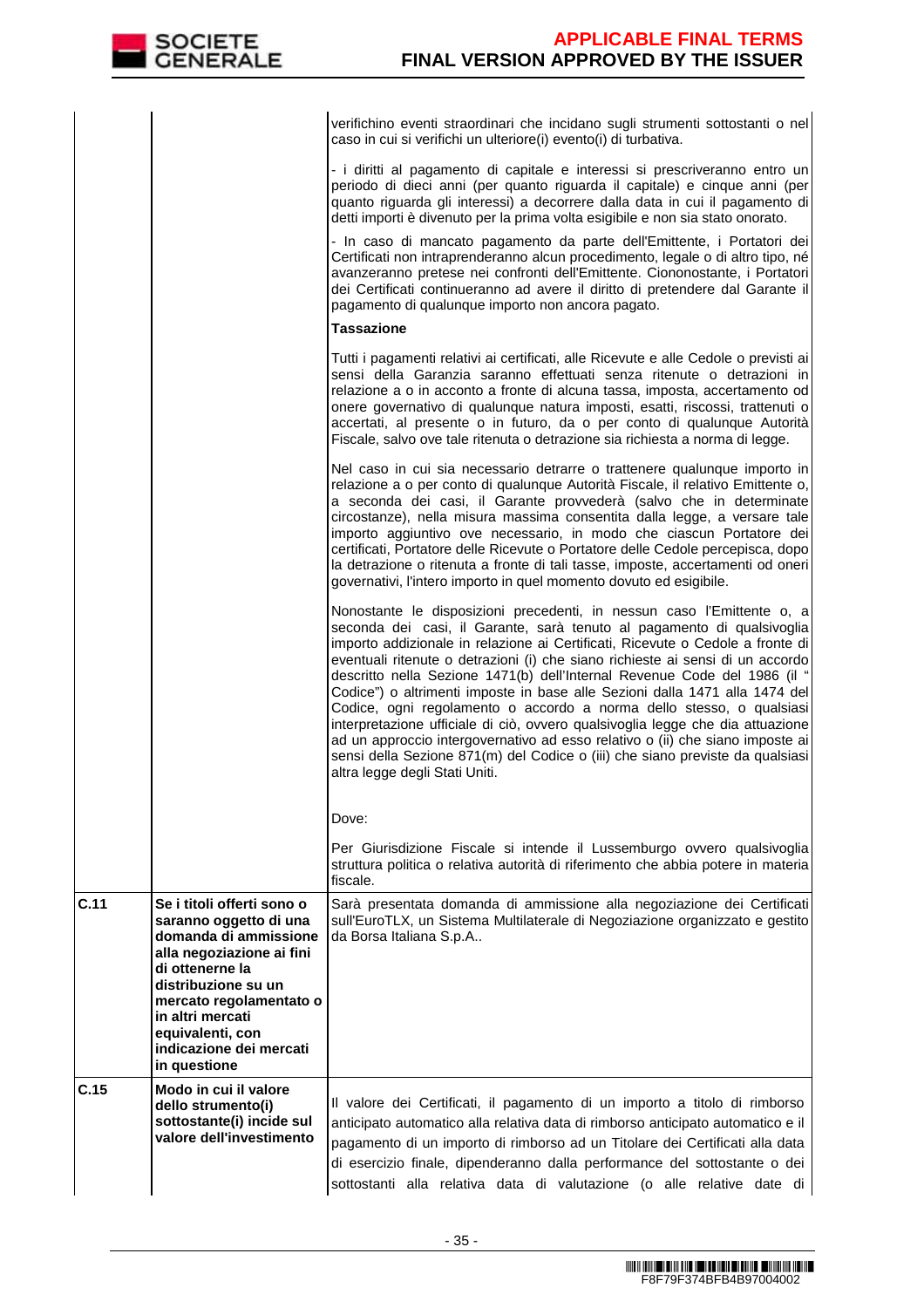

|      |                                                                   | valutazione).                                                                                                                                                                                                                                                                                                                                                      |                                                                                                                                                                                                                                                                                                                                                 |
|------|-------------------------------------------------------------------|--------------------------------------------------------------------------------------------------------------------------------------------------------------------------------------------------------------------------------------------------------------------------------------------------------------------------------------------------------------------|-------------------------------------------------------------------------------------------------------------------------------------------------------------------------------------------------------------------------------------------------------------------------------------------------------------------------------------------------|
|      |                                                                   | Il valore dei Certificati è legato alla performance positiva o negativa dello<br>strumento sottostante. Gli importi da pagare sono determinati in base alla<br>condizione che risulta soddisfatta (o non soddisfatta) nel caso in cui la<br>performance dello strumento sottostante sia superiore o pari rispetto alla<br>performance di una barriera predefinita. |                                                                                                                                                                                                                                                                                                                                                 |
| C.16 | Data di esercizio finale e<br>data di riferimento finale          | valutazione.                                                                                                                                                                                                                                                                                                                                                       | La data di esercizio finale dei Certificati sarà il 31/03/2025 (la Data di<br>Esercizio Finale), e la data di riferimento finale sarà l'ultima data di                                                                                                                                                                                          |
|      |                                                                   | disposto nel precedente Elemento C.8 e del successivo Elemento C.18.                                                                                                                                                                                                                                                                                               | La Data di Esercizio Finale può essere modificata ai sensi di quanto                                                                                                                                                                                                                                                                            |
| C.17 | Procedure di<br>regolamento degli<br>strumenti derivati           | Regolamento per contanti                                                                                                                                                                                                                                                                                                                                           |                                                                                                                                                                                                                                                                                                                                                 |
| C.18 | Come si ottiene il<br>rendimento sui valori<br>mobiliari derivati | Denominazione Specificata)                                                                                                                                                                                                                                                                                                                                         | La data di emissione dei Certificati è 25/03/2020 (la Data di Emissione) e<br>ciascun Certificato avrà una denominazione specificata di EUR 100 (la                                                                                                                                                                                             |
|      |                                                                   | Importo del Rimborso Anticipato<br><b>Automatico:</b>                                                                                                                                                                                                                                                                                                              | Salvo ove rimborsati in anticipo, nel<br>caso in cui si sia verificato un<br>Evento<br>di Rimborso<br>Anticipato<br>l'Emittente<br>Automatico,<br>allora<br>rimborserà in anticipo i Certificati<br>alla Data di Rimborso Anticipato<br>Automatico(i) (i da 1 a 4) ai sensi<br>delle seguenti previsioni in relazione<br>a ciascun Certificato: |
|      |                                                                   |                                                                                                                                                                                                                                                                                                                                                                    | Importo del Rimborso Anticipato<br>Automatico(i) = Denominazione<br>Specificata x (100% + i x 11,0%)                                                                                                                                                                                                                                            |
|      |                                                                   | Date del Rimborso Anticipato<br>Automatico:<br>(GG/MM/AAAA)                                                                                                                                                                                                                                                                                                        | del<br>Rimborso<br>Anticipato<br>Date<br>Automatico(i)<br>$4)$ :<br>(i<br>da<br>1<br>a<br>31/03/2021;31/03/2022;<br>31/03/2023; 01/04/2024                                                                                                                                                                                                      |
|      |                                                                   | Evento di Rimborso Anticipato<br><b>Automatico:</b>                                                                                                                                                                                                                                                                                                                | Si intende essersi verificato, come<br>stabilito dall'Agente di Calcolo, se in<br>una Data di Valutazione(i) (i da 1 a                                                                                                                                                                                                                          |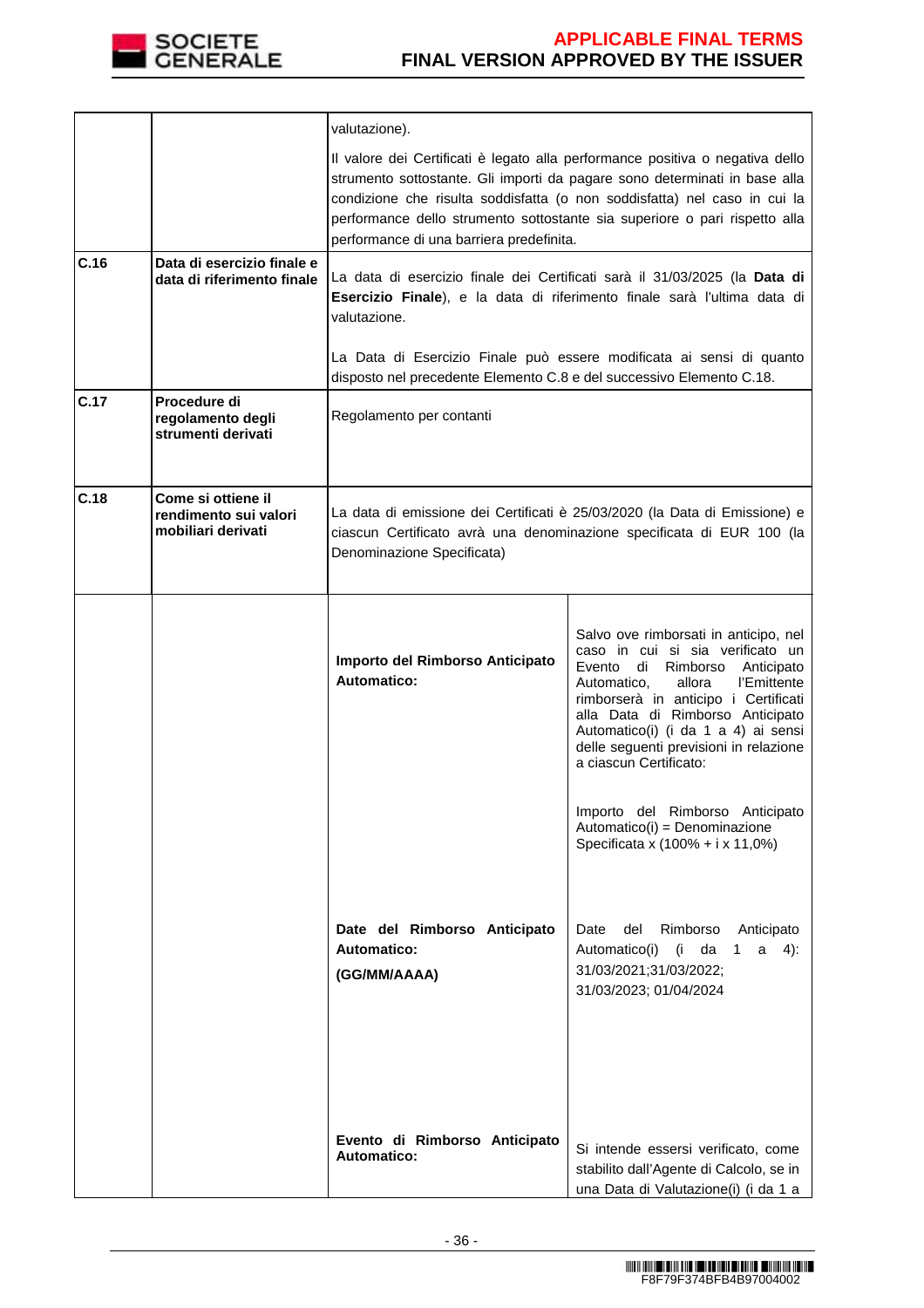

|  |                                                         | 4), Performance(i) è superiore o<br>pari a 0%                                                                                                                                            |
|--|---------------------------------------------------------|------------------------------------------------------------------------------------------------------------------------------------------------------------------------------------------|
|  | Importo di Esercizio Finale:                            | Salvo ove rimborsati in anticipo,<br>l'Emittente rimborserà i Certificati<br>alla Data di Esercizio Finale, ai<br>sensi delle seguenti previsioni in<br>relazione a ciascun Certificato: |
|  |                                                         | Scenario 1:                                                                                                                                                                              |
|  |                                                         | Se alla Data di Valutazione(5),<br>Performance(5) è superiore o pari a<br>0% allora:                                                                                                     |
|  |                                                         | Importo di Esercizio Finale =<br>Specificata<br>Denominazione<br>X<br>$[(100\% + 5 \times 11,0\%)]$                                                                                      |
|  |                                                         | <b>Scenario 2:</b>                                                                                                                                                                       |
|  |                                                         | Se alla Data di Valutazione(5),<br>Performance(5) è inferiore a 0% e<br>Performance(5) è superiore o pari a<br>-40,0%, allora:                                                           |
|  |                                                         | Importo di Esercizio Finale =<br>Denominazione<br>Specificata<br>X<br>$[100\%]$                                                                                                          |
|  |                                                         | Scenario 3:                                                                                                                                                                              |
|  |                                                         | Se alla Data di Valutazione(5),<br>Performance(5) è inferiore a -40,0%,<br>allora:                                                                                                       |
|  |                                                         | Esercizio<br>Importo<br>di<br>Finale<br>$=$<br>Denominazione Specificata x (100%<br>+ Performance(5))                                                                                    |
|  | <b>Definizioni</b><br>relative<br>alla(e)<br>data(e):   | Applicabile                                                                                                                                                                              |
|  | Data di Valutazione(0):<br>(GG/MM/AAAA)                 | 24/03/2020                                                                                                                                                                               |
|  | Data di Valutazione(i):<br>(i da 1 a 5)<br>(GG/MM/AAAA) | 24/03/2021;<br>24/03/2022;<br>24/03/2023; 25/03/2024; 24/03/2025                                                                                                                         |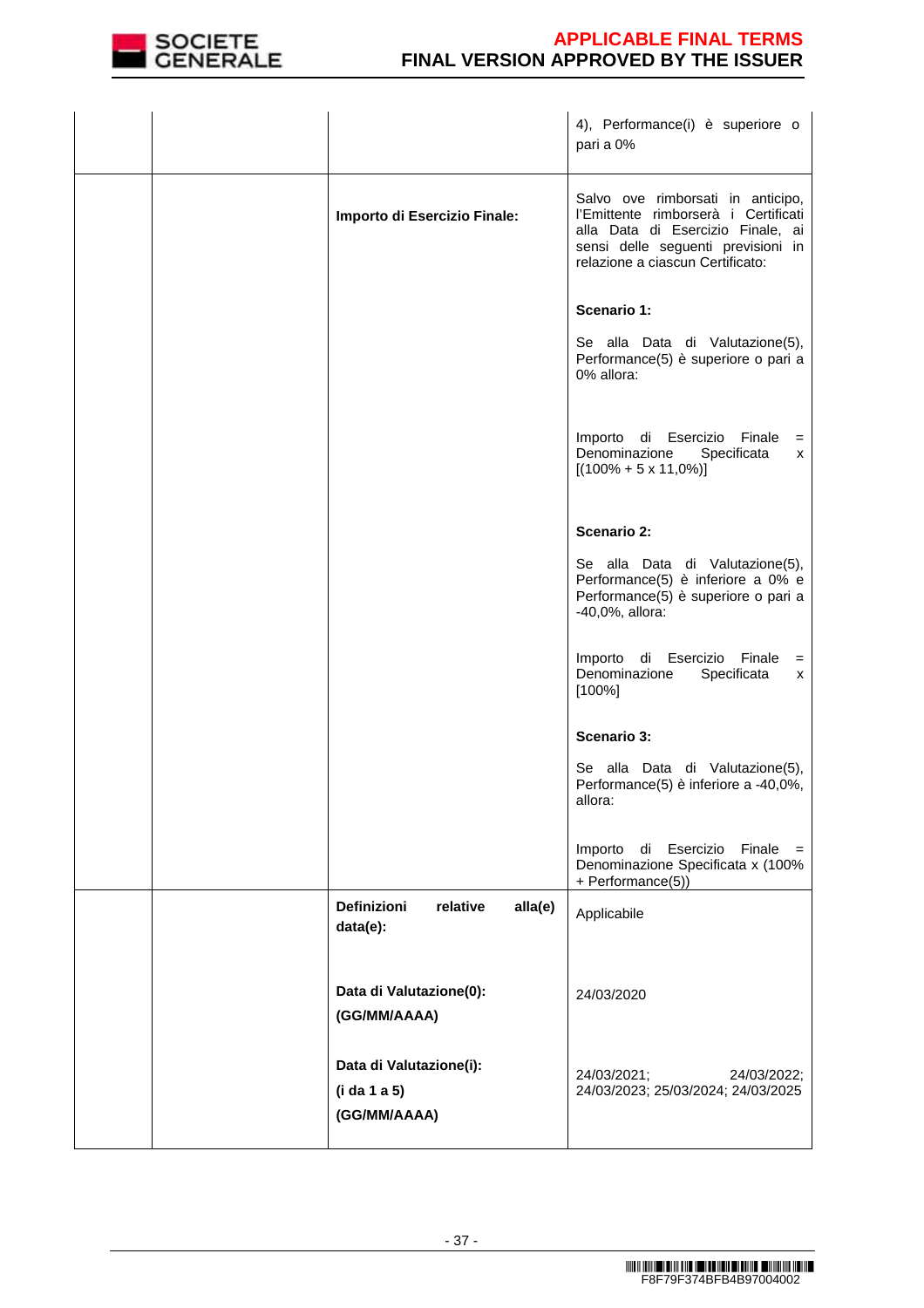

|                                                                                                                                                                                                                                                   |     |                                                                                                          | Definizioni relative al Prodotto:                                                                                                                                                                                                                                                                                                     |                                   | Applicabile, nel<br>relativi alle Formule                 | delle<br>rispetto<br>previsioni della Condizione 4 dei<br>Termini e Condizioni Aggiuntivi                                                                                                                                                                                                                             |
|---------------------------------------------------------------------------------------------------------------------------------------------------------------------------------------------------------------------------------------------------|-----|----------------------------------------------------------------------------------------------------------|---------------------------------------------------------------------------------------------------------------------------------------------------------------------------------------------------------------------------------------------------------------------------------------------------------------------------------------|-----------------------------------|-----------------------------------------------------------|-----------------------------------------------------------------------------------------------------------------------------------------------------------------------------------------------------------------------------------------------------------------------------------------------------------------------|
|                                                                                                                                                                                                                                                   |     |                                                                                                          | Performance(i)<br>(i da 1 a 5)                                                                                                                                                                                                                                                                                                        |                                   |                                                           | Indica (S(i) / S(0)) - 100%                                                                                                                                                                                                                                                                                           |
|                                                                                                                                                                                                                                                   |     |                                                                                                          | S(i)<br>(i da 0 a 5)                                                                                                                                                                                                                                                                                                                  |                                   | Indica<br>del Sottostante                                 | rispetto<br>ad<br>ogni<br>Data<br>Valutazione(i) il Prezzo di Chiusura                                                                                                                                                                                                                                                |
| C.19                                                                                                                                                                                                                                              |     | Prezzo di rifermento<br>finale del sottostante                                                           | Si rimanda all'Elemento C.18 che precede.<br>Prezzo finale di riferimento: il valore dello(gli) strumento(i) sottostante(i)<br>alla(e) relativa(e) data(e) di rilevamento per il rimborso, subordinatamente al<br>verificarsi di determinati eventi straordinari e rettifiche che interessino tale(i)<br>strumento(i) sottostante(i). |                                   |                                                           |                                                                                                                                                                                                                                                                                                                       |
| C.20<br>Tipo di sottostante e<br>Il tipo di sottostante è: azione<br>informazioni su dove<br>reperire le informazioni<br>Informazioni relative al sottostante sono disponibili sui seguenti siti web o<br>sul sottostante<br>pagine elettroniche. |     |                                                                                                          |                                                                                                                                                                                                                                                                                                                                       |                                   |                                                           |                                                                                                                                                                                                                                                                                                                       |
|                                                                                                                                                                                                                                                   |     |                                                                                                          | Società                                                                                                                                                                                                                                                                                                                               | <b>Ticker</b><br><b>Bloomberg</b> | <b>Mercato</b><br>Regolamentat                            | <b>Sito Internet</b>                                                                                                                                                                                                                                                                                                  |
|                                                                                                                                                                                                                                                   |     |                                                                                                          | Eni SpA                                                                                                                                                                                                                                                                                                                               | ENI IM                            | $\mathbf{o}$<br><b>BORSA</b><br><b>ITALIANA</b><br>S.P.A. | www.eni.it                                                                                                                                                                                                                                                                                                            |
|                                                                                                                                                                                                                                                   |     | <b>Sezione D - Rischi</b>                                                                                |                                                                                                                                                                                                                                                                                                                                       |                                   |                                                           |                                                                                                                                                                                                                                                                                                                       |
|                                                                                                                                                                                                                                                   | D.2 | Principali informazioni<br>relative ai principali<br>rischi specifici<br>dell'emittente e del<br>garante | Sono state identificate le seguenti categorie di fattori di rischio:                                                                                                                                                                                                                                                                  | contesto regolamentare            |                                                           | Rischi relativi a profili macroeconomici, mercati e                                                                                                                                                                                                                                                                   |
|                                                                                                                                                                                                                                                   |     |                                                                                                          | posizione finanziaria e sui risultati delle operazioni del Gruppo                                                                                                                                                                                                                                                                     |                                   |                                                           | Il contesto economico e finanziario globale, nonché il contesto dei mercati in<br>cui il Gruppo opera, possono influire negativamente sulle attività, sulla                                                                                                                                                           |
|                                                                                                                                                                                                                                                   |     |                                                                                                          | risultati economici.                                                                                                                                                                                                                                                                                                                  |                                   |                                                           | La Brexit e il suo effetto sui mercati finanziari e sul contesto economico<br>potrebbero avere un impatto negativo sulle attività del Gruppo e sui suoi                                                                                                                                                               |
|                                                                                                                                                                                                                                                   |     |                                                                                                          | questo opera.                                                                                                                                                                                                                                                                                                                         |                                   |                                                           | Il Gruppo è soggetto a un ampio quadro di vigilanza e regolamentazione in<br>ciascuno dei paesi in cui opera ed i cambiamenti di questi regimi potrebbero<br>avere un effetto significativo sulle attività, alla posizione finanziaria e sui<br>costi del Gruppo, nonché sul contesto finanziario ed economico in cui |
|                                                                                                                                                                                                                                                   |     |                                                                                                          | Rischi connessi all'attuazione del piano strategico del Gruppo.                                                                                                                                                                                                                                                                       |                                   |                                                           |                                                                                                                                                                                                                                                                                                                       |
|                                                                                                                                                                                                                                                   |     |                                                                                                          |                                                                                                                                                                                                                                                                                                                                       |                                   |                                                           | L'aumento della concorrenza da parte degli operatori bancari e non bancari                                                                                                                                                                                                                                            |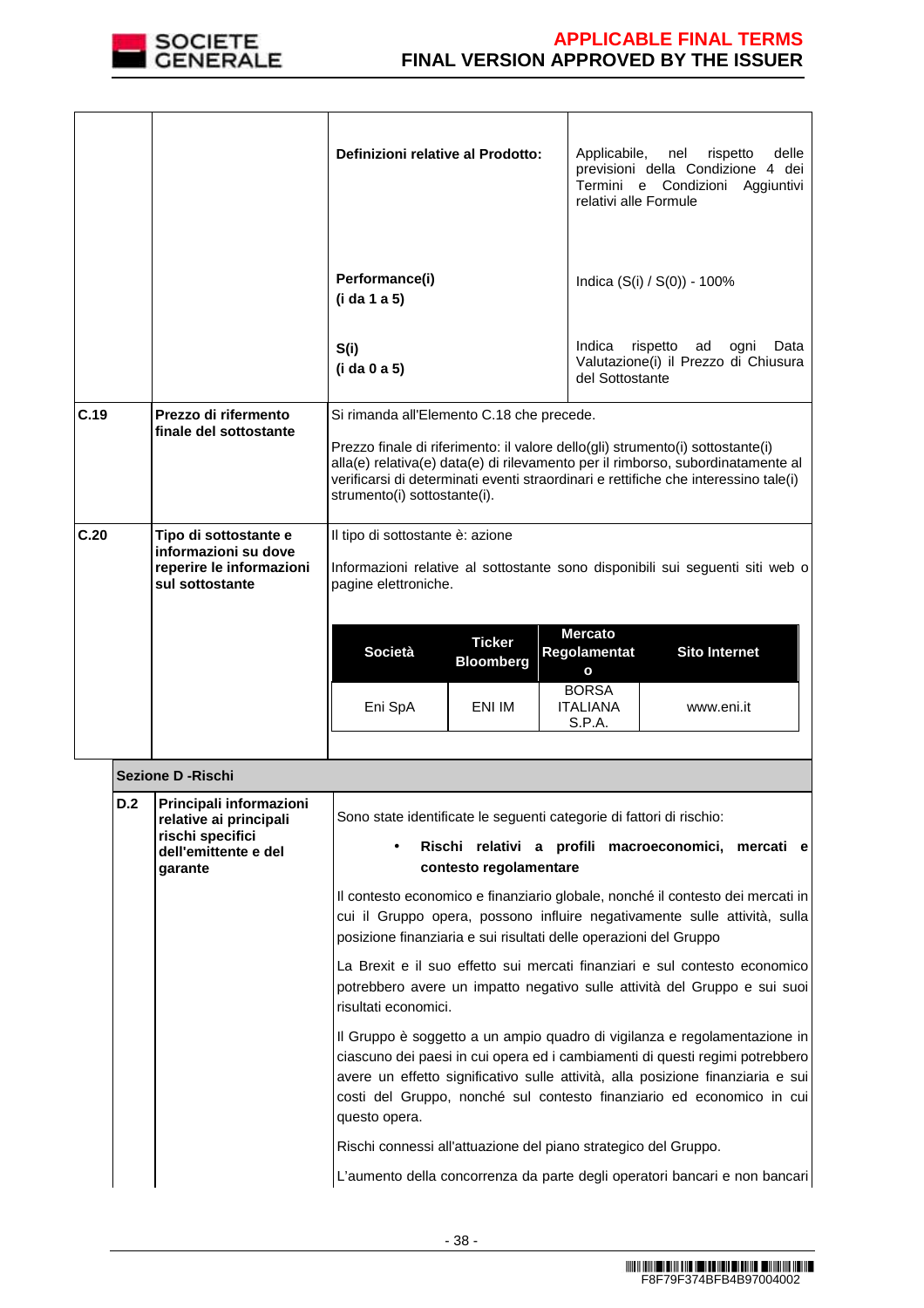

potrebbe avere effetti negativi sulle attività e sui risultati del Gruppo, sia sul mercato interno francese che a livello internazionale. • **Rischi di credito e di controparte**  Il Gruppo è esposto al rischio di controparte ed al rischio di concentrazione, che potrebbero produrre un effetto negativo sulle attività, i risultati economici e la posizione finanziaria del Gruppo. La solidità finanziaria e la condotta di altre istituzioni finanziarie e partecipanti al mercato potrebbe avere un impatto negativo sul Gruppo. I risultati economici e la posizione finanziaria del Gruppo potrebbero essere negativamente influenzate da accantonamenti tardivi o insufficenti per esposizioni creditizie. • **Rischi di Mercato e Strutturali**  I cambiamenti e la volatilità dei mercati finanziari possono avere rilevanti effetti negativi sull'attività del Gruppo e sui risultati delle attività di mercato. Variazioni nei tassi di interesse potrebbero avere un effetto negativo sulle attività di retail banking. Variazioni nei tassi di cambio potrebbero avere un impatto negativo sui risultati del Gruppo. • **Rischi operativi (incluso il rischio di comportamenti inappropriati) e i rischi legati all'utilizzodi modelli**  Il Gruppo è esposto a rischi legali che potrebbero avere un rilevante effetto negativo sulla sua posizione finanziaria e risultati economici. Inadempienze operative, chiusure o vincoli di capacità che interessano le istituzioni con le quali il Gruppo intrattiene relazioni commerciali, o il guasto o la violazione dei sistemi informatici del Gruppo, potrebbero influire negativamente sulle attività del Gruppo e tradursi in perdite e danni reputazionali per il Gruppo. Il Gruppo può incorrere in perdite quale conseguenza di eventi imprevisti o catastrofici, inclusi attacchi terroristici e disastri naturali. Danni reputazionali potrebbero incidere sulla posizione competitiva del Gruppo. L'incapacità del Gruppo di attrarre e trattenere personale qualificatopossono materialmente influire negativamente sull'andamento del Gruppo. I modelli, in particolare i modelli interni del Gruppo, utilizzati nei processi decisionali strategici e nei sistemi di gestione dei rischi potrebbero fallire o rivelarsi inadeguati e comportare per il Gruppo perdite finanziarie. Il Gruppo potrebbe subire perdite a seguito di eventi imprevisti o catastrofici, inclusi attacchi terroristici o catastrofi naturali. • **Rischi di funding e di liquidità**  Una serie di misure eccezionali adottate da governi, banche centrali e regolatori potrebbero avere un impatto sfavorevole sui costi di finanziamento del Gruppo e il suo accesso alla liquidità Un declassamento del rating esterno del Gruppo o del rating sovrano dello Stato francese potrebbe avere un effetto negativo sul costo del finanziamento del Gruppo e sul suo accesso alla liquidità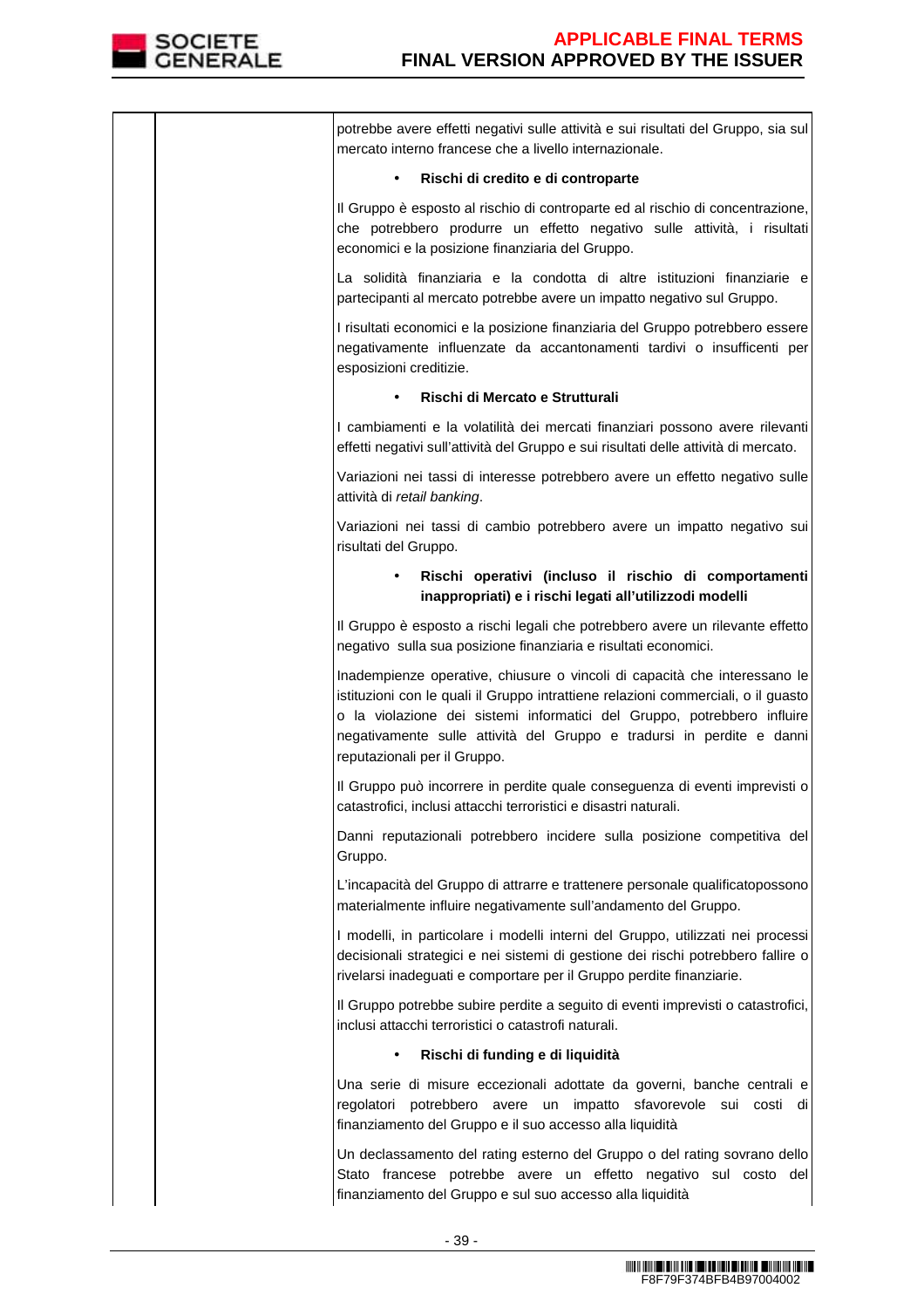

|     |                                                                                                                                                     | Rischi relativi alle attività assicurative                                                                                                                                                                                                                                                                                                                                                                                                                                                                                                                                                                                                                                                                                                                                                                                                                                                                                                                       |
|-----|-----------------------------------------------------------------------------------------------------------------------------------------------------|------------------------------------------------------------------------------------------------------------------------------------------------------------------------------------------------------------------------------------------------------------------------------------------------------------------------------------------------------------------------------------------------------------------------------------------------------------------------------------------------------------------------------------------------------------------------------------------------------------------------------------------------------------------------------------------------------------------------------------------------------------------------------------------------------------------------------------------------------------------------------------------------------------------------------------------------------------------|
|     |                                                                                                                                                     | Un deterioramento delle condizioni di mercato, ed in particolare un<br>significativo aumento o diminuzione dei tassi di interesse, potrebbe avere<br>un effetto negativo rilevante sulle attività assicurative del ramo vita del<br>settore Assicurativo del Gruppo.                                                                                                                                                                                                                                                                                                                                                                                                                                                                                                                                                                                                                                                                                             |
|     |                                                                                                                                                     | Poiché l'Emittente è parte del Gruppo, anch'esso è soggetto ai medesimi<br>fattori di rischio.                                                                                                                                                                                                                                                                                                                                                                                                                                                                                                                                                                                                                                                                                                                                                                                                                                                                   |
| D.6 | Principali<br>relative<br>ai<br>perdita<br>rischi<br>di<br>del<br>valore di tutto o parte del<br>proprio investimento da<br>parte degli investitori | informazioni   Certificati possono prevedere un rimborso anticipato automatico al<br>principali verificarsi di un evento specifico. Conseguentemente, questo potrebbe<br>rischi specifici dei titoli e impedire ai Titolari dei Certificati di beneficiare della performance dello<br>avvertenze in merito ai strumento sottostante nell'arco dell'intero periodo inizialmente previsto.                                                                                                                                                                                                                                                                                                                                                                                                                                                                                                                                                                         |
|     |                                                                                                                                                     | I termini e le condizioni dei Certificati possono prevedere disposizioni ai<br>sensi delle quali il verificarsi di determinate turbative di mercato potrebbe<br>comportare ritardi nel regolamento dei Certificati ovvero determinate<br>modifiche. Inoltre, nel caso di eventi che interessino gli strumenti sottostanti,<br>i termini e le condizioni dei Certificati consentono all'Emittente di sostituire<br>gli strumenti sottostanti con strumenti sottostanti nuovi, cessare<br>l'esposizione alle attività sottostanti e applicare un tasso di riferimento ai<br>proventi così ottenuti fino alla data di esercizio finale dei Certificati,<br>prorogare la data di esercizio finale dei Certificati, rimborsare<br>anticipatamente i Certificati sulla base del relativo valore di mercato, o<br>detrarre da qualunque importo dovuto il maggiore costo di copertura, e in<br>ciascun caso senza il preventivo consenso dei Portatori dei Certificati. |
|     |                                                                                                                                                     | I pagamenti (sia in relazione al capitale sia agli interessi, e sia a scadenza<br>che ad altre date) relativi ai Certificati sono calcolati con riferimento a uno o<br>più sottostanti, il rendimento dei Certificati si basa sulle variazioni del valore<br>del sottostante, il quale può oscillare. Si richiama l'attenzione dei futuri<br>investitori sul fatto che i Certificati potrebbero essere volatili e che gli<br>investitori potrebbero non percepire alcun interesse e perdere tutto il o una<br>parte sostanziale del capitale.                                                                                                                                                                                                                                                                                                                                                                                                                    |
|     |                                                                                                                                                     | La Garanzia costituisce un'obbligazione contrattuale generale e non<br>garantita del Garante e di nessun altro soggetto. Qualsiasi pagamento<br>inerente ai Certificati è correlato altresì all'affidabilità creditizia del Garante.                                                                                                                                                                                                                                                                                                                                                                                                                                                                                                                                                                                                                                                                                                                             |
|     |                                                                                                                                                     | Si richiama l'attenzione di coloro che desiderano investire nei Certificati che<br>beneficiano della Garanzia sul fatto che, in caso di mancato pagamento da<br>parte di un Emittente, gli importi cui hanno diritto i Portatori dei Certificati si<br>limiteranno agli importi ottenuti tramite un'apposita azione da promuoversi ai<br>sensi della Garanzia e in conformità ai relativi termini, ed essi non avranno<br>alcun diritto di istituire alcun procedimento, di natura giudiziaria o altrimenti,<br>né di avanzare alcuna pretesa nei confronti dell'Emittente.                                                                                                                                                                                                                                                                                                                                                                                      |
|     |                                                                                                                                                     | La Garanzia è una mera garanzia di pagamento e non una garanzia relativa<br>alla performance dell'Emittente rilevante né ad alcuno degli altri obblighi<br>dello stesso ai sensi dei Certificati, che beneficiano della Garanzia.                                                                                                                                                                                                                                                                                                                                                                                                                                                                                                                                                                                                                                                                                                                                |
|     |                                                                                                                                                     | Société Générale opererà in qualità di emittente ai sensi del Programma, di<br>Garante dei Certificati emessi dall'Emittente e di fornitore di strumenti di<br>copertura per l'Emittente. Di conseguenza, gli investitori saranno esposti<br>non solo al rischio di credito del Garante, ma anche ai rischi operativi                                                                                                                                                                                                                                                                                                                                                                                                                                                                                                                                                                                                                                            |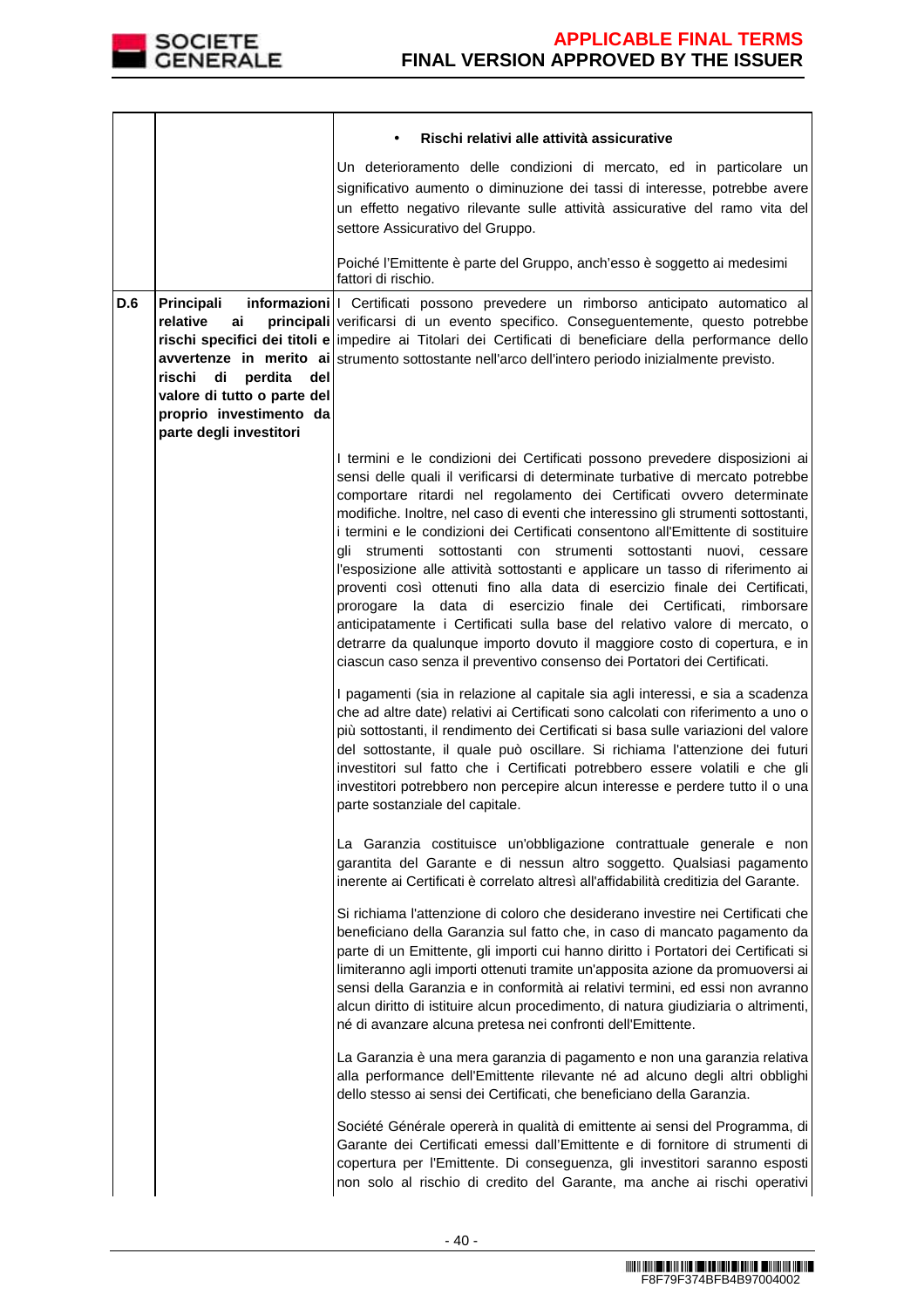derivanti dalla mancanza di indipendenza del Garante con riguardo all'assunzione dei propri doveri e obblighi in qualità di Garante e fornitore di strumenti di copertura.

I potenziali conflitti di interesse e i rischi operativi derivanti da tale mancanza di indipendenza dovrebbero in parte essere mitigati dal fatto che all'interno del Garante, l'implementazione della Garanzia e la fornitura di strumenti di copertura compete a divisioni differenti, ognuna gestita come unità operativa distinta, segregata da barriere informative (i cosiddetti Chinese Walls) e gestita da team diversi.

L'Emittente e il Garante, e qualunque delle rispettive controllate e/o affiliate, in relazione alle altre rispettive attività commerciali, potrebbero essere in possesso di, o acquisire, informazioni rilevanti in merito alle attività sottostanti. Tali attività e informazioni potrebbero comportare conseguenze negative per i Portatori dei Certificati.

L'Emittente e il Garante e qualunque delle rispettive controllate e/o affiliate potrebbero operare in altre vesti in relazione ai Certificati, ad esempio in qualità di market maker, agente per il calcolo o agente. Pertanto, potrebbero verificarsi potenziali conflitti di interesse.

In relazione all'offerta dei Certificati, l'Emittente e il Garante e/o le rispettive affiliate potrebbero stipulate una o più operazioni di copertura con riguardo a una o più attività di riferimento o relativi derivati, suscettibili di incidere sul prezzo di mercato, sulla liquidità o sul valore dei Certificati.

 Nel corso della vita dei Certificati, il valore di mercato degli stessi potrebbe risultare inferiore al capitale investito. Inoltre, in caso di insolvenza da parte dell'Emittente e/o del Garante potrebbe verificarsi la perdita totale del capitale investito.

**Si richiama l'attenzione degli investitori sul fatto che potrebbero incorrere nella perdita totale o parziale del proprio investimento.**

| Sezione E - Offerta |  |  |  |
|---------------------|--|--|--|
|---------------------|--|--|--|

|     | E.2.b Motivi dell'offerta e<br>utilizzo dei proventi          | I proventi netti di ciascuna emissione dei Certificati saranno utilizzati ai fini<br>del finanziamento generico del Gruppo Société Générale, ivi compreso ai<br>fini del perseguimento del profitto.                                                                                                                                                                                                                                                                                                                                                                                                                                                                                                                                                                                                                                                                                                                                                                                                                                                                                                                                      |
|-----|---------------------------------------------------------------|-------------------------------------------------------------------------------------------------------------------------------------------------------------------------------------------------------------------------------------------------------------------------------------------------------------------------------------------------------------------------------------------------------------------------------------------------------------------------------------------------------------------------------------------------------------------------------------------------------------------------------------------------------------------------------------------------------------------------------------------------------------------------------------------------------------------------------------------------------------------------------------------------------------------------------------------------------------------------------------------------------------------------------------------------------------------------------------------------------------------------------------------|
| E.3 | Descrizione dei termini e<br>delle condizioni<br>dell'offerta | Giurisdizione(i) dell'offerta pubblica: Italia<br>Periodo di Offerta: Dal 20 febbraio 2020 (incluso) alle 09:00 CET (Central<br>European Time) al 20 marzo 2020 (incluso), alle 16:00 CET, salvo chiusura<br>anticipata del Periodo di Offerta, come descritto di seguito.<br>I Certificati verranno collocate:<br>(a) all'interno dei locali dei Collocatori (presso le sedi e le filiali);<br>(b) mediante offerta fuori sede ai sensi dell'articolo 30 e dell'articolo 31 del<br>d.lgs 24 febbraio 1998 n. 58 come successivamente modificato (il "Testo<br>Unico della Finanza") dal 20 febbraio 2020 alle 9.00 CET al 17 marzo 2020<br>(incluso), alle 16.00 CET;<br>salvo chiusura anticipata del Periodo d'Offerta come descritto di seguito.<br>Il Collocatore che intende collocare i Certificati attraverso l'offerta fuori<br>sede ai sensi dell'articolo 30 del Testo Unico della Finanza raccoglieranno i<br>Moduli di adesione - invece che direttamente presso le loro filiali e uffici -<br>attraverso consulenti finanziari abilitati all'offerta fuori sede ai sensi<br>dell'articolo 31 del Testo Unico della Finanza. |
|     |                                                               | Ai sensi dell'articolo 30, comma 6, del Testo Unico della Finanza, la validità                                                                                                                                                                                                                                                                                                                                                                                                                                                                                                                                                                                                                                                                                                                                                                                                                                                                                                                                                                                                                                                            |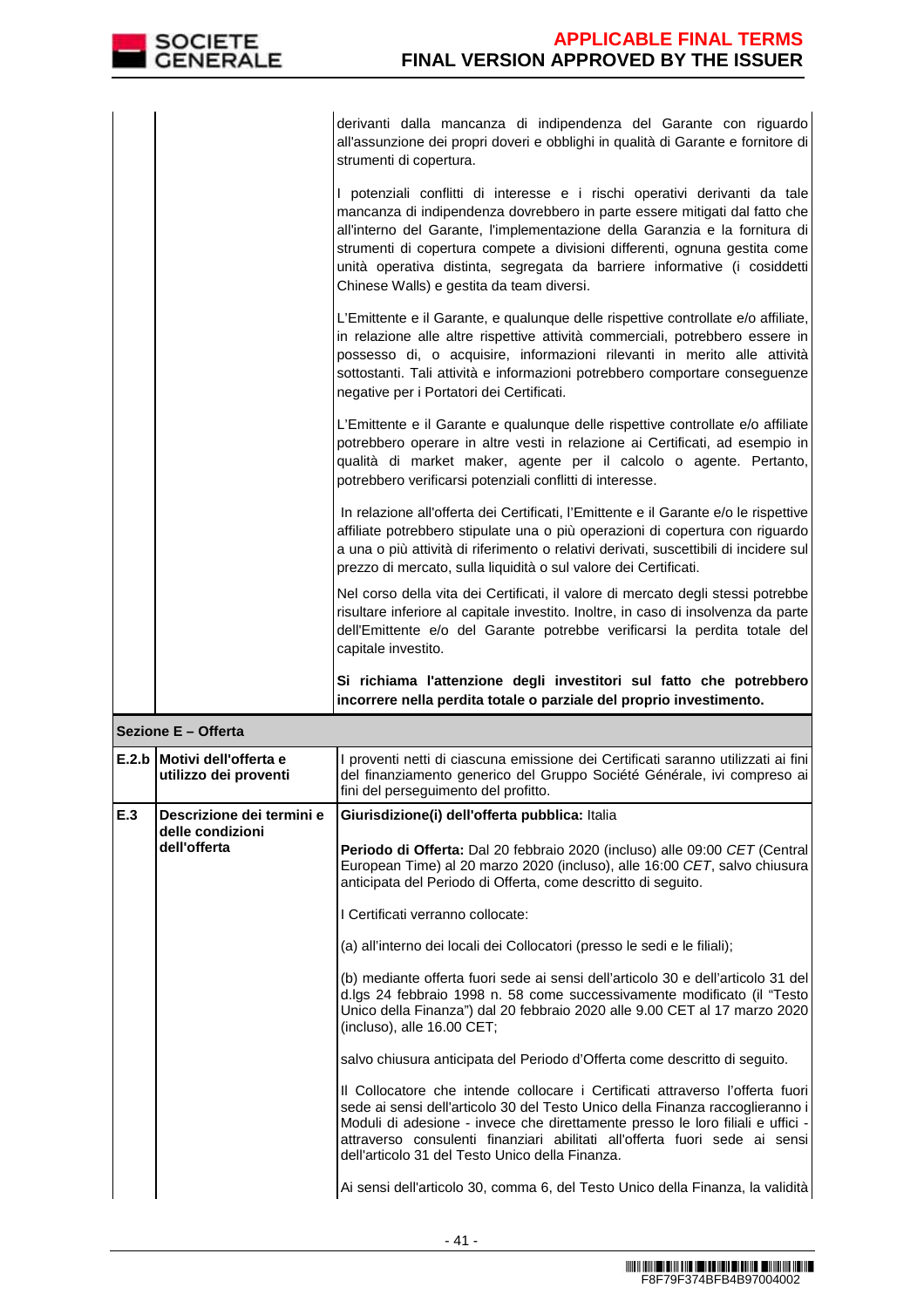

|     |                                                                                                                                | e l'efficacia dei contratti sottoscritti tramite Offerta Fuori Sede è sospesa<br>per un periodo di 7 (sette) giorni dalla data di sottoscrizione del Modulo di<br>Adesione da parte del relativo investitore.                                                                                                                                                                                                                                                                                                                                                                                                       |
|-----|--------------------------------------------------------------------------------------------------------------------------------|---------------------------------------------------------------------------------------------------------------------------------------------------------------------------------------------------------------------------------------------------------------------------------------------------------------------------------------------------------------------------------------------------------------------------------------------------------------------------------------------------------------------------------------------------------------------------------------------------------------------|
|     |                                                                                                                                | Entro tale periodo gli investitori possono comunicare al relativo Collocatore<br>il loro recesso, senza dover pagare alcun costo o commissione.                                                                                                                                                                                                                                                                                                                                                                                                                                                                     |
|     |                                                                                                                                | Prezzo di Offerta: I Certificati saranno offerti al Prezzo di Emissione, una<br>parte del quale, pari al massimo al 5,00%, è costituita dalla commissione<br>di distribuzione dovuta in via anticipata dall'Emittente al Collocatore.                                                                                                                                                                                                                                                                                                                                                                               |
|     |                                                                                                                                | Condizioni a cui è soggetta l'offerta: L'offerta dei Certificati è subordinata<br>alla loro emissione e a qualunque condizione aggiuntiva contenuta nei<br>termini generali di attività degli intermediari finanziari, dagli stessi notificate<br>agli investitori.                                                                                                                                                                                                                                                                                                                                                 |
|     |                                                                                                                                | L'Emittente si riserva il diritto di chiudere il Periodo di Offerta prima della<br>inizialmente<br>stabilita<br>qualunque<br>scadenza<br>per<br>motivo.<br>L'Emittente si riserva il diritto di ritirare l'offerta e annullare l'emissione dei<br>Certificati per qualunque motivo e in un qualsiasi momento alla Data di<br>Emissione o precedentemente alla stessa. Resta inteso che qualora un<br>potenziale investitore abbia richiesto la sottoscrizione e l'Emittente eserciti<br>tale diritto, tale potenziale investitore non avrà alcun diritto di sottoscrivere<br>o acquistare altrimenti i Certificati. |
|     |                                                                                                                                | In ogni caso, l'avviso agli investitori relativo alla chiusura anticipata o al<br>ritiro, a seconda dei casi, sarà pubblicato sul sito web dell'Emittente<br>(http://prospectus.socgen.com).                                                                                                                                                                                                                                                                                                                                                                                                                        |
|     |                                                                                                                                | La validità dell'offerta è soggetta al rilascio dell'autorizzazione alla<br>negoziazione sull'EuroTLX da parte di Borsa Italiana S.p.A. entro e non<br>oltre il giorno immediatamente precedente alla Data di Emissione;<br>diversamente, l'offerta deve considerarsi ritirata e l'emissione annullata.<br>L'Emittente s'impegna a presentare per tempo la relativa domanda a Borsa<br>Italiana S.p.A., al fine di consentire a Borsa Italiana S.p.A. di prendere una<br>decisione, in base ai suoi regolamenti, entro il giorno immediatamente<br>precedente alla Data di Emissione.                               |
|     |                                                                                                                                | Prezzo di Emissione: EUR 100 per Certificato di Denominazione<br>Specificata di EUR 100                                                                                                                                                                                                                                                                                                                                                                                                                                                                                                                             |
| E.4 | Descrizione di qualunque<br>interesse rilevante ai fini<br>dell'emissione/offerta, ivi<br>compresi i conflitti di<br>interesse | Fatte salve le eventuali commissioni spettanti al/i dealer, per quanto a<br>conoscenza dell'Emittente nessuno dei soggetti coinvolti nell'emissione dei<br>Certificati ha un interesse rilevante nell'offerta. Il Dealer e le sue affiliate si<br>sono impegnate, e potrebbero in futuro impegnarsi, in operazioni di<br>investment banking e/o commercial banking transactions, e potrebbero nel<br>corso ordinario del business eseguire altri servizi per l'Emittente e le sue<br>affiliate.                                                                                                                     |
|     |                                                                                                                                | Société Générale ricoprirà i ruoli di fornitore di strumenti di copertura a<br>favore dell'Emittente dei certificati, Agente di Calcolo deli Certificati.                                                                                                                                                                                                                                                                                                                                                                                                                                                           |
|     |                                                                                                                                | La possibilità di conflitti di interesse tra i vari ruoli di Société Générale, da<br>un lato, e, d'altro lato, tra quelli di Société Générale nello svolgimento di<br>questi ruoli e quelli dei Portatori dei certificati, non può escludersi.                                                                                                                                                                                                                                                                                                                                                                      |
|     |                                                                                                                                | Inoltre, considerata l'attività bancaria di Société Générale, conflitti di<br>interesse potrebbero sorgere tra gli interessi di Société Générale nello<br>svolgimento di tali attività (incluse le relazioni di affari con gli emittenti degli<br>strumenti finanziari che sono i sottostanti dei Certificati ovvero la<br>detenzione di informazioni non pubbliche in relazione ad essi) e quelli dei<br>Portatori dei certificati. Infine, le attività di Société Générale sullo/sugli                                                                                                                            |